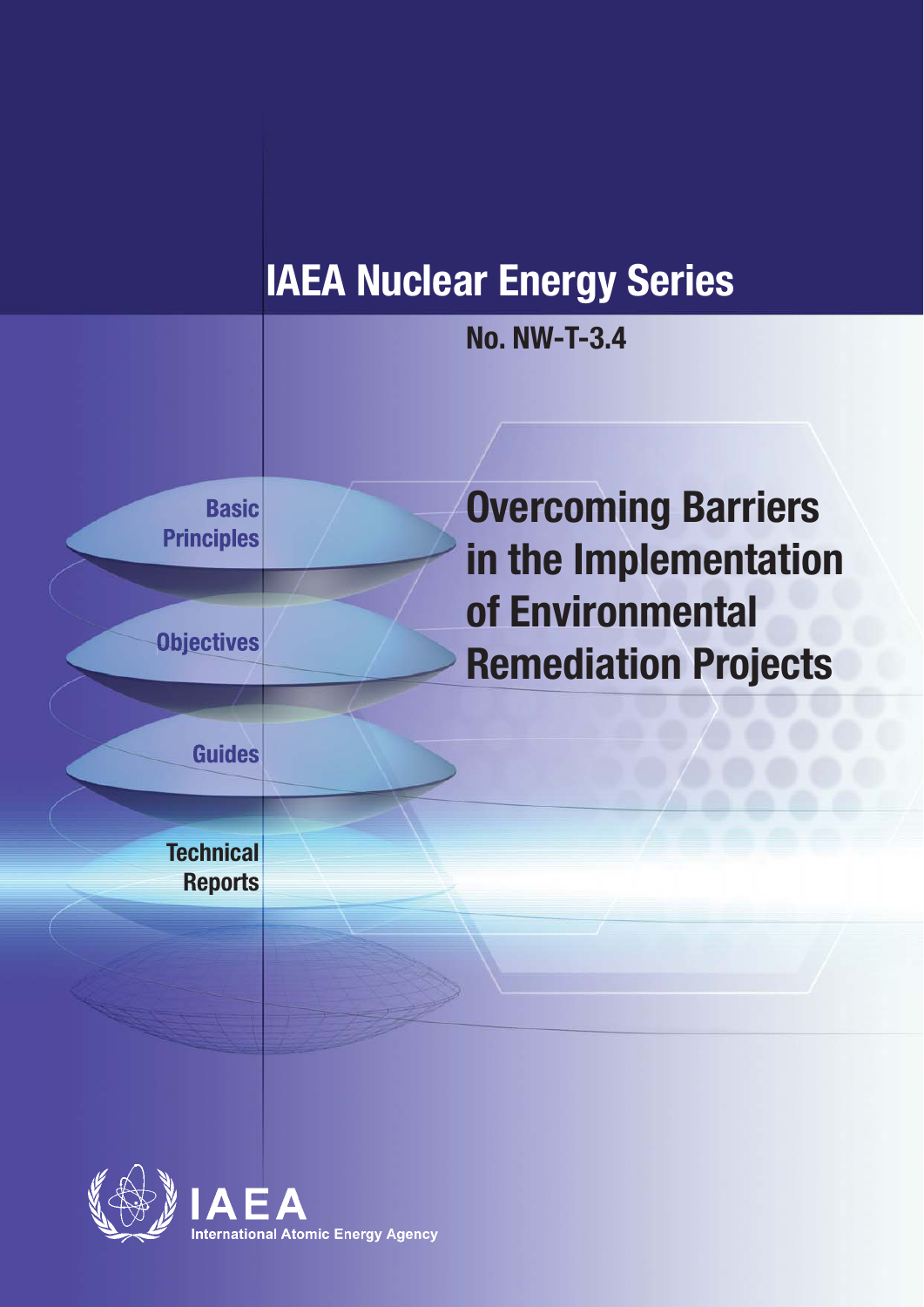## **IAEA NUCLEAR ENERGY SERIES PUBLICATIONS**

### STRUCTURE OF THE IAEA NUCLEAR ENERGY SERIES

Under the terms of Articles III.A and VIII.C of its Statute, the IAEA is authorized to foster the exchange of scientific and technical information on the peaceful uses of atomic energy. The publications in the **IAEA Nuclear Energy Series** provide information in the areas of nuclear power, nuclear fuel cycle, radioactive waste management and decommissioning, and on general issues that are relevant to all of the above mentioned areas. The structure of the IAEA Nuclear Energy Series comprises three levels: **1 — Basic Principles and Objectives; 2 — Guides; and 3 — Technical Reports.**

The **Nuclear Energy Basic Principles** publication describes the rationale and vision for the peaceful uses of nuclear energy.

**Nuclear Energy Series Objectives** publications explain the expectations to be met in various areas at different stages of implementation.

**Nuclear Energy Series Guides** provide high level guidance on how to achieve the objectives related to the various topics and areas involving the peaceful uses of nuclear energy.

**Nuclear Energy Series Technical Reports** provide additional, more detailed, information on activities related to the various areas dealt with in the IAEA Nuclear Energy Series.

The IAEA Nuclear Energy Series publications are coded as follows: **NG** — general; **NP** — nuclear power; **NF** — nuclear fuel; **NW** — radioactive waste management and decommissioning. In addition, the publications are available in English on the IAEA's Internet site:

http://www.iaea.org/Publications/index.html

For further information, please contact the IAEA at PO Box 100, Vienna International Centre, 1400 Vienna, Austria.

All users of the IAEA Nuclear Energy Series publications are invited to inform the IAEA of experience in their use for the purpose of ensuring that they continue to meet user needs. Information may be provided via the IAEA Internet site, by post, at the address given above, or by email to Official.Mail@iaea.org.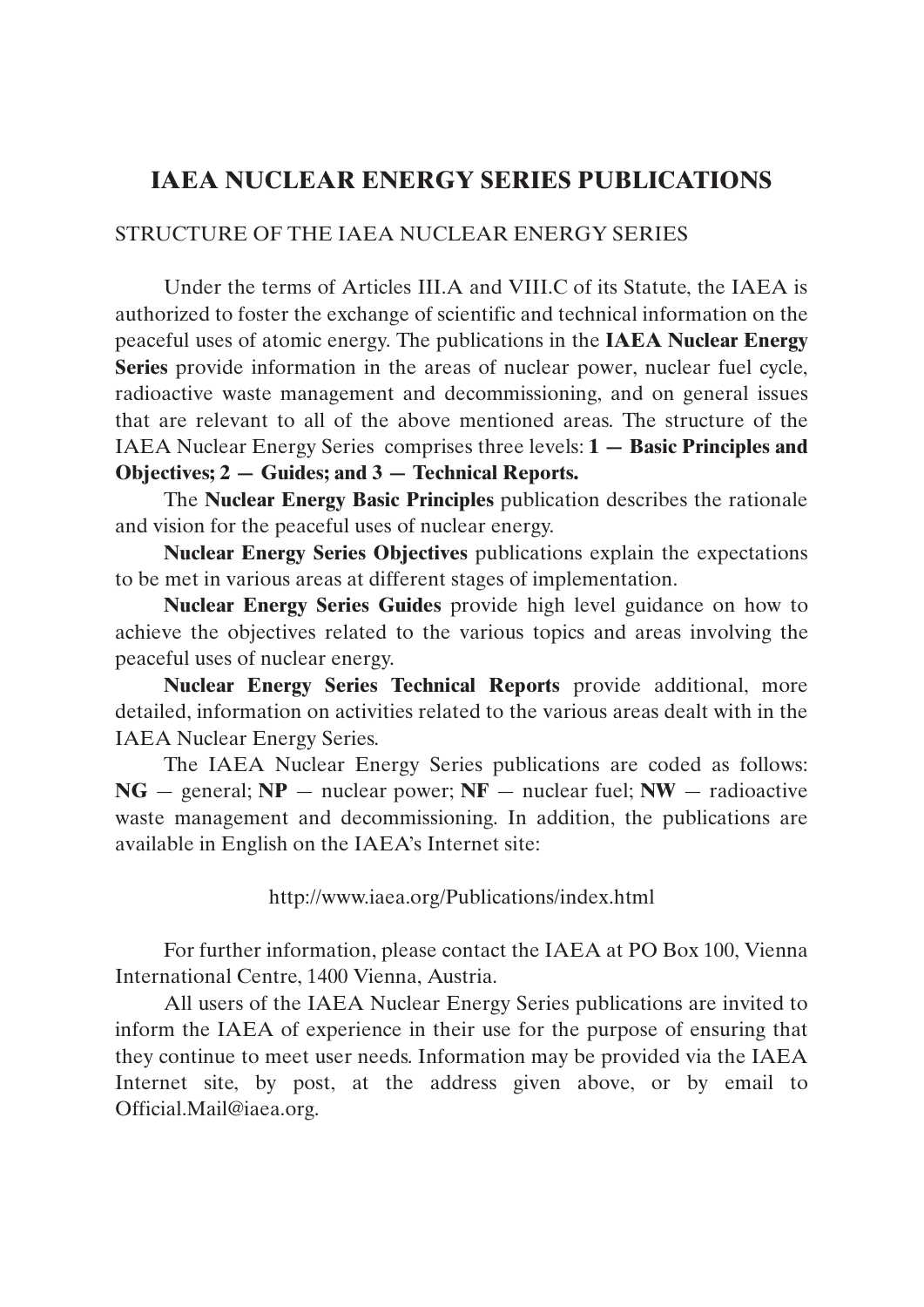# OVERCOMING BARRIERS IN THE IMPLEMENTATION OF ENVIRONMENTAL REMEDIATION PROJECTS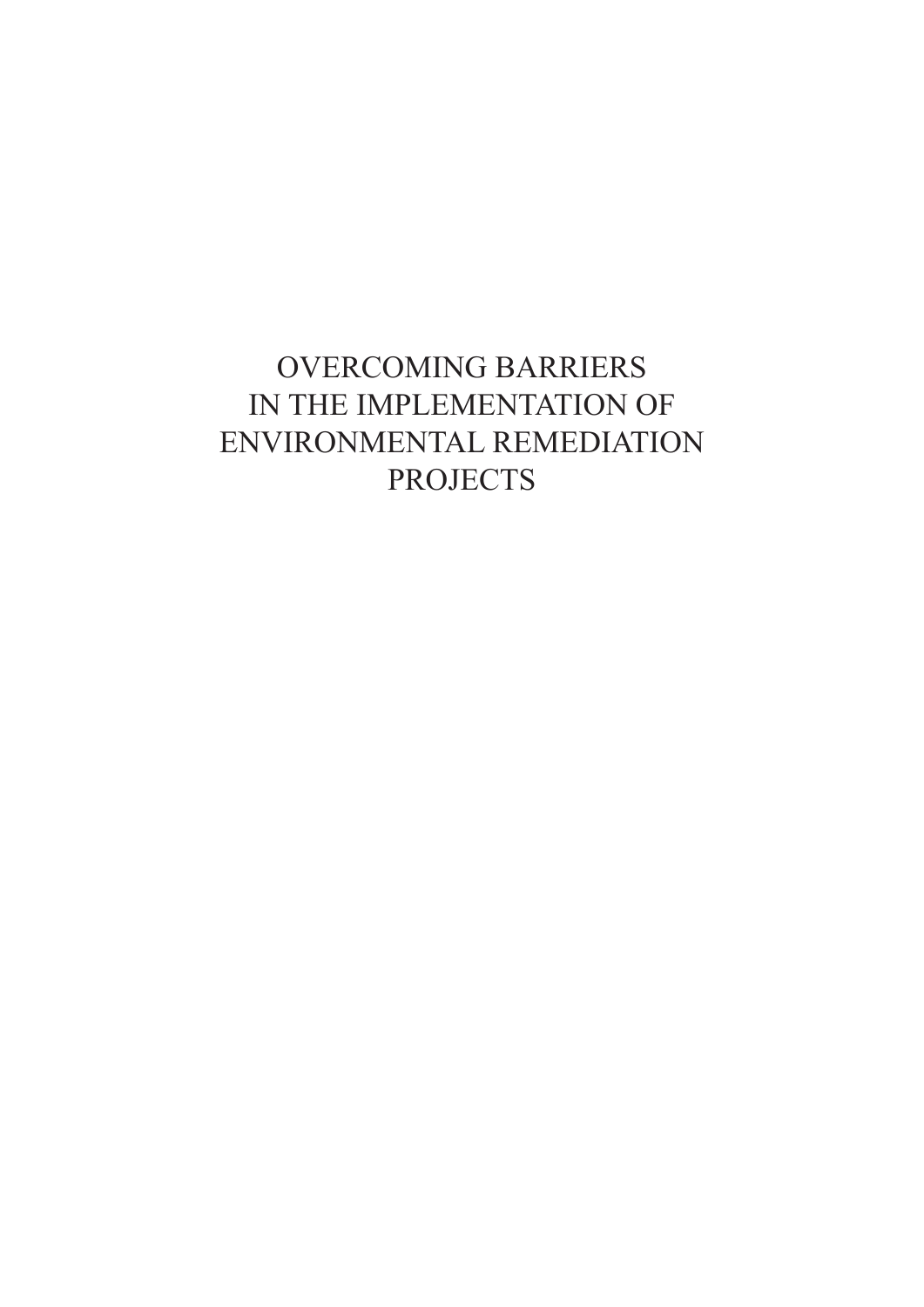AFGHANISTAN ALBANIA ALGERIA ANGOLA ARGENTINA ARMENIA AUSTRALIA AUSTRIA **AZERBAIJAN** BAHRAIN BANGLADESH BELARUS BELGIUM BELIZE BENIN BOLIVIA BOSNIA AND HERZEGOVINA BOTSWANA BRAZIL BULGARIA BURKINA FASO BURUNDI CAMBODIA CAMEROON CANADA CENTRAL AFRICAN REPUBLIC CHAD CHILE **CHINA** COLOMBIA **CONGO** COSTA RICA CÔTE D'IVOIRE CROATIA CUBA CYPRUS CZECH REPUBLIC DEMOCRATIC REPUBLIC OF THE CONGO DENMARK DOMINICA DOMINICAN REPUBLIC ECUADOR EGYPT EL SALVADOR ERITREA ESTONIA ETHIOPIA **FIII** FINLAND FRANCE **GARON** GEORGIA GERMANY GHANA **GREECE** 

GUATEMALA HAITI HOLY SEE HONDURAS HUNGARY ICELAND INDIA INDONESIA IRAN, ISLAMIC REPUBLIC OF IRAQ IRELAND ISRAEL ITALY JAMAICA JAPAN JORDAN KAZAKHSTAN KENYA KOREA, REPUBLIC OF KUWAIT KYRGYZSTAN LAO PEOPLE'S DEMOCRATIC **REPUBLIC** LATVIA LEBANON LESOTHO LIBERIA LIBYA LIECHTENSTEIN LITHUANIA LUXEMBOURG MADAGASCAR MALAWI MALAYSIA MALI MALTA MARSHALL ISLANDS MAURITANIA **MAURITIUS** MEXICO MONACO MONGOLIA MONTENEGRO MOROCCO MOZAMBIQUE MYANMAR NAMIBIA NEPAL NETHERLANDS NEW ZEALAND NICARAGUA NIGER NIGERIA NORWAY OMAN PAKISTAN PALAU

PANAMA PAPUA NEW GUINEA PARAGUAY PERU PHILIPPINES POLAND PORTUGAL **OATAR** REPUBLIC OF MOLDOVA ROMANIA RUSSIAN FEDERATION RWANDA SAUDI ARABIA SENEGAL SERBIA SEYCHELLES SIERRA LEONE SINGAPORE SLOVAKIA SLOVENIA SOUTH AFRICA **SPAIN** SRI LANKA SUDAN SWAZILAND SWEDEN SWITZERLAND SYRIAN ARAB REPUBLIC TAJIKISTAN THAILAND THE FORMER YUGOSLAV REPUBLIC OF MACEDONIA TOGO TRINIDAD AND TOBAGO TUNISIA TURKEY UGANDA UKRAINE UNITED ARAB EMIRATES UNITED KINGDOM OF GREAT BRITAIN AND NORTHERN IRELAND UNITED REPUBLIC OF TANZANIA UNITED STATES OF AMERICA **URUGUAY** UZBEKISTAN VENEZUELA VIETNAM YEMEN ZAMBIA ZIMBABWE

The Agency's Statute was approved on 23 October 1956 by the Conference on the Statute of the IAEA held at United Nations Headquarters, New York; it entered into force on 29 July 1957. The Headquarters of the Agency are situated in Vienna. Its principal objective is "to accelerate and enlarge the contribution of atomic energy to peace, health and prosperity throughout the world''.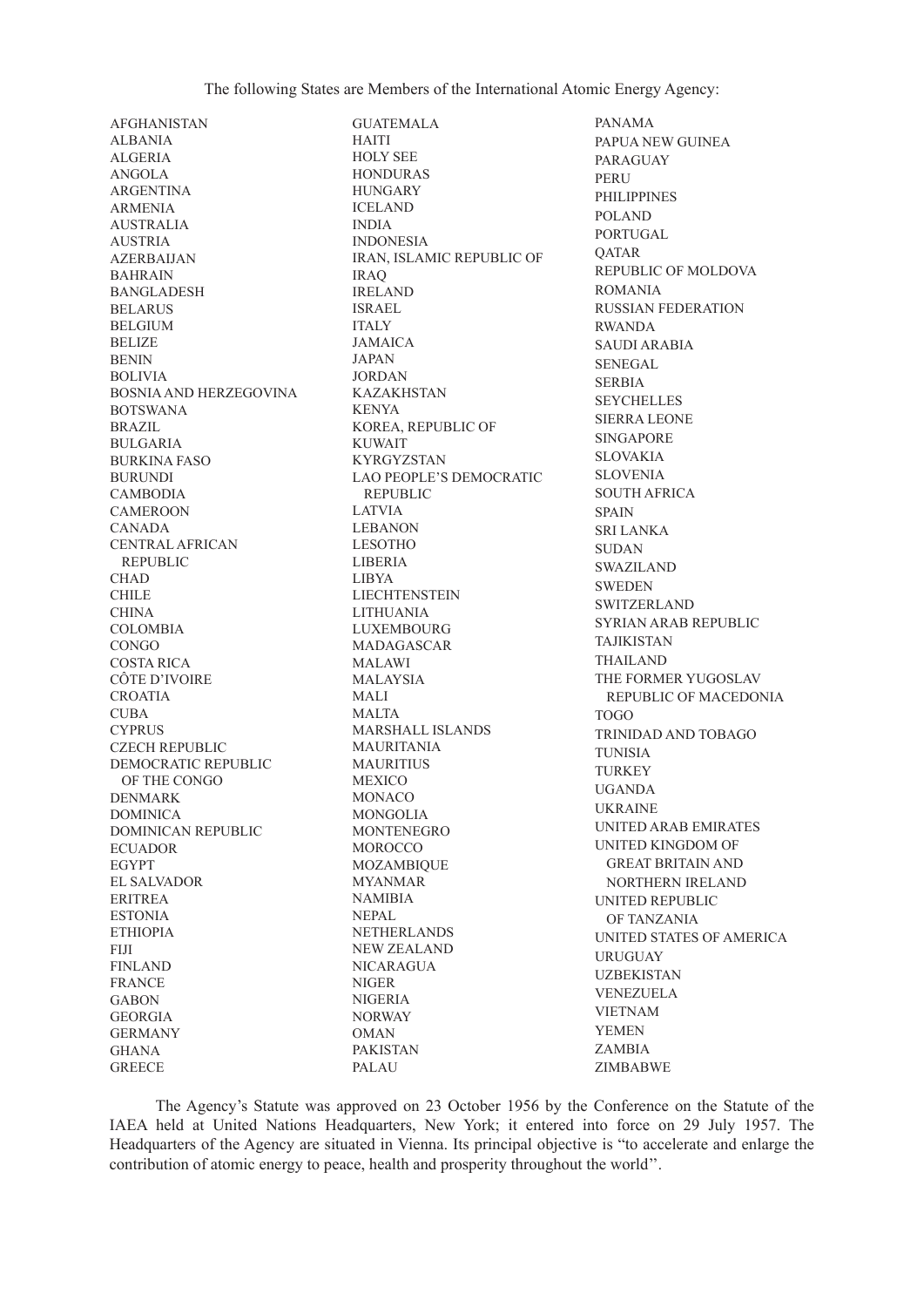IAEA NUCLEAR ENERGY SERIES No. NW-T-3.4

# OVERCOMING BARRIERS IN THE IMPLEMENTATION OF ENVIRONMENTAL REMEDIATION PROJECTS

International atomic energy agency **VIENNA**, 2013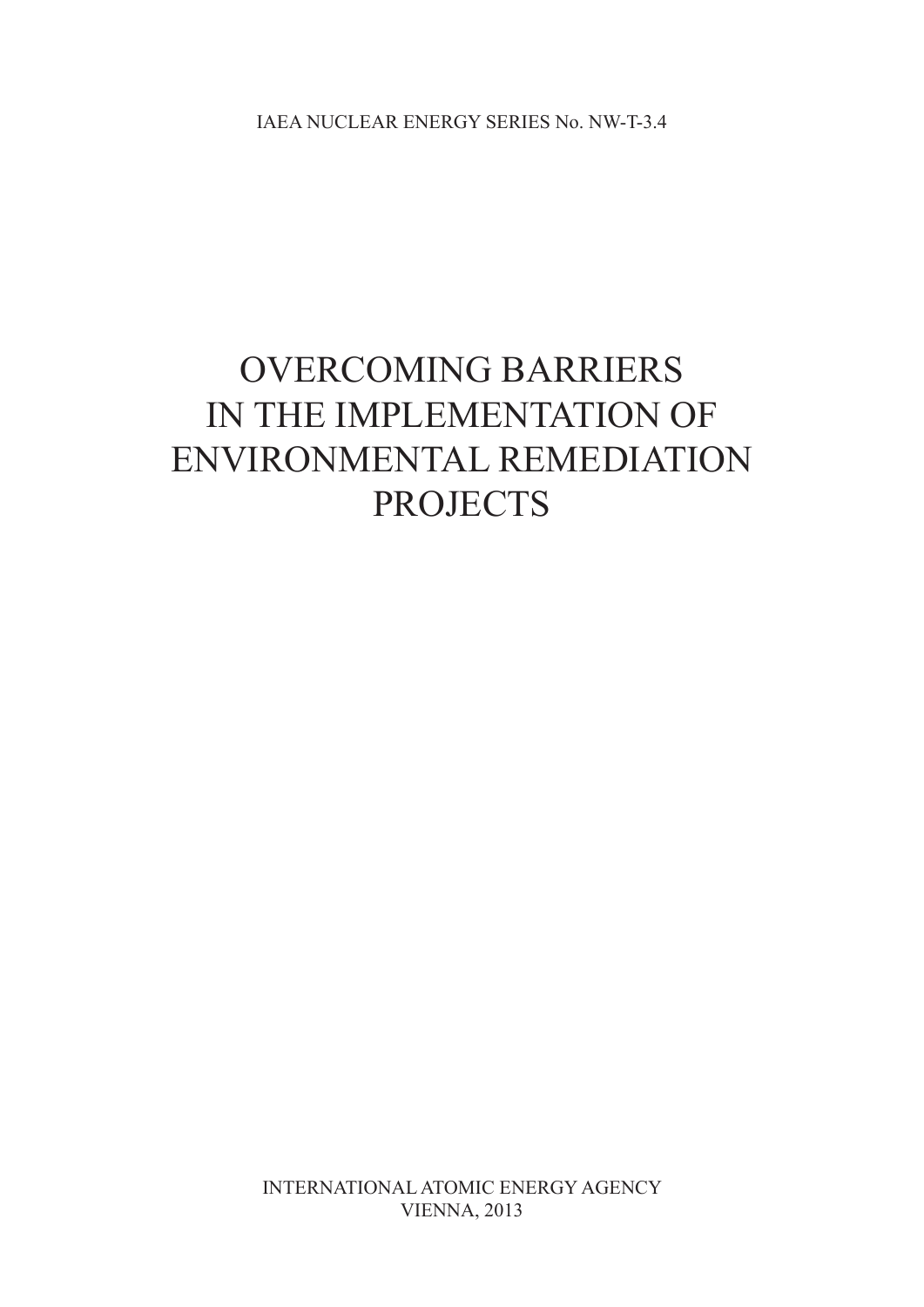### **CoPYrIght notICE**

All IAEA scientific and technical publications are protected by the terms of the Universal Copyright Convention as adopted in 1952 (Berne) and as revised in 1972 (Paris). The copyright has since been extended by the World Intellectual Property Organization (Geneva) to include electronic and virtual intellectual property. Permission to use whole or parts of texts contained in IAEA publications in printed or electronic form must be obtained and is usually subject to royalty agreements. Proposals for non-commercial reproductions and translations are welcomed and considered on a case-by-case basis. Enquiries should be addressed to the IAEA Publishing Section at:

Marketing and Sales Unit, Publishing Section International Atomic Energy Agency Vienna International Centre PO Box 100 1400 Vienna, Austria fax: +43 1 2600 29302 tel.: +43 1 2600 22417 email: sales.publications@iaea.org http://www.iaea.org/books

© IAEA, 2013

Printed by the IAEA in Austria June 2013 STI/PUB/1602

#### **IAEA Library Cataloguing in Publication Data**

Overcoming barriers in the implementation of environmental remediation projects. — Vienna : International Atomic Energy Agency, 2013.

p. ; 30 cm. — (IAEA nuclear energy series, ISSN 1995–7807 ; no. NW-T-3.4) STI/PUB/1602 ISBN 978–92–0–140810–5

Includes bibliographical references.

1. Nuclear facilities — Risk assessment. 2. Hazardous waste site remediation — Management. 3. Radiation — Safety measures. I. International Atomic Energy Agency. II. Series.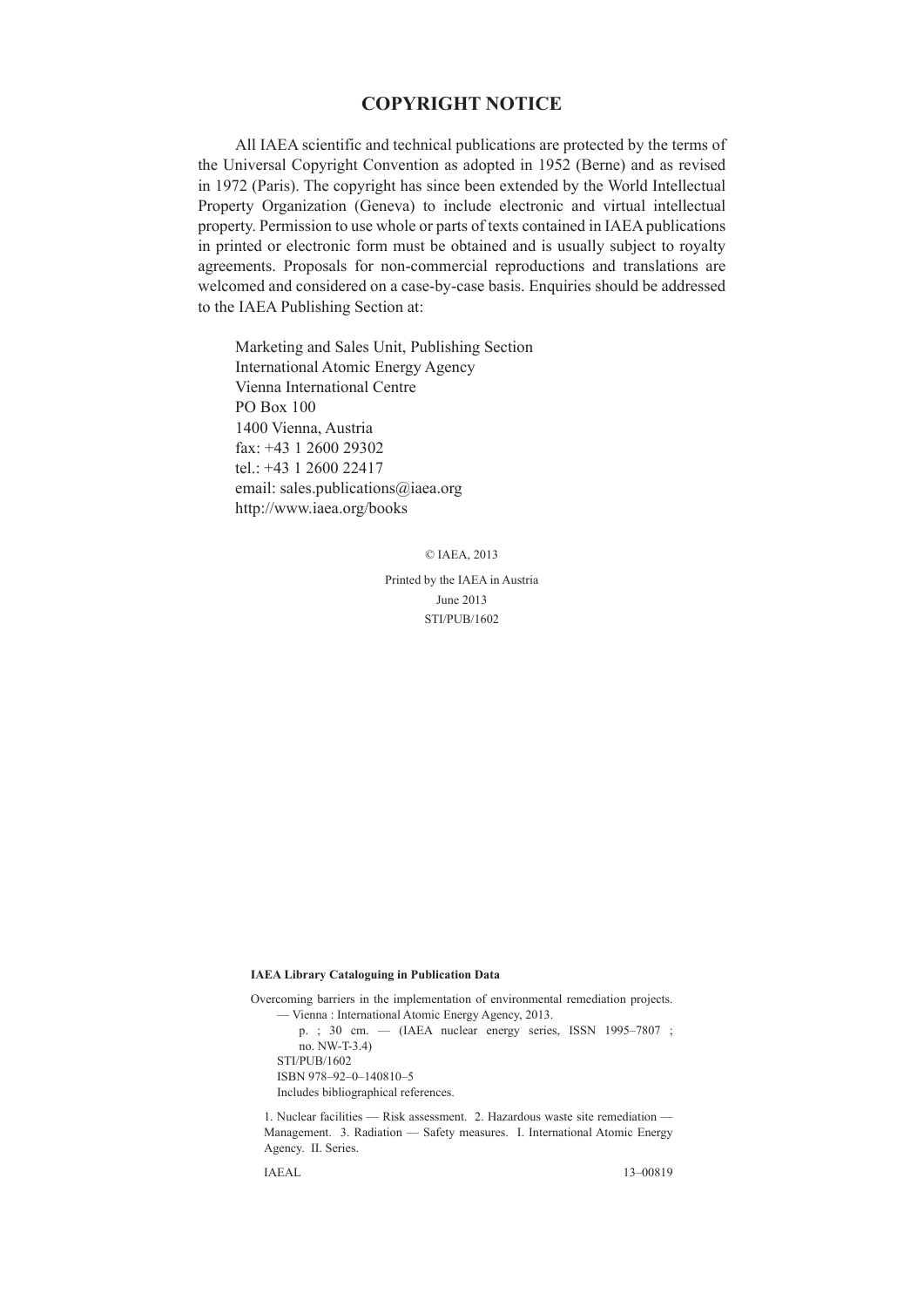## **foreword**

One of the IAEA's statutory objectives is to "seek to accelerate and enlarge the contribution of atomic energy to peace, health and prosperity throughout the world." One way this objective is achieved is through the publication of a range of technical series. Two of these are the IAEA Nuclear Energy Series and the IAEA Safety Standards Series.

According to Article III.A.6 of the IAEA Statute, the safety standards establish "standards of safety for protection of health and minimization of danger to life and property". The safety standards include the Safety Fundamentals, Safety Requirements and Safety Guides. These standards are written primarily in a regulatory style, and are binding on the IAEA for its own programmes. The principal users are the regulatory bodies in Member States and other national authorities.

The IAEA Nuclear Energy Series comprises reports designed to encourage and assist R&D on, and application of, nuclear energy for peaceful uses. This includes practical examples to be used by owners and operators of utilities in Member States, implementing organizations, academia, and government officials, among others. This information is presented in guides, reports on technology status and advances, and best practices for peaceful uses of nuclear energy based on inputs from international experts. The IAEA Nuclear Energy Series complements the IAEA Safety Standards Series.

The IAEA attaches great importance to the dissemination of information that can assist Member States with the development, implementation, maintenance and continuous improvement of systems, programmes and activities that support the nuclear fuel cycle and nuclear applications, including the legacy of past practices and accidents. The IAEA has initiated a comprehensive programme of work covering all aspects of environmental remediation: technical and non-technical factors, including costs, that influence environmental remediation strategies and pertinent decision making; site characterization techniques and strategies; assessment of remediation technologies; techniques and strategies for post-remediation compliance monitoring; special issues such as the remediation of sites with dispersed radioactive contamination or mixed contamination by hazardous and radioactive substances, as well as monitored natural attenuation; and long term management issues at sites with residual contamination.

It was noted that, although the understanding of the need to address radiological liabilities had gained considerable momentum since the end of the Cold War, in many Member States actual remediation programmes have made little progress beyond the assessment and perhaps the planning phase.

This publication analyses the various drivers for remediation projects, possible obstacles and potential solutions to overcome those obstacles. It is noted that care must be taken when establishing measures that are intended to foster increased protection, for example a very prescriptive regulatory framework, as such measures may turn out to be counterproductive. The main obstacle in most cases is a lack of funding. A number of creative ways to structure projects and to identify sources of funds are discussed in this book.

The IAEA wishes to express its thanks to all those who contributed to this work. The IAEA officers responsible for this publication were W.E. Falck and H. Monken-Fernandes of the Division of Nuclear Fuel Cycle and Waste Technology.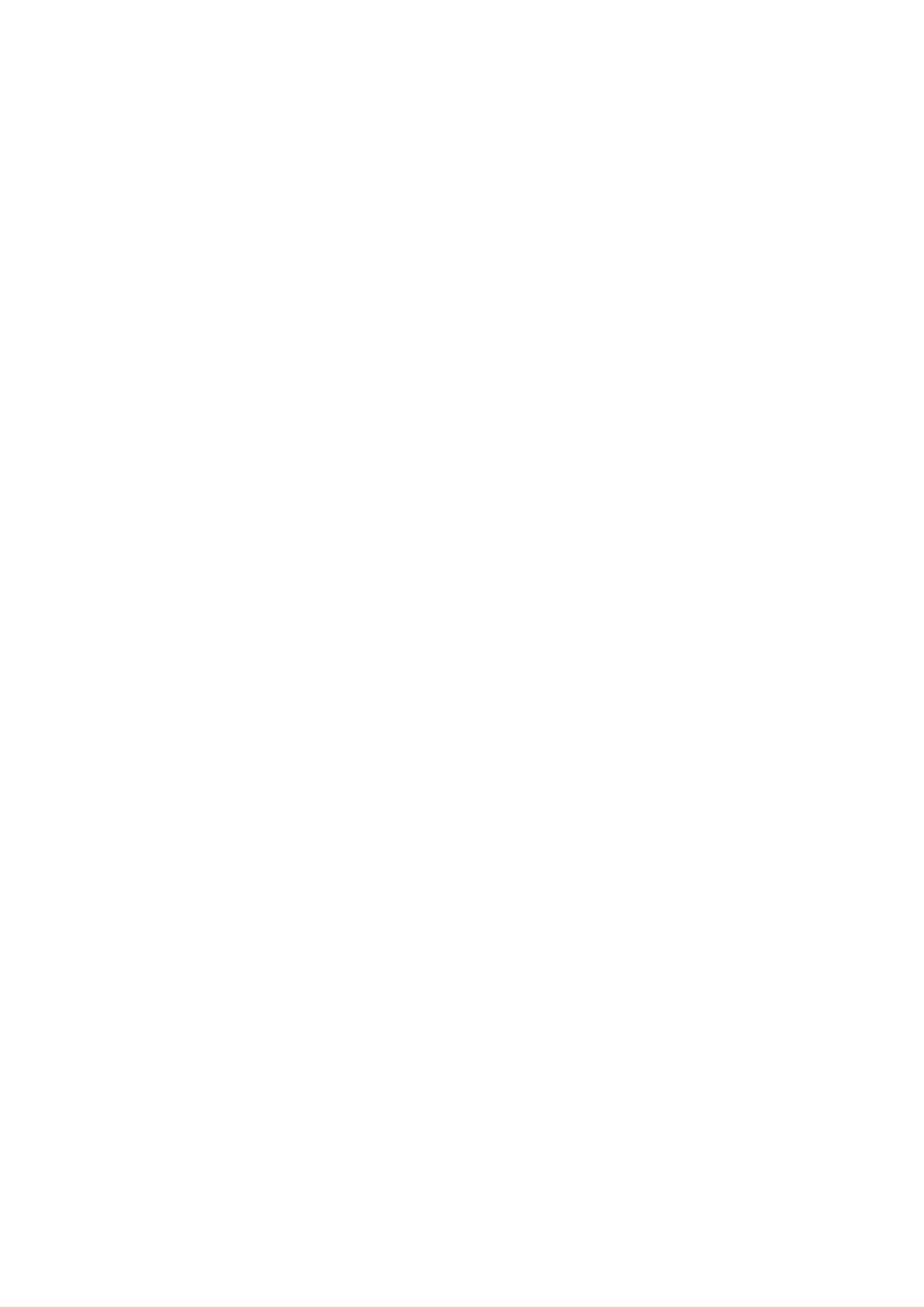# **CONTENTS**

|    |      |                                                   | $\mathbf{1}$   |
|----|------|---------------------------------------------------|----------------|
| 1. |      |                                                   | 3              |
|    | 1.1. |                                                   | $\overline{3}$ |
|    | 1.2. |                                                   | $\overline{3}$ |
|    | 1.3. |                                                   | 5              |
| 2. |      | ADVANCES IN REMEDIATION AND LIFE CYCLE MANAGEMENT | 6              |
| 3. |      |                                                   | $\tau$         |
|    | 3.1. |                                                   | 8              |
|    |      | 3.1.1.                                            | 9              |
|    |      | 3.1.2.                                            | 9              |
|    | 3.2. |                                                   | 10             |
|    |      | 3.2.1.                                            | 11             |
|    | 3.3. |                                                   | 11             |
|    |      | 3.3.1.                                            | 12             |
|    |      | 3.3.2.                                            | 13             |
|    |      | 3.3.3.                                            | 13             |
|    | 3.4. |                                                   | 14             |
|    |      | 3.4.1.                                            | 15             |
|    |      | 3.4.2.                                            | 15             |
|    |      | 3.4.3.                                            | 15             |
|    |      | 3.4.4.                                            | 15             |
|    | 3.5. |                                                   | 16             |
|    | 3.6. |                                                   | 17             |
|    | 3.7. |                                                   | 18             |
|    | 3.8. |                                                   | 20             |
| 4. |      |                                                   | 20             |
|    |      |                                                   | 20             |
|    | 4.2. |                                                   | 20             |
|    | 4.3. |                                                   | 22             |
|    | 4.4. |                                                   | 22             |
|    | 4.5. |                                                   | 24             |
|    | 4.6. |                                                   | 25             |
|    | 4.7. |                                                   | 25             |
|    | 4.8. |                                                   | 26             |
|    | 4.9. |                                                   | 27             |
|    |      | 4.9.1.                                            | 28             |
|    |      | 4.9.2.                                            | 29             |
|    |      |                                                   | 29             |
|    |      |                                                   | 30             |
|    |      |                                                   |                |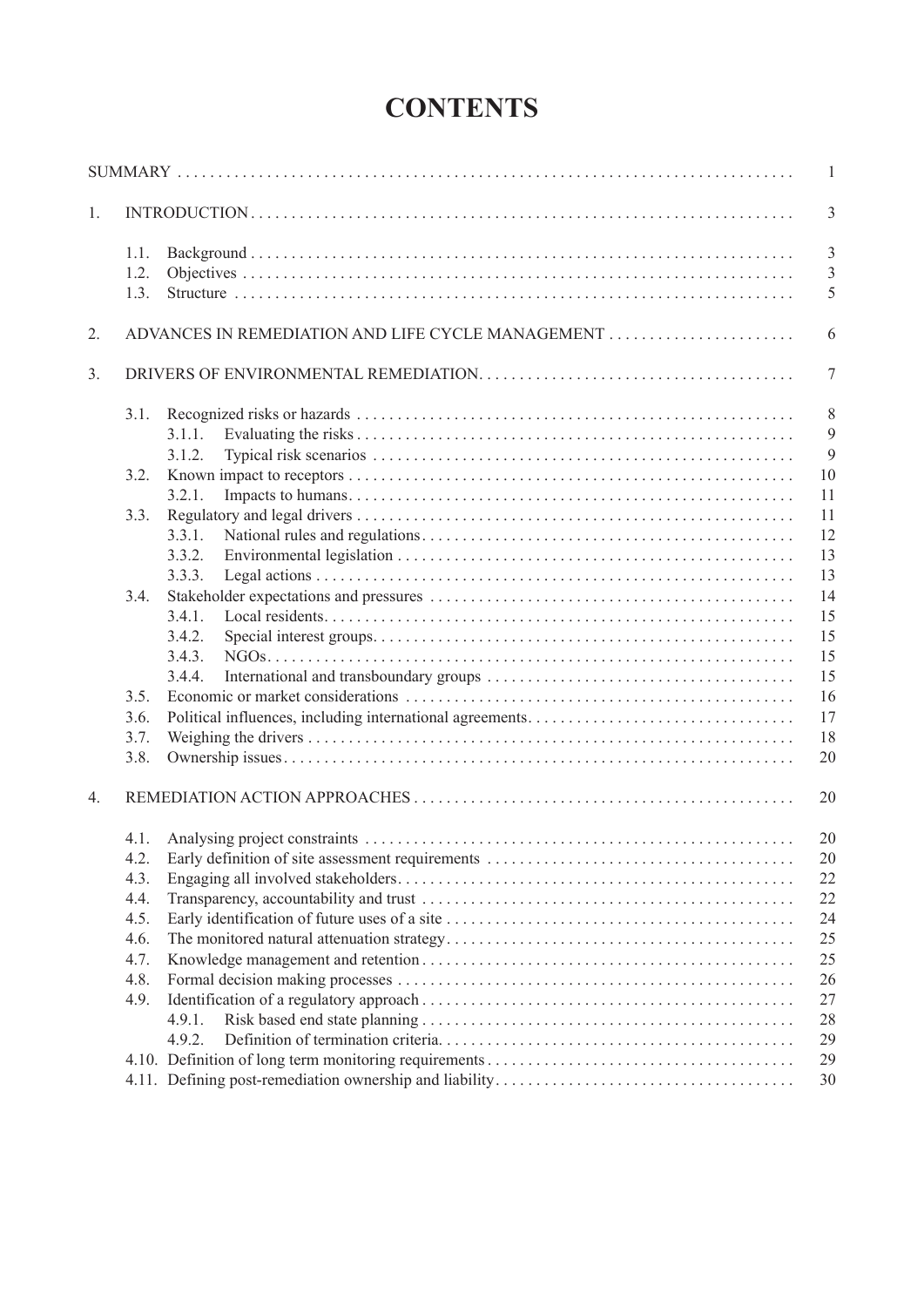|    |      | 30                                                                                        |
|----|------|-------------------------------------------------------------------------------------------|
|    |      | 31                                                                                        |
|    |      | 32                                                                                        |
|    |      | 34                                                                                        |
|    |      | 35                                                                                        |
|    |      | 36                                                                                        |
|    |      | 36                                                                                        |
|    |      | 36                                                                                        |
|    |      | 36                                                                                        |
|    |      | 36                                                                                        |
|    |      | 37                                                                                        |
|    |      | 37                                                                                        |
|    |      | 37                                                                                        |
|    |      | 37                                                                                        |
|    |      |                                                                                           |
|    |      | 38                                                                                        |
|    |      | 38                                                                                        |
| 5. |      | 39                                                                                        |
|    |      |                                                                                           |
|    | 5.1. | 40                                                                                        |
|    | 5.2. | 40                                                                                        |
|    | 5.3. | 41                                                                                        |
|    |      | 41<br>5.3.1.                                                                              |
|    |      | 42<br>5.3.2.                                                                              |
|    |      | 42<br>5.3.3.                                                                              |
|    |      | 43<br>5.3.4.                                                                              |
|    |      | 43<br>5.3.5.                                                                              |
|    | 5.4. | 44                                                                                        |
|    |      | 44<br>5.4.1.                                                                              |
|    |      | 44<br>5.4.2.                                                                              |
|    | 5.5. | 44                                                                                        |
|    | 5.6. | 45                                                                                        |
|    | 5.7. | 45                                                                                        |
|    | 5.8. | 46                                                                                        |
|    |      | Pressures for additional remediation in the light of advances in analytical methods<br>48 |
|    |      | 49                                                                                        |
|    |      | 49                                                                                        |
|    |      | 49                                                                                        |
|    |      |                                                                                           |
|    |      | 50                                                                                        |
| 6. |      | 50                                                                                        |
|    |      | 53                                                                                        |
|    |      | 55                                                                                        |
|    |      | 57                                                                                        |
|    |      | 58                                                                                        |
|    |      |                                                                                           |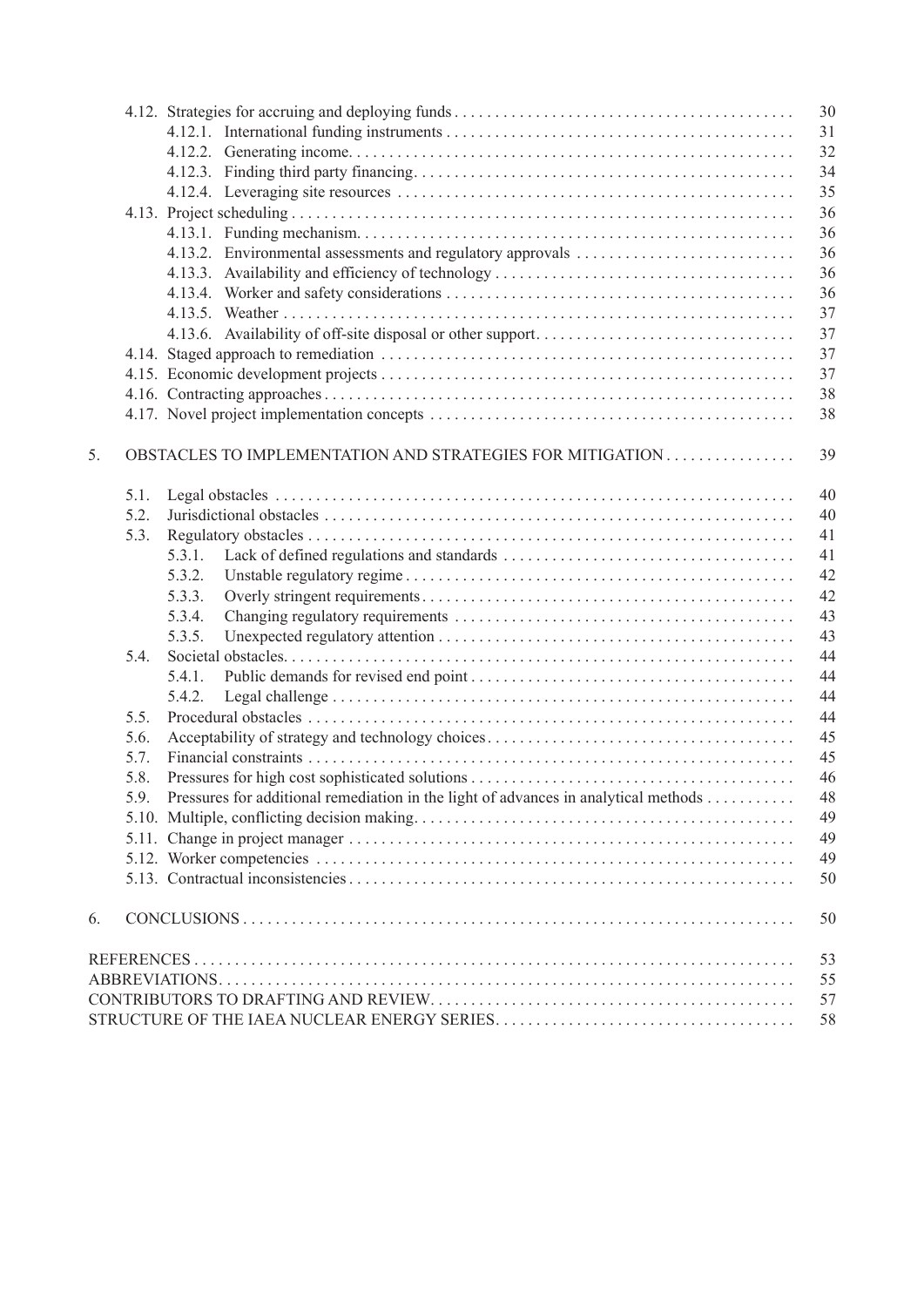### **SUMMARY**

<span id="page-10-0"></span>The main goal of environmental remediation is to reduce the radiation exposure from existing contamination of land areas, through actions applied to the contamination itself (the source) or to the pathways for human exposure. A successful project will be one that can provide for an optimized reduction of the exposure of individuals to ionizing radiation, while complying with the relevant regulatory framework and fulfilling the expectations and demands of the different stakeholders in a reasonable and cost effective way.

It is clear that many obstacles will have to be faced while pursuing these objectives. They have to be identified and analysed, and appropriate solutions must be provided, recognizing that the course of action will always be case specific. However, it is possible to identify some general aspects that will probably be present in the implementation of an environmental remediation project. These aspects, once appropriately described and analysed, can serve as a reference to facilitate the implementation of such projects.

Therefore, the objective of this publication is to highlight the main drivers for remediation projects, and to analyse the possible obstacles to implementation and potential solutions to overcome those obstacles.

The publication is divided into sections that describe:

- Recent advances in society and their effect on remediation programmes;
- Factors that affect, or drive, remediation programmes;
- Model remediation programmes and critical resources and project requirements;
- Practical guidance on overcoming common obstacles, while offering solution strategies for each one.

Specific examples are provided throughout the book, to highlight the various experiences of Member States.

It is expected that, by taking into account the elements covered in this publication, an implementer of an environmental remediation programme will be in a better position to find appropriate solutions to overcome some of the most common barriers that can delay, or even impede, the implementation of such programmes. The book will also be valuable for regulators, helping them to better understand the problems that implementers generally have to face and thus enabling a more fruitful dialogue between both sides. Finally, it will be also useful for stakeholders involved, or interested, in environmental remediation programmes.

It is anticipated that, with better information and guidance, it will be easier for interested parties to reach consensus and that, as a result, whenever implementation of an environmental remediation programme is necessary, it will become a more straightforward endeavour.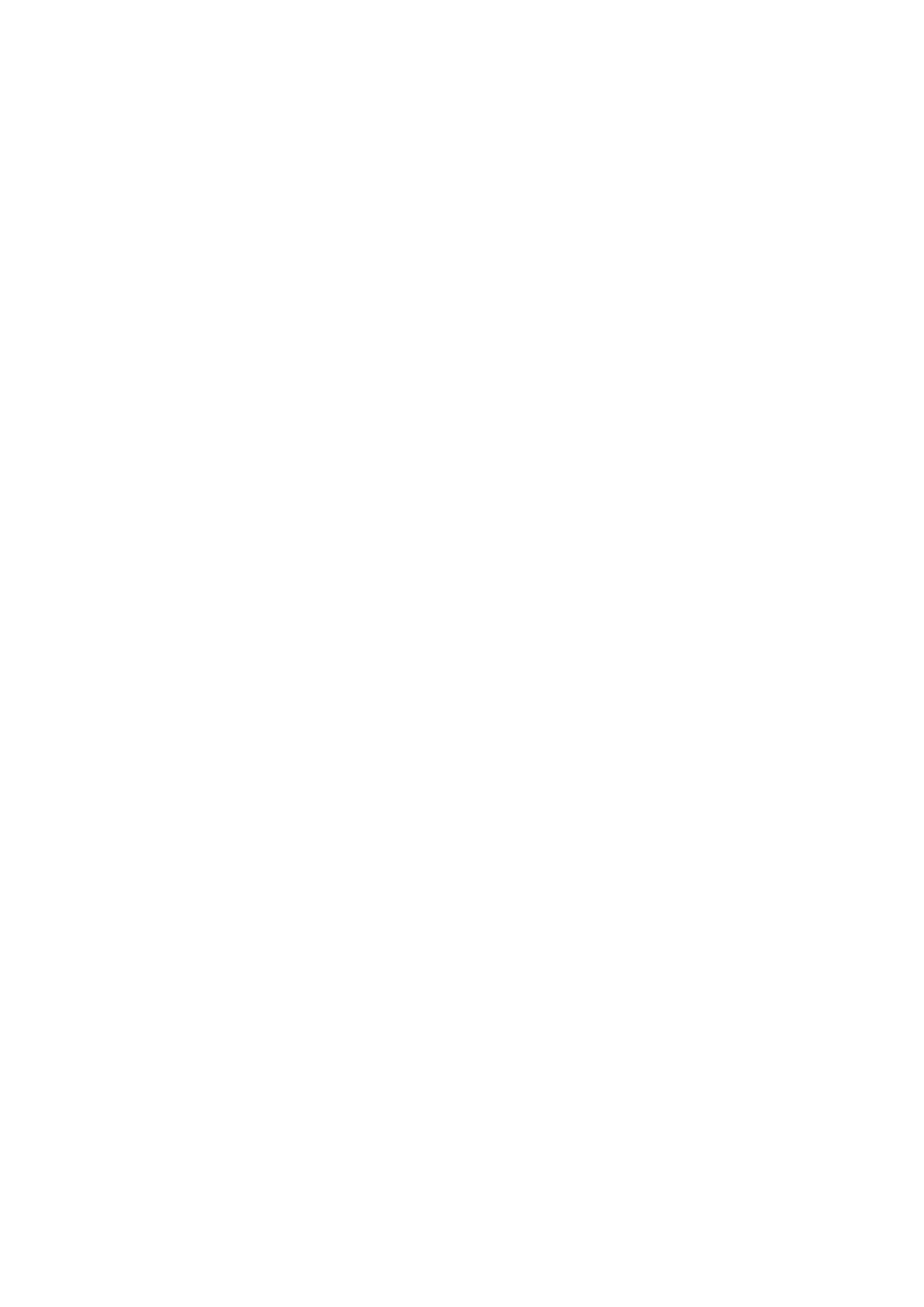## **1. Introduction**

### <span id="page-12-0"></span>1.1. BACKGROUND

Responding to the needs of Member States, the IAEA has initiated an environmental remediation project to address radioactive contamination found in soil and water (i.e. groundwater and surface water). The term 'remediation' is used in this publication to mean those measures taken for contaminant removal, containment or monitored non-intervention of a contaminated site to reduce exposure of radiation, in order to improve the environmental and/or economic value of the contaminated site. Remediation of a site does not necessarily imply a restoration of the site to pristine conditions. As part of this effort, the IAEA has been charged by its Member States to develop publications that address various aspects of radioactive contamination. The IAEA has previously prepared several books related to the remediation of radiological contamination, each dedicated to a particular technical or conceptual area (Table 1).

These subjects include: characterization of contaminated sites [7, 13]; technical and non-technical factors relevant for the selection of a preferred remediation strategy and technology [2, 16]; overview of applicable technologies for environmental remediation [4]; options for cleanup of contaminated groundwater [9]; and planning and management issues [21, 22]. In addition, a number of other IAEA publications dealing with related aspects have been compiled under different IAEA projects. These include publications on the remediation of uranium mill tailings [10, 21], remediation of dispersed contamination [17, 22] and of mixed radiological and non-radiological contamination [20], decontamination of buildings and roads, and the characterization of decommissioned sites. Limitations in available funds and difficult and protracted remediation projects are contributing to the increased use of and reliance on (monitored) natural attenuation as a core strategy. The necessary preconditions and limitations of that passive approach have been discussed in a dedicated report [14]. Also, planners and managers may want to look closely at the whole process chain, from shutdown and decommissioning to remediation, to make use of potential synergies [18], with the goal of avoiding future site contamination.

### 1.2. OBJECTIVES

Environmental remediation has been in existence for decades and a tremendous body of practical and scientific knowledge has developed. However, despite this experience, environmental remediation remains a lengthy and expensive process. Hence, this report aims to provide reasoned decisions for determining whether or not further actions are justified at a given site.

The report provides examples and discusses possible reasons why some remediation programmes have been successful, others have been moderately successful and many have not progressed to a substantive degree. This publication also includes a number of the potential strategies that may provide effective remediation outcomes and have been deemed by other Member States to be cost effective.

It is very important for governments, project managers, communities and the public to recognize the different barriers to implementing remediation programmes and the potential obstacles that could adversely impact them, and to work together to find solutions that are in the best interest of all parties. It is also useful to realize that there may exist differing opinions among the concerned stakeholders over what actually constitutes 'remediation'. For instance, certain stakeholders may only consider active intervention to be remediation. This report considers that all measures taken to ensure that exposures are below an acceptable level are 'remediation', whether they are active or passive.

This report attempts to encompass the major issues related to the remediation of land and water that have been radiologically contaminated as a result of past practices and activities, including:

- The nuclear fuel cycle, starting with uranium mining and milling;
- Other non-uranium mining and milling activities giving rise to radiologically contaminated land (including naturally occurring radioactive material (NORM));
- Research activities, including nuclear power development;
- Military applications of radioactive materials.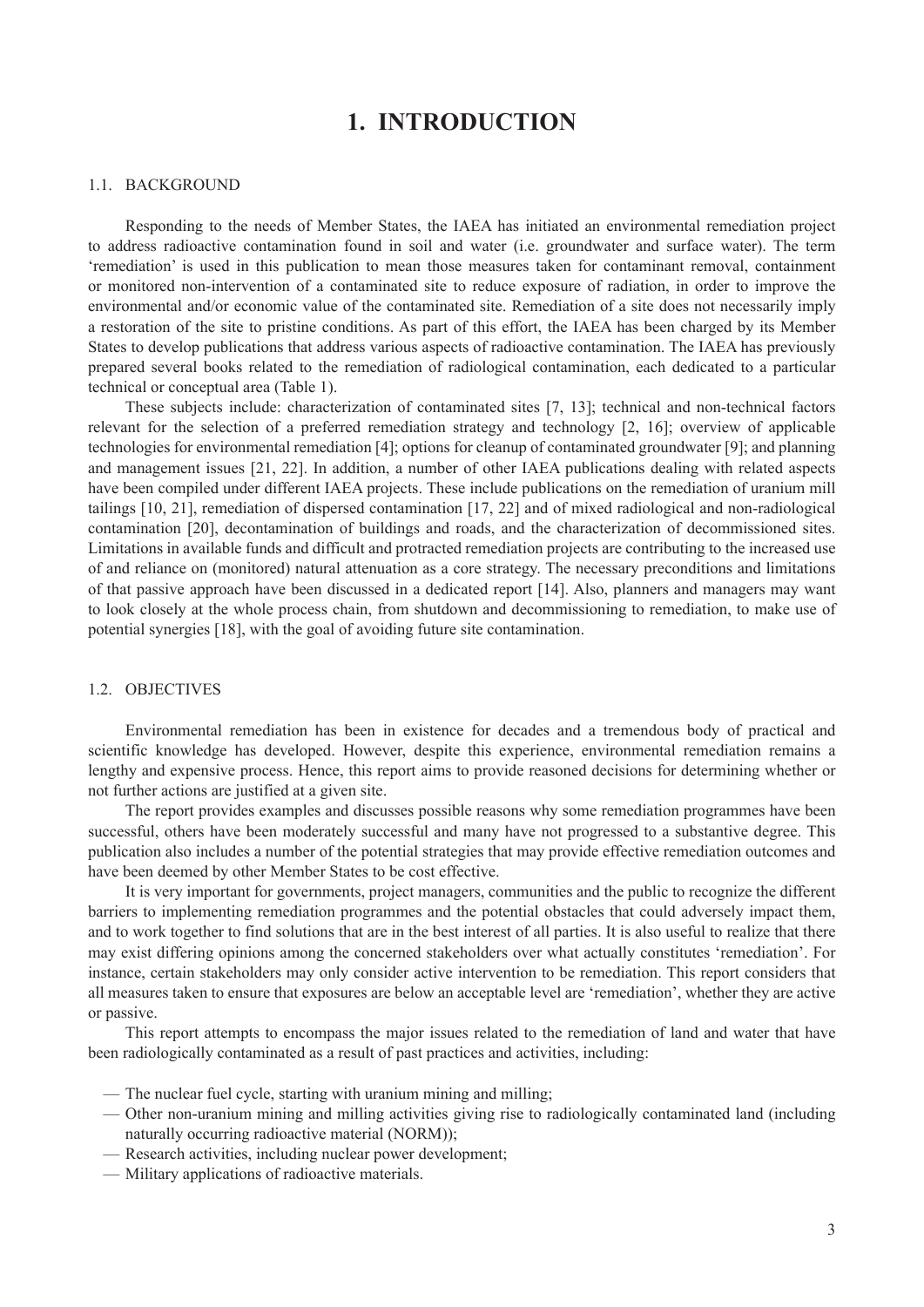| Safety                                                                                                  | Management                                                                                                  | Databases                                                                                                                                             | Technology                                                                                                | Special topics                                                                                                                        |
|---------------------------------------------------------------------------------------------------------|-------------------------------------------------------------------------------------------------------------|-------------------------------------------------------------------------------------------------------------------------------------------------------|-----------------------------------------------------------------------------------------------------------|---------------------------------------------------------------------------------------------------------------------------------------|
| Management of Radioactive<br>Waste from the Mining and<br>Milling Ores <sup>[1]</sup>                   | Strategy for Environmental<br>Factors for Formulating a<br>Restoration [2]                                  | Decontamination and Decommissioning,<br>A Directory of Information Resources<br>on Radioactive Waste Management,<br>and Environmental Restoration [3] | of Radioactively Contaminated<br>Technologies for Remediation<br>Sites <sup>[4]</sup>                     | Extent of Environmental Contamination<br>Material (NORM) and Technologies for<br>by Naturally Occurring Radioactive<br>Mitigation [5] |
| Monitoring and Surveillance<br>of Residues from the Mining<br>and Milling of Uranium and<br>[6] Chorium | Characterization of Radioactively<br>Remediation Purposes [7]<br>Contaminated Sites for                     | Design Criteria for a Worldwide Directory<br>of Radioactively Contaminated Sites<br>(DRCS)[8]                                                         | Remediation of Contaminated<br>Technical Options for the<br>Groundwater <sup>[9]</sup>                    | Isolation of Uranium Mill Tailings [10]<br>The Long Term Stabilization and                                                            |
| Activities and Accidents [11]<br>Contaminated by Past<br>Remediation of Areas                           | Compliance Monitoring for<br>Remediated Sites [12]                                                          |                                                                                                                                                       | Site Characterization Techniques<br>Restoration Activities [13]<br>Used in Environmental                  | Applicability of Monitored Natural<br>Attenuation at Radioactively<br>Contaminated Sites [14]                                         |
| Regulatory Control Upon the<br>[15] ermination of Practices <sup>[15]</sup><br>Release of Sites from    | Non-technical Factors Impacting<br>Processes in Environmental<br>on the Decision Making<br>Remediation [16] |                                                                                                                                                       | Remediation of Sites With<br>Dispersed Radioactive<br>$\text{Constantation}$ [17]                         | Integrated Approach to Planning the<br>Remediation of Sites Undergoing<br>Decommissioning [18]                                        |
|                                                                                                         | Stewardship Challenges [19]<br>Management of Long Term<br>Radiological Liabilities:                         |                                                                                                                                                       | Radioactive and Other Hazardous<br>Remediation of Sites with<br>Mixed Contamination of<br>Substances [20] | This report                                                                                                                           |

| í                                            |  |
|----------------------------------------------|--|
| l                                            |  |
|                                              |  |
|                                              |  |
| l                                            |  |
|                                              |  |
|                                              |  |
|                                              |  |
|                                              |  |
| ֖֖֧֧֧֚֚֚֚֚֚֚֚֚֚֚֚֚֚֚֚֚֚֚֚֚֚֚֚֚֚֚֚֚֚֡֬֝֓֝֓    |  |
|                                              |  |
| ١                                            |  |
|                                              |  |
| I                                            |  |
|                                              |  |
| l                                            |  |
| I                                            |  |
|                                              |  |
|                                              |  |
|                                              |  |
|                                              |  |
|                                              |  |
|                                              |  |
|                                              |  |
| i<br>}                                       |  |
|                                              |  |
|                                              |  |
|                                              |  |
| <br>)<br>)                                   |  |
|                                              |  |
|                                              |  |
|                                              |  |
| ļ                                            |  |
| I                                            |  |
|                                              |  |
| $\frac{1}{2}$                                |  |
|                                              |  |
| i                                            |  |
|                                              |  |
| I                                            |  |
|                                              |  |
|                                              |  |
| I                                            |  |
|                                              |  |
|                                              |  |
|                                              |  |
|                                              |  |
|                                              |  |
| $\ddot{\phantom{a}}$                         |  |
| ;<br>)<br> }                                 |  |
|                                              |  |
|                                              |  |
|                                              |  |
|                                              |  |
|                                              |  |
|                                              |  |
|                                              |  |
|                                              |  |
|                                              |  |
|                                              |  |
|                                              |  |
|                                              |  |
|                                              |  |
| l                                            |  |
| l                                            |  |
|                                              |  |
|                                              |  |
| Í                                            |  |
|                                              |  |
|                                              |  |
|                                              |  |
|                                              |  |
|                                              |  |
|                                              |  |
|                                              |  |
| ・インフィイ てきこうしゃ こうさく イント・ストイン しょうこう            |  |
| l                                            |  |
|                                              |  |
| I                                            |  |
|                                              |  |
|                                              |  |
|                                              |  |
|                                              |  |
|                                              |  |
|                                              |  |
| l<br>i<br>l                                  |  |
| l                                            |  |
|                                              |  |
|                                              |  |
|                                              |  |
| l                                            |  |
|                                              |  |
| l                                            |  |
|                                              |  |
|                                              |  |
|                                              |  |
|                                              |  |
| The same state and some the contract of<br>l |  |
| I                                            |  |
| Į                                            |  |
|                                              |  |
|                                              |  |
|                                              |  |
|                                              |  |
|                                              |  |
|                                              |  |
|                                              |  |
|                                              |  |
|                                              |  |
|                                              |  |
| Ì                                            |  |
|                                              |  |
| l                                            |  |
|                                              |  |
|                                              |  |
|                                              |  |
| ļ                                            |  |
|                                              |  |
| I                                            |  |
|                                              |  |
| í                                            |  |
|                                              |  |
| É                                            |  |
|                                              |  |
|                                              |  |
|                                              |  |
|                                              |  |
|                                              |  |
|                                              |  |
|                                              |  |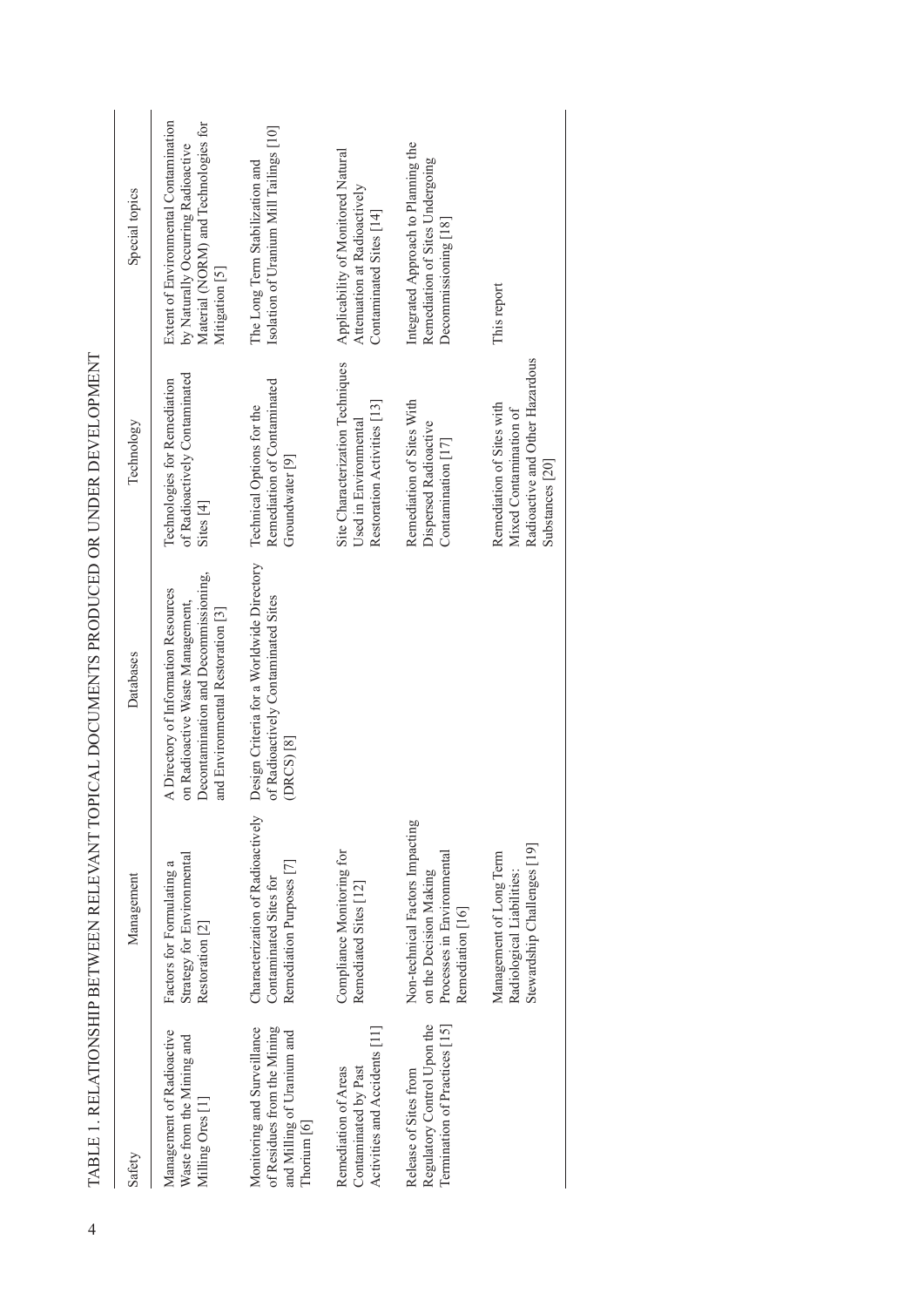<span id="page-14-0"></span>This publication assumes that the intention of remediation is to meet objectives for human health and environmental protection and to reduce risk levels to be consistent with the optimization principle known as ALARA (as low as reasonably achievable). Factors that affect the ALARA level include:

- Protection of humans and the environment;
- Ability to use a resource(s) associated with the land and waters safely;
- Doing the above while meeting regulatory requirements;
- Associated social and economic considerations.

The focus of the IAEA is on issues associated with radiological contamination; however, this book recognizes that other types of contamination may also be present, which also need to be taken into account within the overall risk assessment/risk management process.

There are two basic questions to be considered, and that this report seeks to address. The first question can be stated simply as, Why undertake remediation in the first place? There are several factors or drivers that typically contribute to the undertaking of remediation programmes, and any number of these may apply to a single project. They include:

- Identified risk or hazard;
- Regulatory and legal requirements;
- International conventions and agreements;
- Public concerns and expectations;
- Economic development considerations;
- Political influences.

For those situations where legacy contamination may exist, this report intends to provide guidance for determining the need, timing and nature of the remediation to be undertaken.

The second question, then, is, Why does a remediation programme not occur in many instances, even after a thorough site assessment has been completed? Obviously, where the site assessment has concluded that there was no significant hazard or risk, there may be no technical need for action. However, some action may be warranted, or at least expected, to satisfy public demands. In those cases where a risk or hazard has been identified and remediation planned, there are common obstacles that tend to thwart effective progress. An evaluation of the key features of successful remediation efforts offers insight into strategies for overcoming the commonly encountered obstacles. For cases where remediation programmes are being planned or implemented, this book intends to provide practical guidance on improving the effectiveness of programmes and enabling optimization of constrained resources.

This report is intended for decision makers, regulators and remediation managers who may become involved in an environmental remediation project. Stakeholders of these projects may also find this report beneficial, in that it provides insight into the many challenges faced by these decision makers, regulators and remediation managers.

### 1.3. STRUCTURE

This book highlights the main drivers for remediation projects, possible obstacles to implementation and potential solutions to overcome those obstacles. It is divided into the following sections: Section 2 describes recent advances in society and their effect on remediation programmes, and presents a vision for the future, where remediation needs to be implemented through optimized planning; Section 3 identifies and describes the factors that affect, or drive, remediation programmes; Section 4 describes model remediation programmes and provides explanations of critical resources and project requirements; and Section 5 provides practical guidance on overcoming common obstacles and offers solution strategies for each one.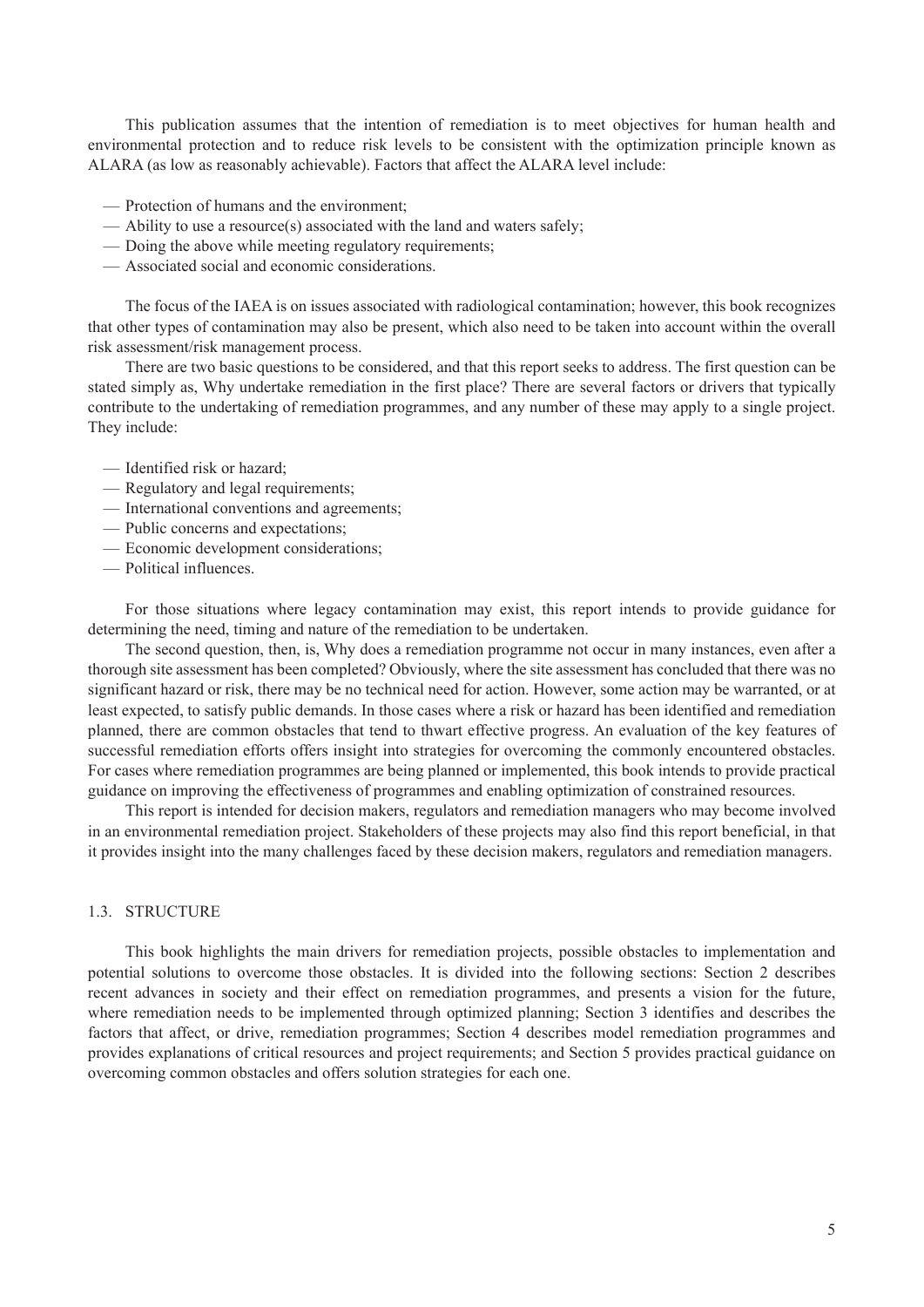# **2. advances in remediation and life cycle management**

<span id="page-15-0"></span>It is widely accepted that human activities have altered the form and function of many ecosystems around the world. Many people believe that if the cause of the change can be identified and removed, then these ecosystems will return to their predisturbance conditions. Unfortunately, this does not hold true for most systems. Ecosystems are the result of complex and interdependent processes. From the point of view of geological timescales, they are metastable, i.e. in a kind of dynamic equilibrium over the lifespan of a human being. Hence, humans tend to consider them 'stable', and when they change, this is often perceived as something negative. From a human perspective, such changes, indeed, are often undesirable, as the local populations have developed strategies to live within the given ecosystem and now need to adapt to new circumstances. Depending on the resources and other factors, these adaptation processes may be painful, or even impossible.

It is important to note that it is virtually impossible to fully 'restore' an ecosystem; therefore, the concept of total restoration is not an achievable goal (from a basic scientific point of view). However, ecosystems or a site within an ecosystem can still be improved or remediated to a reasonable approximation of the area's pre-impact conditions.

In a somewhat similar way to what has been described above, sites containing radioactive materials may give rise to locally elevated levels of exposure. In particular, sites contaminated as a consequence of past activities, which may not have been subject to the authorization and control procedures that currently apply, are more likely to result in local exposure pathways. However, remediation objectives are often poorly articulated, raising unrealistic expectations, and sometimes cannot be evaluated in cost–benefit terms. The goal of remediation is to reduce the existing exposure, if it is judged to be unsatisfactory from the radiological protection perspective. It may take the form of a single set of protective actions that achieve a permanent reduction of components of the existing annual dose (cleaning up of some radioactive residues), or it may also reduce the whole existing annual dose but require continuous protective action to be effective.

Remediation is often the option that is chosen to satisfy the need for sustainable development, which demands that current activities do not impair the ability of future generations to live in a way they choose [23, 24].

In recent years, a slow change in operational paradigms has occurred. Among these changes is a move away from treating environmental problems after they have occurred (reactionary), without positive feedback into the activities that have caused the problem, towards a more integrated management (proactive) approach to human activities. Today's life cycle management approach aims to treat each stage in the life of a facility or site, not as an isolated event, but as one phase in its overall life. Thus, the planning not only covers each stage, but is a continuing activity, taking into account actual and projected developments and feedback mechanisms between different stages in the life cycle. Thus, the remediation decision would be one step of the life cycle in a comprehensive planning process. Long term stewardship, however, must accept the many decisions that have been made earlier in the life cycle, i.e. before a holistic view had been taken, and ensure that impacts on human health and the environment are minimized. Figure 1 illustrates the typical life cycle approach for an industrial installation.

Another change deals with the current investigation paradigm. Some of the current methodologies for site characterization include a multistage investigative process that was intended to provide sufficient understanding of site contamination issues in order to take remedial action. This process has proved to be very expensive and time consuming. When this approach was conceived in the 1980s, there were good reasons to adopt a carefully staged approach to site characterization, ranging from the need to build a base of knowledge in this field to the tremendous complexity involved when predicting contaminant behaviour in natural geologic settings. Analytical methods used for this approach furthermore required the controlled environment of static laboratories for proper implementation and quality control oversight. When these realities were combined with periodic budgeting cycles for government



*FIG. 1. Life cycle management [19].*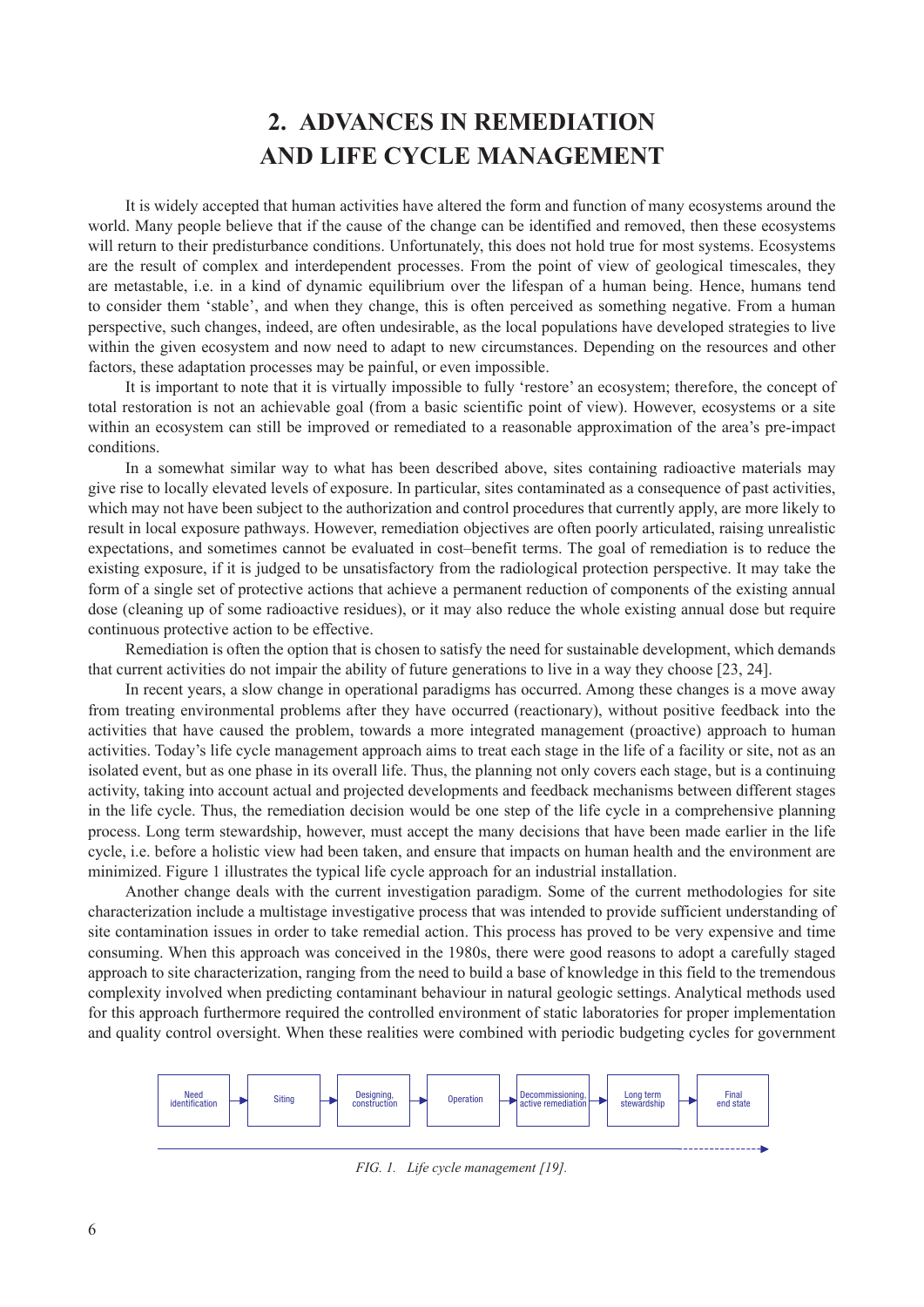<span id="page-16-0"></span>funded work, it is not difficult to understand how multiple investigations — each with its own multiyear cycle of workplan preparation, field work and reporting of findings — became the accepted approach.

Associated with the development of the multistage investigation process was the establishment of carefully documented analytical procedures, which have become a standard in the environmental industry. Legal defensibility considerations have led to the widespread opinion that only certain methods are suitable for site decision making. The importance of obtaining contaminant concentration data of known quality cannot be underestimated; however, the exclusive focus on analytical quality alone disregards other equally important considerations. The question then is how to move away from multistage investigations. The fact remains that the complexity of contaminant distribution and geological heterogeneity requires a large number of costly samples, to reduce uncertainty to acceptable levels. However, recent advances in the field of analytical methods, sample collection techniques and geologic definition now offer the opportunity to dramatically improve the effectiveness of investigation. Yet improvements in technology alone are not sufficient, since they must be combined with changes in approach. It is in this context that this publication offers insights and examples that are focused on improving future remediation projects.

The end of the Cold War led to a reduced demand for uranium, which in turn led to the closure of many uranium production facilities around the world that were often operated for national strategic reasons only. Similarly, many defence related research laboratories became obsolete. With the paradigm change from 'production' or 'defence related research' to 'closure' and/or 'remediation', the management objectives and management culture also changed. At the same time, the processes for making management decisions changed. For example, other stakeholders (such as the public at large) had to be involved. Efforts to make management decisions more transparent and defensible inevitably also resulted in more paperwork for documentation of the decisions, the processes and their rationale.

Understandably, from a human and psychological point of view, the original managers found these changes in paradigms difficult to follow. This resulted in a loss of power and challenges to their professionalism, founded or not. As already mentioned, radiation safety legislation was virtually non-existent in the early days of the nuclear fuel cycle and NORM industries. This aspect, coupled with the fact that the managers' original focus was on production, e.g. of uranium, for national security reasons, and not on environmental protection, makes it easy to understand why certain environmentally 'unfriendly' decisions were made.

Naturally, the development of a new management culture and the establishment of new processes caused delays in the implementation of remediation projects. The introduction of public consultation processes also caused delays — at least viewed from the perspective of the previous management culture. Public consultation was a necessary first step in repairing damaged trust and building new and more cooperative relationships between project proponents, stakeholders and regulators.

Different management cultures require different skills. Environmental expertise often was or is not available in the organizations concerned. Individuals with this expertise frequently bring with them a different style of working, and it is the task of managers to create a coherent 'team' — which may be a challenge for them when they are used to a more consultative style of management. This publication is also intended to provide practical guidance to managers and their teams.

### **3. drivers of environmental remediation**

The objectives of this section are to identify the typical drivers of considering and potentially undertaking remediation efforts, to investigate various perspectives on the decision, and to identify factors to be considered in ultimately determining whether remedial actions are needed and/or should be undertaken.

There are always a number of drivers or factors to be considered in determining whether or not a particular need is to be fulfilled. This is also true when contemplating the remediation of radiological accident or radiological legacy sites. While many in the technical community argue that remediation projects should be judged solely on the basis of the relative risks posed by an accident or legacy site, it must be remembered that individuals outside of this technical community may have a completely different perspective, and, therefore, may have different needs, fears and desires. The challenge for decision makers is to balance the various technical, legal, social, economic and political drivers in a manner that ensures the protection of workers, the public and the environment in the long term.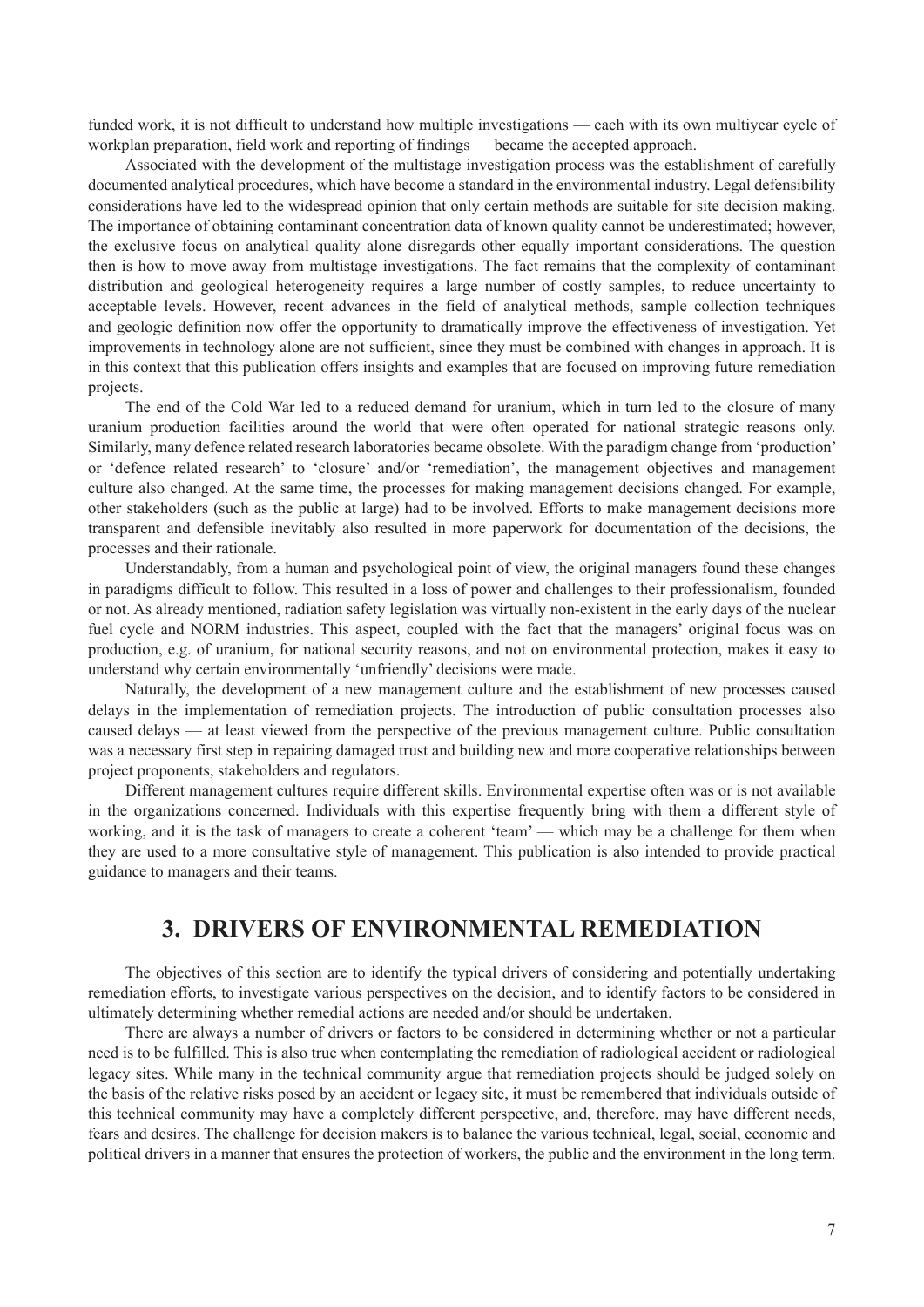<span id="page-17-0"></span>A number of the primary drivers that are relevant to the topic of remediation project/programme development are identified in Fig. 2, to aid Member States in assessing their own country specific priorities and challenges. It can be seen from this figure that these drivers include the calculated risks (which should be assessed by means of well established, science based protocols); the regulatory and legal drivers, assuming that a regulatory framework is in place; and the economic aspects that will define the costs of the remediation programme. Political components (in which different conventions and treaties may have to be considered) and the expectations of the stakeholders will also have important roles in the definition of the overall elements of the environmental remediation project. In responding to these drivers, it would benefit a Member State to include the considerations discussed in the following sections when evaluating the need for remediation activities.

### 3.1. RECOGNIZED RISKS OR HAZARDS

When assessing or evaluating legacy sites, it is appropriate to consider the time period in which a site was operated. In many Member States, environmental legislation either did not exist or was in its infancy when nuclear or radiological site operations began. Sites were operated within the 'rules of the day', with a goal of maximizing production and profitability. As such, they often did not consider the resulting long term impacts of their operations, which were left for future generations to address. The increasing awareness of environmental impacts obtained from the extensive site investigation work undertaken over the past few decades and from the free exchange of information among Member States has shed light on the magnitude of the legacy of past practices in many countries.

Notwithstanding the availability (or otherwise) of regulatory requirements at a given site, a health or environmental risk may become known. Such knowledge may be gained by chance, for instance as a result of investigations at nearby sites. In some instances, site investigations are undertaken by the owners or operators of a site, in order to obtain a better understanding of the liabilities (financial, legal, etc.) that may exist at a particular site. In other instances, it may be a proposed change of land use that triggers an evaluation of the radioactivity present. In the original context, the radioactivity may have been considered un-noteworthy and subject to adequate controls, but a change in circumstance, such as a factory becoming a residence or a childcare facility, may cause a drastic re-evaluation of what is considered an acceptable level of contamination.

A site investigation entails a process of evaluation and assessment, and the process nominally followed may lead to an active remediation of the site or to a 'no further action' remediation. A central feature of the investigation process is characterization. In this context, characterization refers to those investigations, specifically including measurements, undertaken to provide information and data about the contamination (radiological and chemical) and affected site environment. When a long term problem is being addressed, full historical information may sometimes allow a very well planned characterization with no surprises. Alternatively, a sudden public outcry about an unknown site may demand immediate, independent measurements to achieve credible demonstration of acceptability.



*FIG. 2. Drivers for environmental remediation programmes.*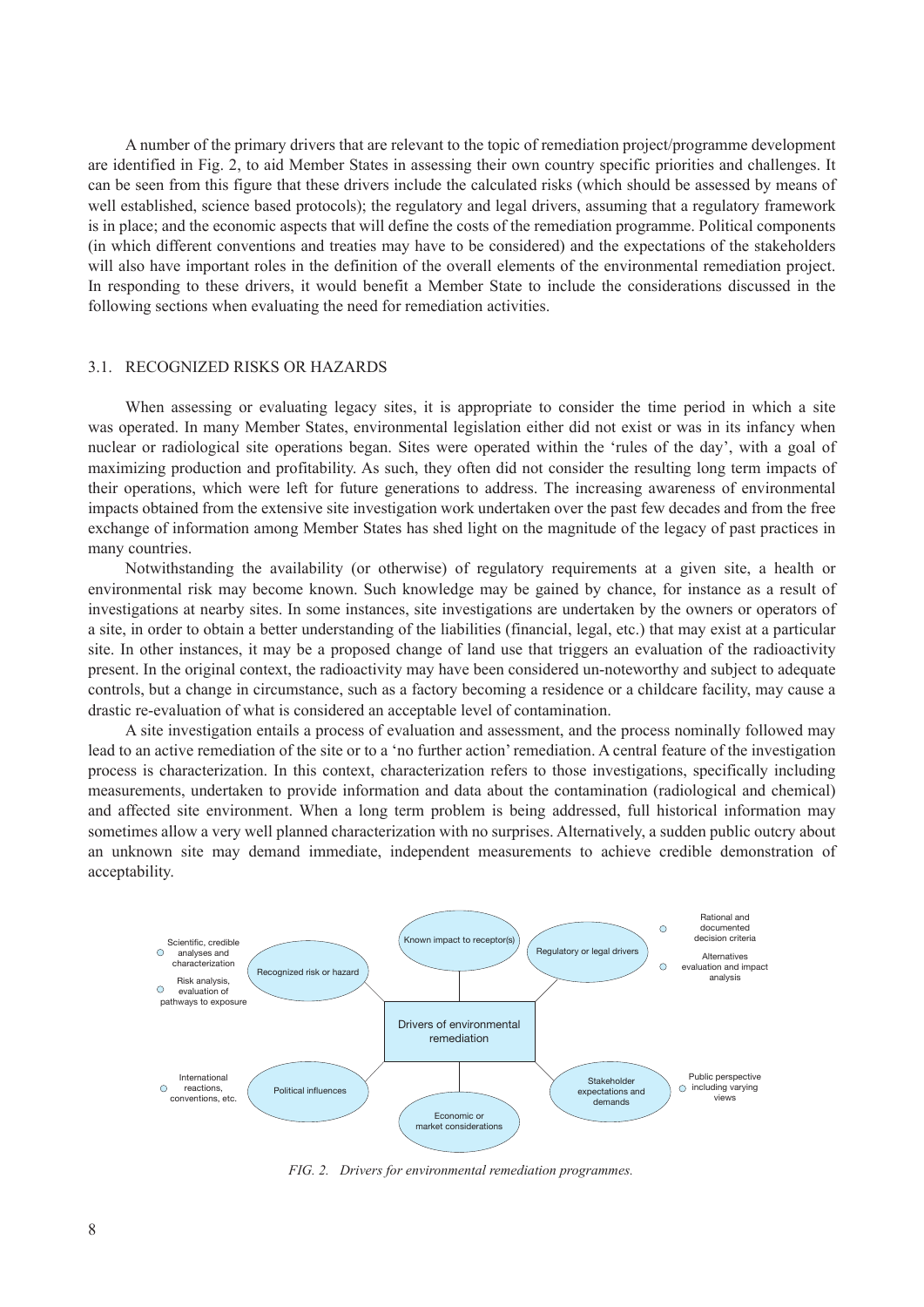<span id="page-18-0"></span>The process of investigation entails the following steps:

- Evaluation of the severity of the problem in terms of radionuclide concentration or dose levels, to determine whether there is a need to remediate;
- Evaluation of the remediation alternatives, including their feasibility, cost and risk reduction;
- Design of the selected remediation option;
- Implementation of the remediation option;
- Verification and/or monitoring of the remediation performance.

Remediation measures may be undertaken on a voluntary basis, after weighing the benefits and costs against the risks, to eliminate or reduce the associated liabilities.

If a specific radiological, chemical or physical risk becomes known to the public, this can lead to an expectation that the site be remediated, regardless of whether actual risks or hazards exist. It is generally the case that the greater the perceived risk, the greater is the expectation that a company or government will act to address it.

### **3.1.1. Evaluating the risks**

In assessing radiological or chemical risks, a source–pathway–receptor model is usually used, from which, inter alia, a timeframe for the urgency with which to undertake remedial actions, if any, is derived. Of particular interest is the projected timeframe in which impacts to receptors are anticipated. Where impacts to important receptors are identified as having occurred or are predicted to occur in the near future, the project development process to minimize or prevent these impacts is expedited.

It is important to recognize that, in order for there to be a significant risk at a given site, all three factors source, pathway and receptors — must be present (Fig. 3).

### **3.1.2. Typical risk scenarios**

There are a number of typical conditions that are likely to prompt early action.



*FIG. 3. Three elements of environmental risk.*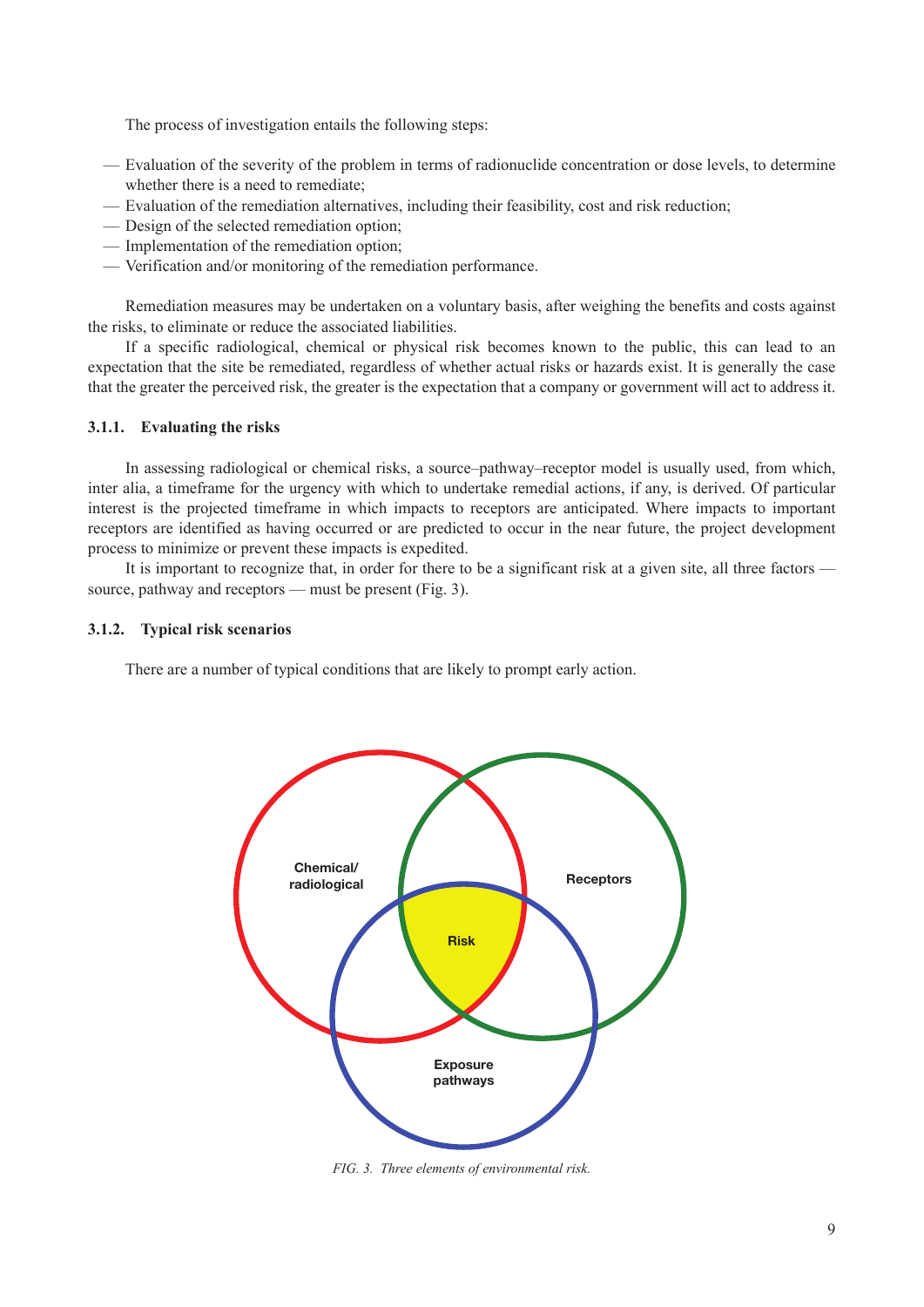### <span id="page-19-0"></span>*3.1.2.1. Proximity to densely populated areas*

In densely populated areas, the large number of potential human receptors, and the variety and extent of human activities that are difficult to predict and control, may lead to significant exposure pathways. It is likely that where there is a significant population base (e.g. a large city) associated with an elevated level of risk, significant pressure may be placed on local, state and/or federal regulators and politicians to have the remediation carried out in a relatively short timeframe [25].

Certainly, the circumstances contributing to the contamination or hazard have a direct impact on the public's expectations for action. There may be a high degree of complacency regarding contamination resulting over long periods of time, such as during the operation of a mine site over many years or even several generations. Conversely, the perceived need for action is particularly acute in accident scenarios.

Notable examples of where risks were identified adjacent to densely populated areas include:

- Wismut: Königstein, Ronneburg, Helmsdorf (Germany);
- Los Frailas: lead/zinc mine tailings dam failure near Aznalcollar (Spain);
- Andujar uranium mine (Spain): Empresa Nacional de Residuos Radiactivos was the remediation management company for the project;
- French uranium mining sites;
- Rocky Flats (United States of America (USA));
- Tonanwanda: Formerly Utilized Sites Remedial Action Program sites (USA);
- Harwell Southern Storage Area (United Kingdom);
- Sillamae (Estonia);
- Phare (Poland and Hungary Aid for the Reconstruction of the Economy)<sup>1</sup> programme sites.

### *3.1.2.2. Risk of surface or groundwater contamination*

Impacts to water bodies can have a considerable effect on the health and safety of the public and environment, and can place a significant financial burden on those parties tasked with funding remediation. The implications and technical difficulties of remediating surface water and groundwater contaminated with radionuclides can be significant and have been discussed in detail in Refs [9, 17].

### *3.1.2.3. Risk to ecologically sensitive areas*

Ecologically sensitive areas are those in which the ecological balance maintained by the various species is particularly tenuous. In such areas, care must also be exercised to evaluate the expected benefits of carrying out a specific remediation project relative to the collateral damage or impact that the same remediation project could cause. In other words, it would be appropriate to carefully consider whether a remedial activity addressing a relatively low risk would not actually pose a greater threat to the local ecology than simply monitoring the area to ensure that the risks remain at an acceptably low level. The paradigm of 'doing more good than harm' would, therefore, seem to particularly apply to ecologically sensitive areas. Ecological risk due to radiation remains a controversial issue, and one that is being discussed by the scientific community.

### 3.2. KNOWN IMPACT TO RECEPTORS

When an impact to an important receptor is known to have occurred, measures to mitigate the impact are typically undertaken within a short timeframe; however, this may not always be the case. Remedial actions primarily consist of putting into place mechanisms to remove the contamination source (radiological, chemical) or to eliminate the pathways (through installation of barriers or redirection of the contaminant). In practice, the

<sup>&</sup>lt;sup>1</sup> The Phare programme of community aid to Central and Eastern European Countries (CEEC) was the main financial instrument of the pre-accession strategy for those CEEC that have applied for membership of the European Union.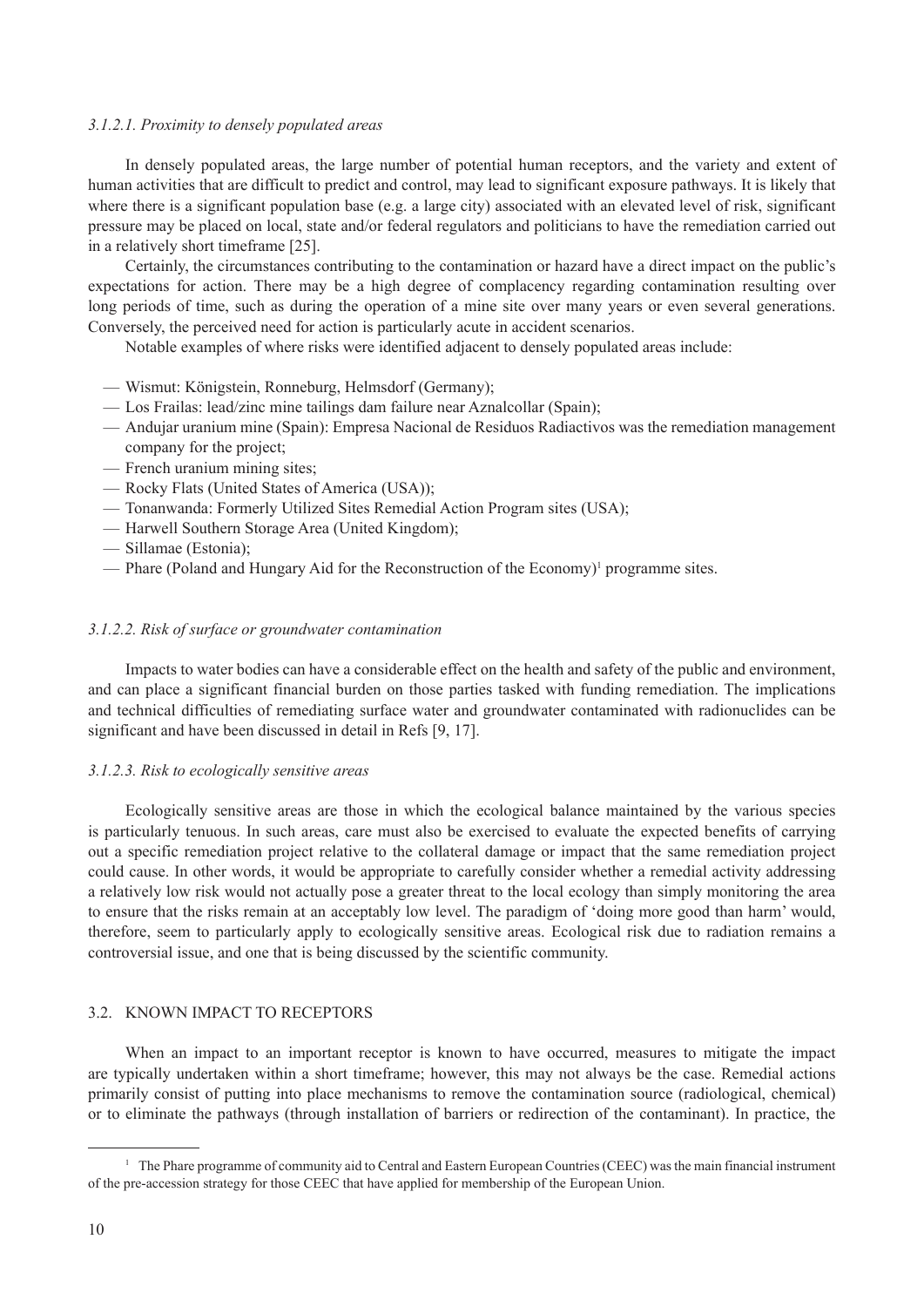<span id="page-20-0"></span>various stakeholders within a jurisdiction may differ in their views on the gravity and significance of impacts, and the manner in which these impacts are to be mitigated. This is particularly true in the case of an absence of clear regulatory standards or guidelines on allowable levels of contamination and/or exposure. It may be decided, based on the precautionary principle, to undertake remedial actions in order to limit impacts. In these cases in particular, where there is no clear regulatory guidance, divisions can occur within a community, state or country. One explanation for this is that those persons being impacted expect a higher degree of effort, and by extension financial resources, to be expended to address the impact. Conversely, those not being impacted will tend to see the money being spent on the project as substantially unreasonable.

The impacts on various receptors and environmental compartments are valued differently in different societies. The local population's expectations in this respect need to be taken into consideration when evaluating and deciding on remediation measures.

### **3.2.1. Impacts to humans**

Historically, protection of the public has been the primary issue at contaminated sites. When observable impacts to humans occur, remedial action should be taken to reduce the risk posed to the public. In fact, remediation to reduce the risk to the public is a stipulation in the pertinent legislation of some Member States. Removal of the (human) receptors is considered only a temporary measure [26, 27]. Relocation is very disruptive psychologically, socially and economically, as can be seen in the territories around Chernobyl. When making decisions on what remedial actions should be taken at a site, one also needs to carefully consider potential radiation or chemical exposures to those people working on the remediation activities, as well as other physical hazards that these individuals may encounter. As indicated previously, the benefits of any remedial project should be carefully weighed against the potential risks associated with undertaking the work.

### *3.2.1.1. Impacts to flora and fauna*

Impacts to flora and fauna have historically been viewed as a lower priority when compared with human impacts. However, improved understanding of their role in the overall environment has led to increased attention being paid to them during remediation planning. This is particularly true in areas in which the local population is reliant on regionally available plants and animals for their subsistence. Many Member States now recognize the need for, and value of, the identification of those species that are most important to the survival and cultural needs of the local population. These identified species are often referred to as 'valued ecosystem components'. Determination of which species are most important to the local community needs to be carried out not simply on the basis of scientific knowledge, but also based on the expressed needs of the local community. The issue of bioaccumulation up the food chain has also been identified as an important factor to be considered as part of any monitoring and management strategy and is normally included in radiological impact assessments.

While the problem of radiological and toxic impacts on non-human receptors and ecosystems has generally been recognized and is being discussed by the international community, no agreement has yet been reached on whether and how to evaluate and regulate these impacts. The question one should ask is, Is there solid evidence that radiation at a given site — at least in environmental levels — is harmful to non-human organisms, so that taking it into account would imply a reasonable resource expenditure?

### 3.3. REGULATORY AND LEGAL DRIVERS

This section provides observations on factors that influence development and implementation of a regulatory framework. Many Member States have a well developed legislative framework that regulates the nuclear fuel cycle. These legislative instruments are intended to prevent undue burdens being placed on future generations by the actions of the present generation. In this regard, and in most instances, the legislation provides criteria for the remediation and release of sites with radiological and chemical contamination. In some cases, however, the criteria are very prescriptive, resulting in the creation of barriers for remediation. It may also be noted that having appropriate legislation in place does not, by itself, prevent environmental impacts. The resources and willingness to implement the actions stipulated in the legislation are indispensable preconditions*.*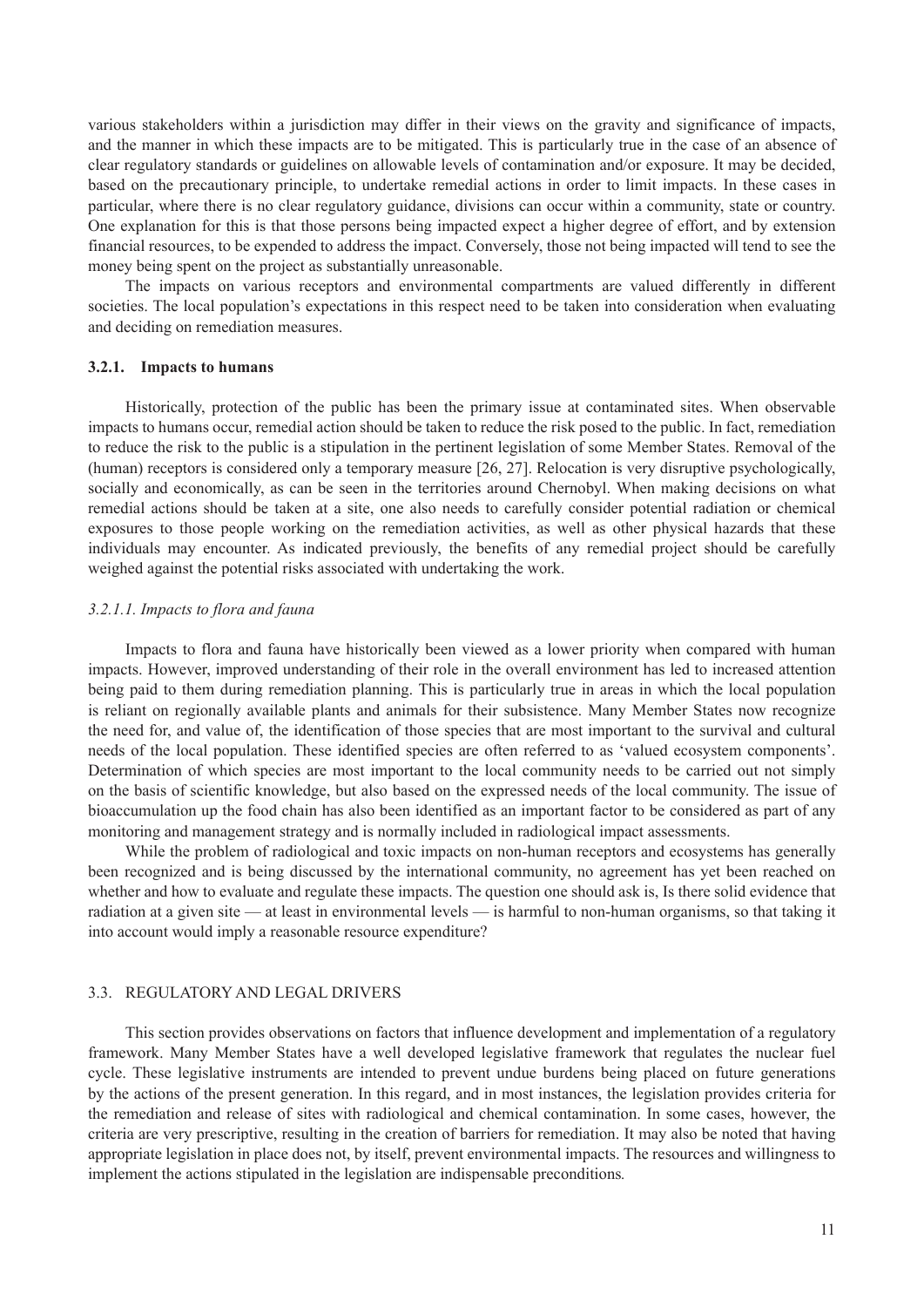<span id="page-21-0"></span>Regulators must evaluate the need for, and appropriate level of, remediation required to address contamination at a contaminated site. This evaluation is typically based on a 'test of reasonableness'. When judging the need for action, evaluation should be based on a reasoned and scientific assessment. While such an approach would appear to be undertaken easily, it will only be possible if the public perceives that the authorities are taking appropriate precautions to protect their safety and the safety of their environment. For this reason, the role of the stakeholders is particularly relevant. It needs to be recognized that those groups and individuals concerned with a given remediation project should be involved and be given the opportunity to participate in the decision making process. For this involvement to be effective, they should also possess a thorough understanding of the applicable regulations.

In order to understand the impact of regulatory limits and standards on the implementation of remedial actions, it is helpful to analyse the whole process, from problem recognition through to actually addressing the problem.

The first item to consider is how problems are recognized. There may be obvious impacts on humans and/ or the environment. In other instances, the impacts may be not so obvious; comparing the state of the environment or human exposure against some reference value (e.g. a 'standard') may lead to the conclusion that there is a problem. For instance, environmental concentrations of a radionuclide may exceed a reference value set for the environmental compartment in question, or the annual dose may exceed a certain trigger value.

These reference or target values or standards are set on the basis of what is considered 'good' or having 'no impact'. In radiation protection, this is acknowledged by a distinction being made between a planned situation and the existing situation [28]. If a new activity, a 'practice', is introduced, the proponent must demonstrate that exposures and impacts are below certain reference values. Conversely, it is acknowledged that, in some cases, lowering exposures to values as low as stipulated for 'practices' may be impractical (e.g. in accident scenarios). However, some recommended values are available, but they are not termed as limits. Some countries have established permissible residual concentration values for certain environmental compartments, e.g. soils [29]. Such values were established on the basis of various assumptions and exposure models. So-called intervention levels were developed for chronic exposures, e.g. to <sup>222</sup>Rn in workplaces.

However, the target values stipulated may still be too low to be achieved in circumstances where insufficient funds are available for adequate remediation, or where the relative risks at a site are acceptably low. The consequence, all too often, is that no remediation takes place at all, because the end point required by the regulator cannot be reasonably achieved. In these instances, there is a clear need for all parties involved in determining whether or not to proceed with a remediation project to come to some understanding that it may be in the best interest of all involved to proceed with a limited, or phased, remediation project, rather than abandoning the project altogether.

### **3.3.1. National rules and regulations**

Regulatory requirements tend to be a jurisdiction's primary driver for remediation projects. However, a variety of factors and considerations drive and shape the remediation project in any case [16]. Although highly diverse in structure and function, legislation, regulations, standards and guidelines have been established by several Member States to help ensure that activities undertaken in support of a remediation project are carried out in a safe and responsible manner. In many Member States, the regulatory authorities will be involved in determining the level of remediation required and/or in approving a specific remediation approach. In most instances, regulatory permits or approvals are required to undertake this work.

In some Member States, legislation tends to be drafted to provide decision makers with the appropriate powers to regulate a particular area of interest or group of activities. The ability to make regulations, to set standards and/or to develop guidelines is generally included in these powers. In some instances, the dominant decision makers may not be regulators. Conversely, they may be politicians or government departments directly or indirectly involved in remediation activities.

The ways in which actions to achieve compliance with legislation are implemented can vary significantly from country to country. In some countries, decisions are made case by case and are based on the discretion of the individual regulators and their advisors. In other countries, subsidiary regulations are developed to set out the details of how specific activities covered by the legislation are to be conducted. Regulations also generally describe the types of information that must be supplied to the regulators in order to receive the requisite permits, approvals or licences to carry out these activities. Some regulations also describe the criteria for compliance with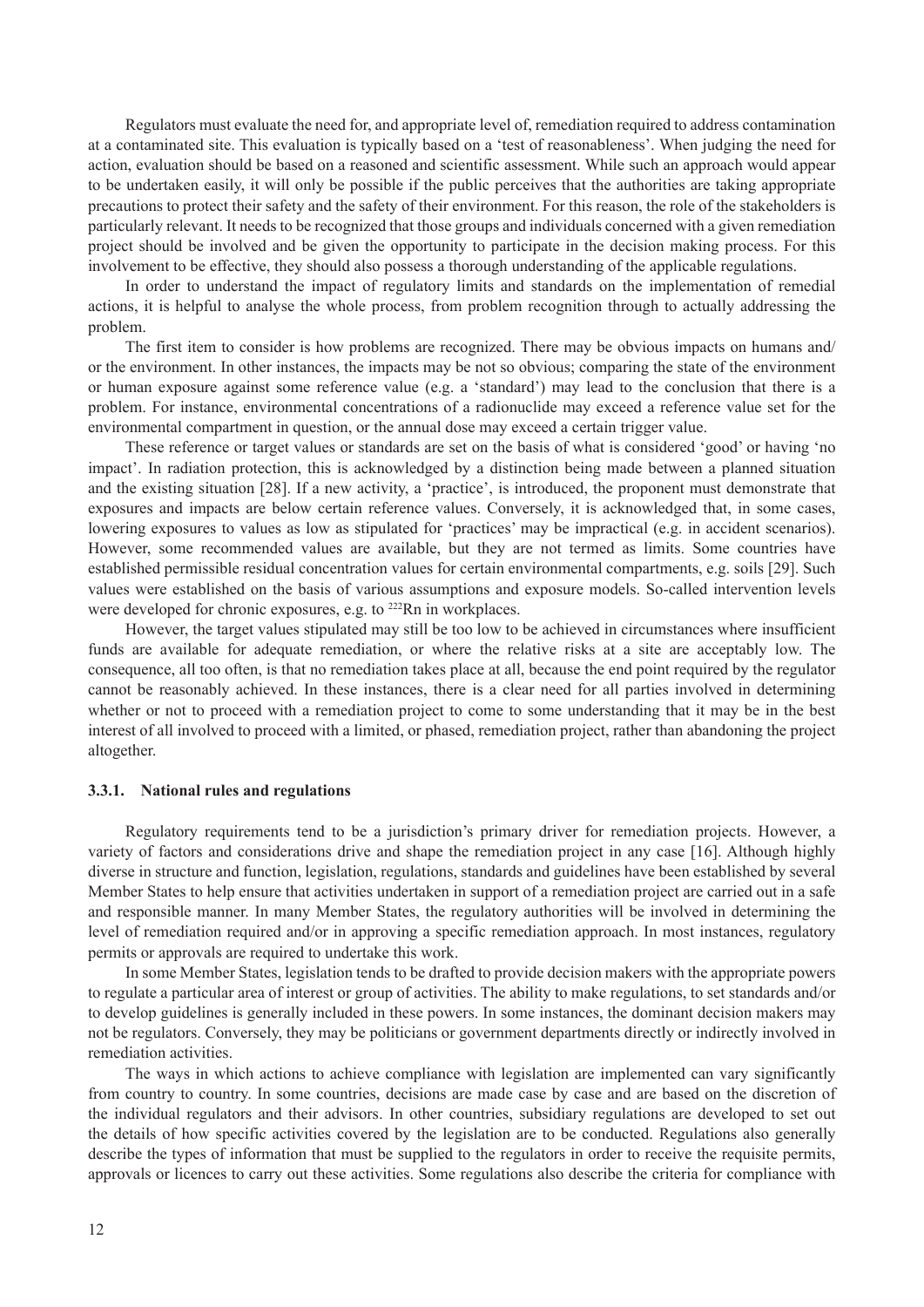<span id="page-22-0"></span>the legislation, such as allowable dose limits, contaminant discharge limits and the reporting requirements for these activities. Many Member States have developed a regulatory framework to address both worker and public safety issues related to radiation and conventional safety. These regulatory instruments set out the various legal requirements that apply in the jurisdiction and may impact the decisions related to the remediation programmes.

Where the responsible party is the State, some jurisdictions have regulatory instruments that clearly indicate that the State is bound by the same requirements as other responsible parties.

Standards are those documents that further detail specific limits and set out operating practices, monitoring and reporting requirements, etc. Guidelines, unlike legislation, regulations and standards, are not strictly legally binding on a party carrying out a specific activity. Guidelines are generally developed, and worded, in a manner that suggests that a particular approach is preferred or recommended by a jurisdiction having authority. Although these guidelines are not legally binding, their development has generally been carried out in a consultative manner and they are expected to be used whenever practicable. It should be noted that failure to adhere to the guidelines might be met with concern by members of the public and by potentially affected stakeholders. For example, if a guideline suggests that a residual <sup>226</sup>Ra concentration should be 0.2 Bq/g and the resulting remediation was undertaken to meet only the regulatory limit of 0.5 Bq/g, which is higher than the guideline value, some stakeholders may criticize the remediation as being incomplete, despite the fact that it is compliant with regulations.

It should also be noted that, in some countries, different levels of legislation (e.g. federal, state, provincial, local) may have specific regulatory requirements related to remediation projects that are inconsistent with or contradictory to those at other levels. In instances where various levels of government have inconsistent or contradictory requirements, it is desirable that these governments seek to harmonize their respective regulatory requirements. Confusing and contradictory regulatory requirements pose a significant risk to remediation programmes, as discussed in Section 5.3.

In most instances, a State's regulatory instruments have been drafted with careful consideration of the specific technical, legal, social, political and economic factors in the specific jurisdiction for which they were developed. Adoption of the provisions in other countries requires a careful evaluation of the validity of this context [30].

### **3.3.2. Environmental legislation**

The past few decades of investigation and research have demonstrated that the quality of the environment is inextricably linked to that of human health. For this reason, there has been an increasing focus on developing regulatory instruments that describe a jurisdiction's expectations related to environmental protection [31–34].

As a result of these regulatory instruments, governments are requiring that responsible parties undertake activities to improve the overall quality of the environment. It is in this context that many remediation projects are developed, and, where resources are available, carried out. As in the case of worker and public safety legislation and regulations, environmental legislation and regulations also allow regulators to levy fines against the responsible party and to have the work carried out on behalf of the responsible party. These same instruments may also provide the regulator with the authority to incarcerate the responsible party.

The enforcement of environmental requirements is especially difficult at legacy sites. Various jurisdictions have enacted legislation that allows the government to retroactively assign liability to a company or its successor, even if the activities at a site were undertaken prior to the legislation's coming into force. In cases where a company or its successor can be located, regulators are able to require the company or its successor to remediate the site according to the new regulatory requirements. A continuing activity may be protected by the legal concept that an operator should be able to have trust in the continued validity of the legislative system, and that there is a duty to preserve the status quo. In cases where there is a change in practice or site activity, however, the regulator may introduce regulatory changes.

### **3.3.3. Legal actions**

Where specific laws are in place governing protection of the public or the environment, individuals, organizations, companies or governments may bring a legal action against a party believed to have been responsible for a contamination event. These legal actions may have both a criminal and a civil component. Many Member States have enacted legislation that is based on the 'polluter pays' principle. In the case of an accident scenario,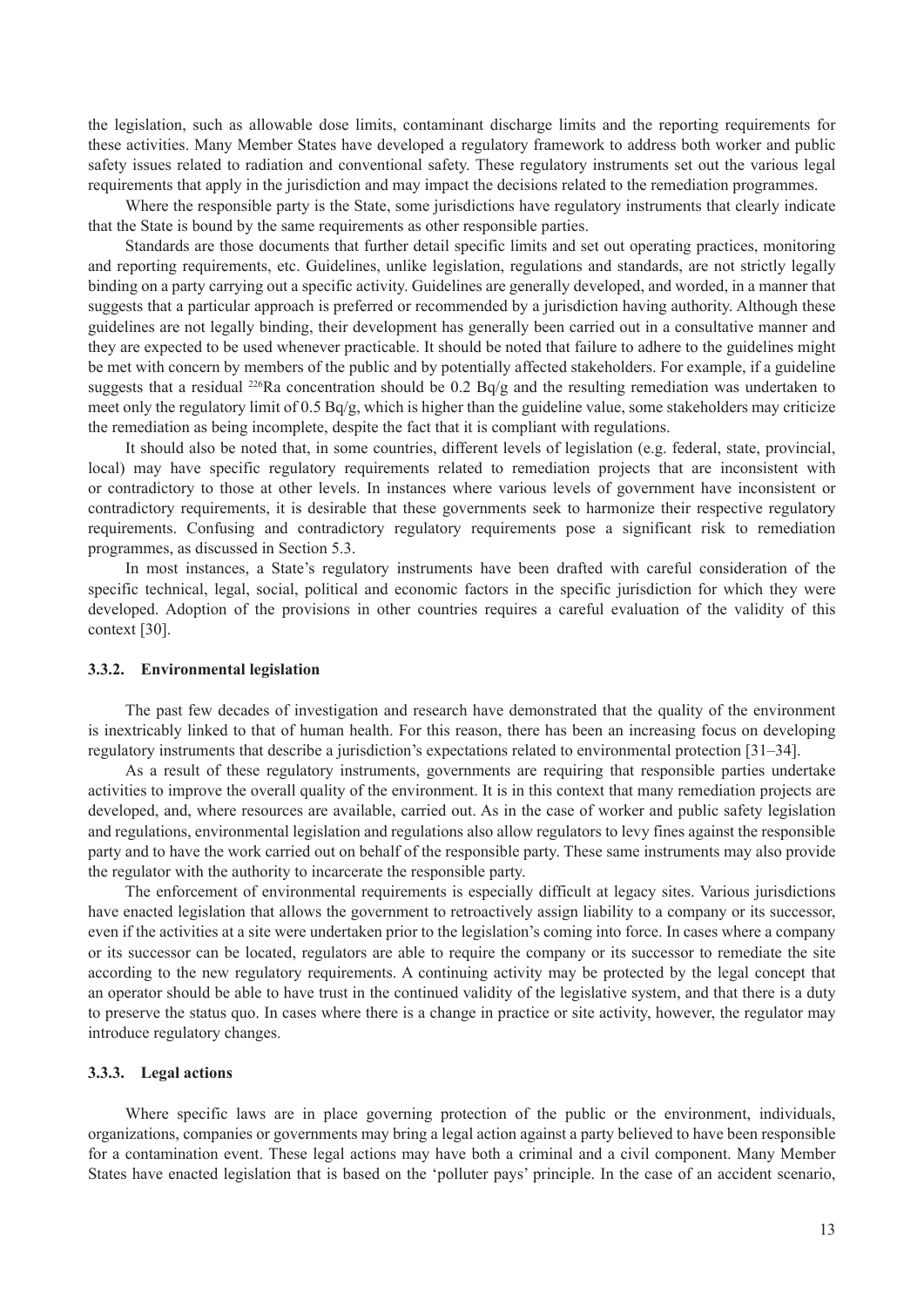<span id="page-23-0"></span>these laws are generally quite effective in ensuring that the responsible party removes the source of contamination and remediates the affected area(s). In the case of legacy sites, these laws may be somewhat less effective, in that the companies (or their successors) and/or individuals responsible for the activities at a legacy site may no longer be viable corporate entities. Where a successor company can be located, it is often difficult, and resource intensive, to prove in court that the corporate linkage is valid from the standpoint of the legal challenge.

It should be noted that some Member States have legislation that allows the government to hold a company responsible for contaminant releases, even if the release occurred prior to the legislation's coming into force [33–35]. These laws were enacted to permit retroactive enforcement regarding releases that occurred in the past, because there were generally very few laws governing environmental impacts during the period in which numerous large scale industrial complexes were operating. As a result, site operators were able to dispose of hazardous wastes in inappropriate ways and locations in most of these Member States. These laws provide those States with the authority needed to address past contamination.

### *3.3.3.1. Legal challenges in the case of transboundary impacts*

Although not common, litigation related to transboundary impacts may occur between countries where there has been a breach of international law. Countries may wish to enter into cooperative agreements rather than pursue a lengthy court challenge.

### *3.3.3.2. Legal challenges based on 'regulatory failure'*

Litigation may also be launched in cases where a government is responsible for ensuring the safety of the environment and the public believes that it has failed in this duty. Such cases represent a recent development. In challenges of this nature, the plaintiff will argue that the regulatory authority/authorities has/have failed to act in a responsible manner in carrying out its/their regulatory mandate with respect to a particular accident or legacy site.

### *3.3.3.3. Encroachment of contamination onto the property of a third party*

Many Member States also have laws that were established to protect innocent third parties from being impacted as a result of the actions or activities of another party. In these instances, the affected party may sue the responsible party for damages resulting from the contamination of his or her property. These types of action are generally civil rather than criminal suits, undertaken by an affected third party. They are distinct from the criminal proceedings that may be undertaken by a government. In many instances, such civil actions follow criminal proceedings.

### 3.4. STAKEHOLDER EXPECTATIONS AND PRESSURES

Public concerns can be one of the major driving forces behind decisions to remediate and are often independent of the results from any scientific assessments conducted to identify contamination and ensuing risks or hazards at a site. Public concern may be expressed in a number of ways. Individuals may be part of large, well organized and well funded organizations (e.g. certain international non-governmental organizations (NGOs)), or they may be part of a loosely knit group of local individuals who are concerned about the potential impacts from a specific site in their immediate area.

The public is often most concerned in instances in which the contaminated site poses a direct or indirect threat to their lives or property. Proximity to contaminated sites can also lead to depressed property values or difficulties for the owners of adjacent properties when they wish to sell. The public may become concerned if the risks associated with a given site are not openly disclosed. It may be the case that the public's perception of the risk is greater than the actual risk. Regardless of the type of public concern, regulators, operators and politicians are well advised to ensure that the concerns raised are addressed in a manner that is both open and transparent. As with other aspects of daily life, when people feel that they have been dealt with in a fair and open manner, a level of trust is built between the parties. Where that trust is broken, it is extremely difficult to repair. A more detailed discussion of stakeholder involvement can be found in Refs [16, 19].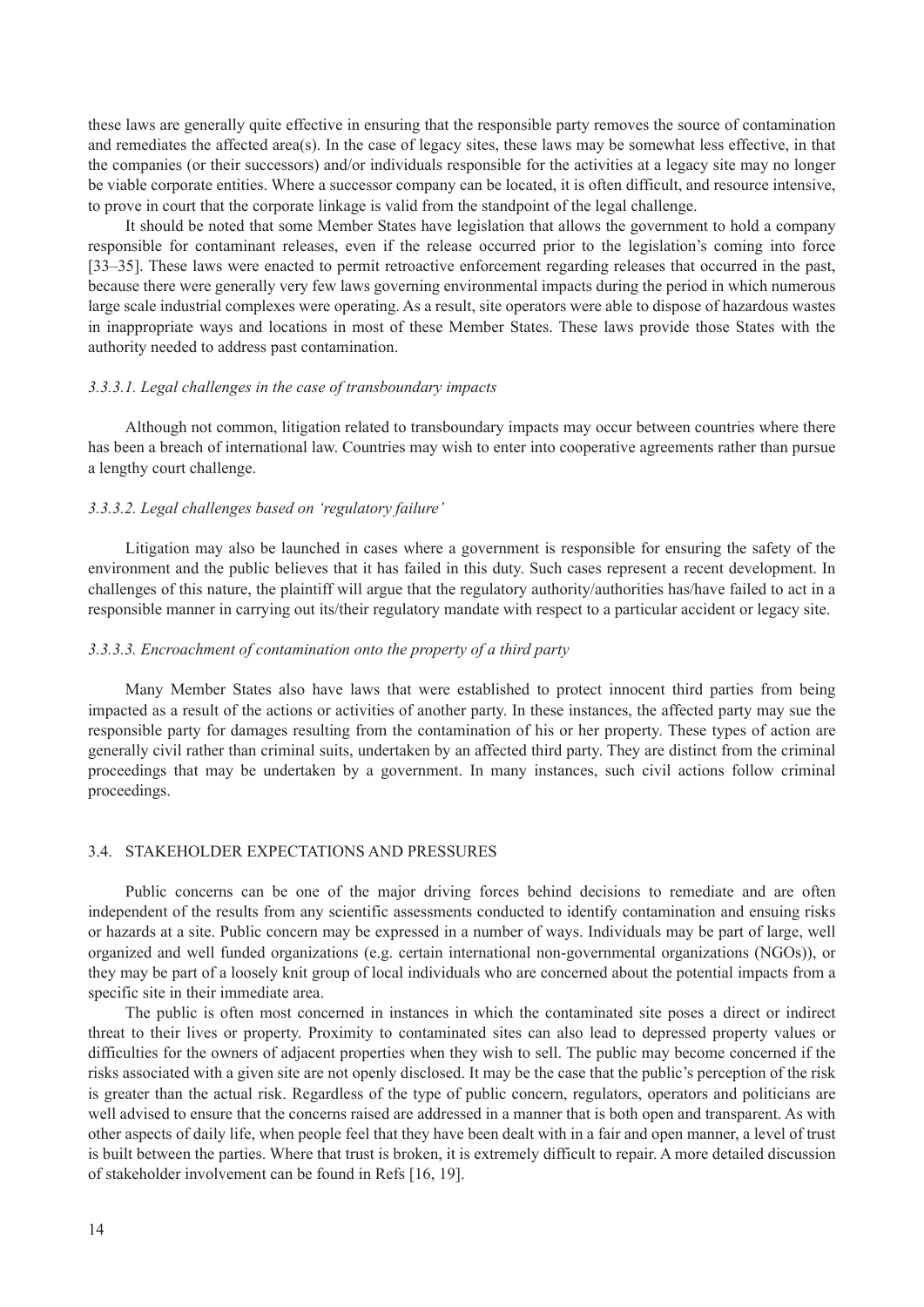<span id="page-24-0"></span>The extent of stakeholder involvement will also be influenced by the nature of the remediation action. For example, the public's participation in the remediation planning and decisions after an accident will probably differ from what would be deemed 'normal' or acceptable within the context of the remediation objectives. The public is likely to have a more active, and potentially complex, role in cases where the environment was contaminated many decades ago, with insufficient consideration having then been given to impacts of contamination and future remediation requirements. In such cases, public opinion may be divided. The decision maker may face a dilemma: on the one hand, some stakeholders may want to return the site to its original state regardless of radiological protection considerations; on the other hand, some stakeholders may be more concerned with immediately occupying the contaminated lands without any remediation measures. Lack of communication between all the involved parties will tend to increase the costs of remediation of the site(s), which poses a singularly difficult situation for remediation projects being undertaken under constrained resources. Experience has shown that it is imperative that open and honest communication with the public be undertaken in a timely fashion. Where public safety or environmental issues are identified, authorities must be willing to communicate these concerns to the public and must also be willing to demonstrate a commitment to ensuring that these issues are addressed in a timely and responsible manner. In other words, the building, or in certain cases the rebuilding, of trust between the stakeholders is paramount [25–28].

### **3.4.1. Local residents**

Local residents may raise concerns resulting from either real or perceived risks to their safety and/or livelihoods. Where the public perceives authorities to be open and honest about the level of risks, remediation projects tend to receive a higher public approval rating than where the public perceives that the authorities are not telling them the 'whole' story. However, the processes for involving the stakeholders in the decision making process are complex and need to be tailored to the specific sociocultural environment [16, 19].

### **3.4.2. Special interest groups**

Special interest groups, whether they are well organized and funded or not, tend to be highly focused on achieving a specific and often singular goal. These goals can be of a more transcendental nature, or may concern the practical protection of a specific habitat or species. Groups of this nature tend to have a singular purpose — to bring about the cessation of all activities related to the nuclear fuel cycle. In these instances, their ideological views make it difficult, if not impossible, to identify and discuss issues with a view to mediating a compromise.

### **3.4.3. NGOs**

Although not generally directly impacted or affected by a particular radiological liability or legacy, (supraregional) NGOs, are, nevertheless, capable of generating significant public interest and media attention related to a specific site that requires remediation or to multiple sites across a broader geographical area. These organizations tend to be well organized and funded and may be technically able to evaluate the level of risk posed by a site or sites. In some cases, these groups may also be in a position to launch legal challenges to projects that they perceive as being inappropriate.

### **3.4.4. International and transboundary groups**

International and transboundary groups may voice their concern in two distinctly different forms. The first is that of large internationally recognized NGOs. These entities are well organized and funded and many have internationally recognized technical experts that support their cause. The second type of international public concern is that raised by individuals or groups within a country, when it is recognized that potential impacts from another country may impact on their health, safety or livelihoods. As mentioned in Section 3.6, where these concerns can be substantiated, the countries involved may mutually benefit from establishing an agreement to address the identified risk.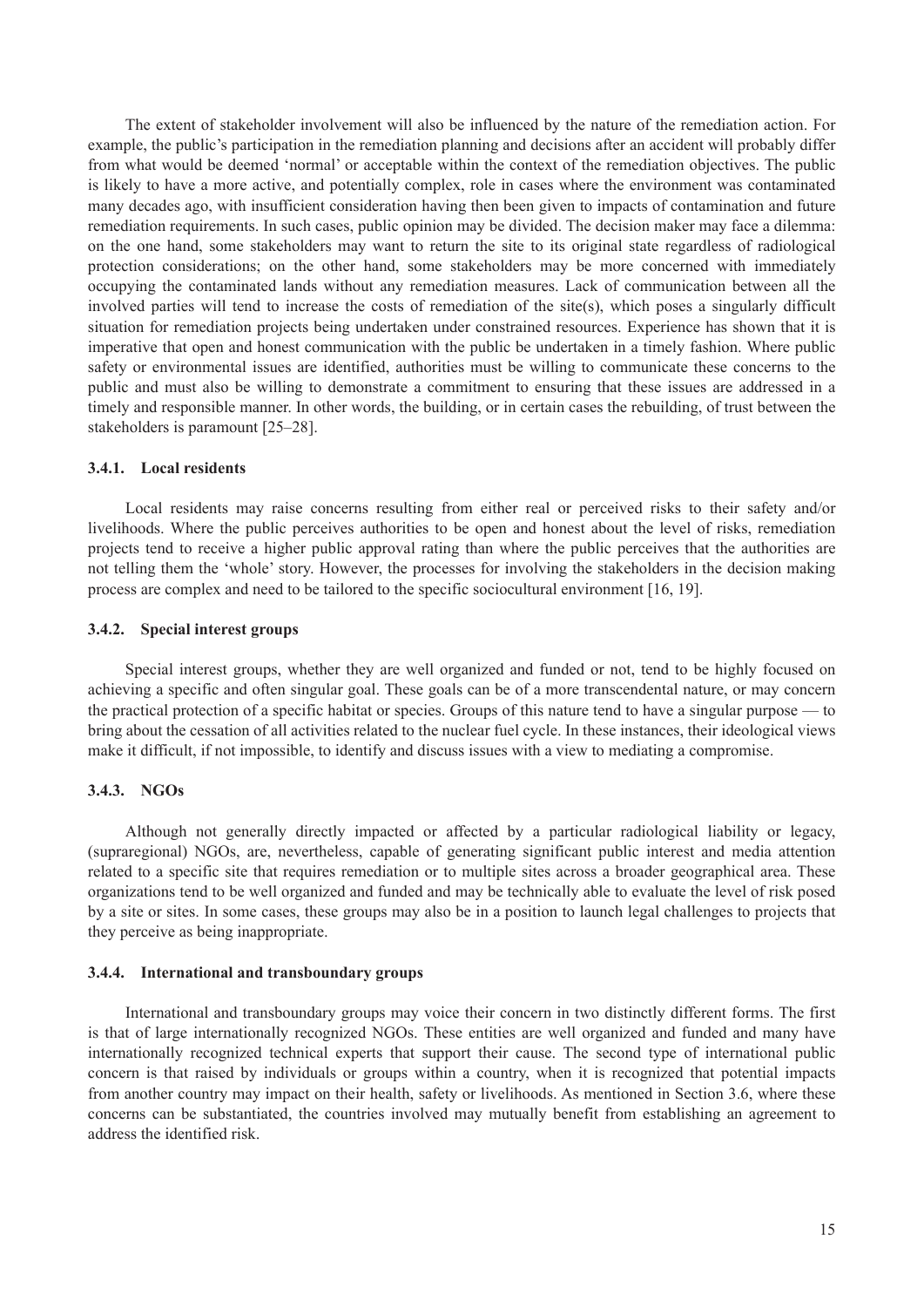<span id="page-25-0"></span>Although the above may be true for developed democratic societies in which members of the civil society are fairly organized and will generally vocalize their concerns, in less developed countries there may be a lack of this organized approach to vocalizing public concern about a contaminated site. In these instances, this lack of a public 'voice' may give rise to a situation in which a government feels no pressure to undertake remediation of the site.

### 3.5. ECONOMIC OR MARKET CONSIDERATIONS

When considering whether or not to undertake a remediation programme, Member States may also want to consider the potential for positive economic opportunities resulting from new development that would be feasible once the legacy site has been successfully remediated.

The economic context of a site can, and will, change over time. The economic value of a site depends on its various properties and any liabilities associated with it. Land may be a valued resource if the site is located near a town or city that requires additional land for development. Clearly, this need for additional land could be a significant driving factor for a proposed remediation project. The actual value of the land will depend on whether or not any land use restrictions will be placed on future developments. For a variety of reasons, a given site may not be able to be remediated for free release, resulting in use restrictions and some sort of stewardship programme to ensure maintenance of institutional controls [19]. However, high pressure for development may not only trigger a remediation programme, but may also define the site end state within the economic boundary conditions. In other words, high pressure for development may result in remediation to free release a site, if technically feasible, to create an economically viable project. Utilizing a partially remediated site for an industrial application may be appropriate, whereas it may not be appropriate to allow residential expansion into this area (Example 1).

### EXAMPLE 1. UTILIZING FORMERLY CONTAMINATED MINE LAND FOR DEVELOPMENT IN SOUTH AFRICA

South Africa has a large gold mining industry that has been in existence for more than a century. Gold mines and processing plants are situated over a large area, from the eastern Witwatersrand, Johannesburg and western Witwatersrand areas of the Gauteng Province, to the eastern areas of the North West Province into the southern parts of the Free State Province. Many of these gold mines were established at a time when they were at some distance from residential or other developed areas. Some mines were, however, established within the city limits. Over the past decade, South Africa has been experiencing good economic development, creating a need for land for residential and industrial use. Land belonging to mining companies situated within the developed areas is therefore in high demand. Regulatory standards and criteria have been in place for a number of years and allow for free release of former mining sites after some remediation activities have taken place. Sites that do not conform to criteria for free release for residential use could still conform to the criteria for use as industrial/ commercial sites or other uses. In such instances, approval is provided by the regulator for specific uses.

Land use can be divided into five broad categories according to the potential use, namely agricultural, residential, parkland, commercial and industrial; these in turn can be divided into subcategories with different contamination probability or, conversely, different vulnerability. (As future land use is a significant consideration in planning remediation programmes, additional information on these subcategories is provided in Section 4.)

In Europe, land is highly valued, owing to the relatively high population density. In addition, Europeans tend to value the remaining green spaces that are available in their countries. Therefore, it appears that the current focus when remediating existing mining and industrial facilities is on remediating in a manner consistent with future industrial operations, or, where there are no industrial projects proposed, on returning the land to recreational uses (e.g. parks, spas (Schlema in Germany), historical tourist locations (Seegrotte in Austria), wildlife habitat, golf courses) or agricultural uses [29]. In some Member States, proponents seeking to undertake recovery of secondary minerals at a closed or abandoned mine site may also be required to post a performance bond or other form of financial assurance prior to undertaking the work. In exacting these requirements, several factors are often considered. It may be expedient to carefully weigh the (long term) environmental risks when these mining residues remain in their current state against any risks associated with the recovery operation. In these instances,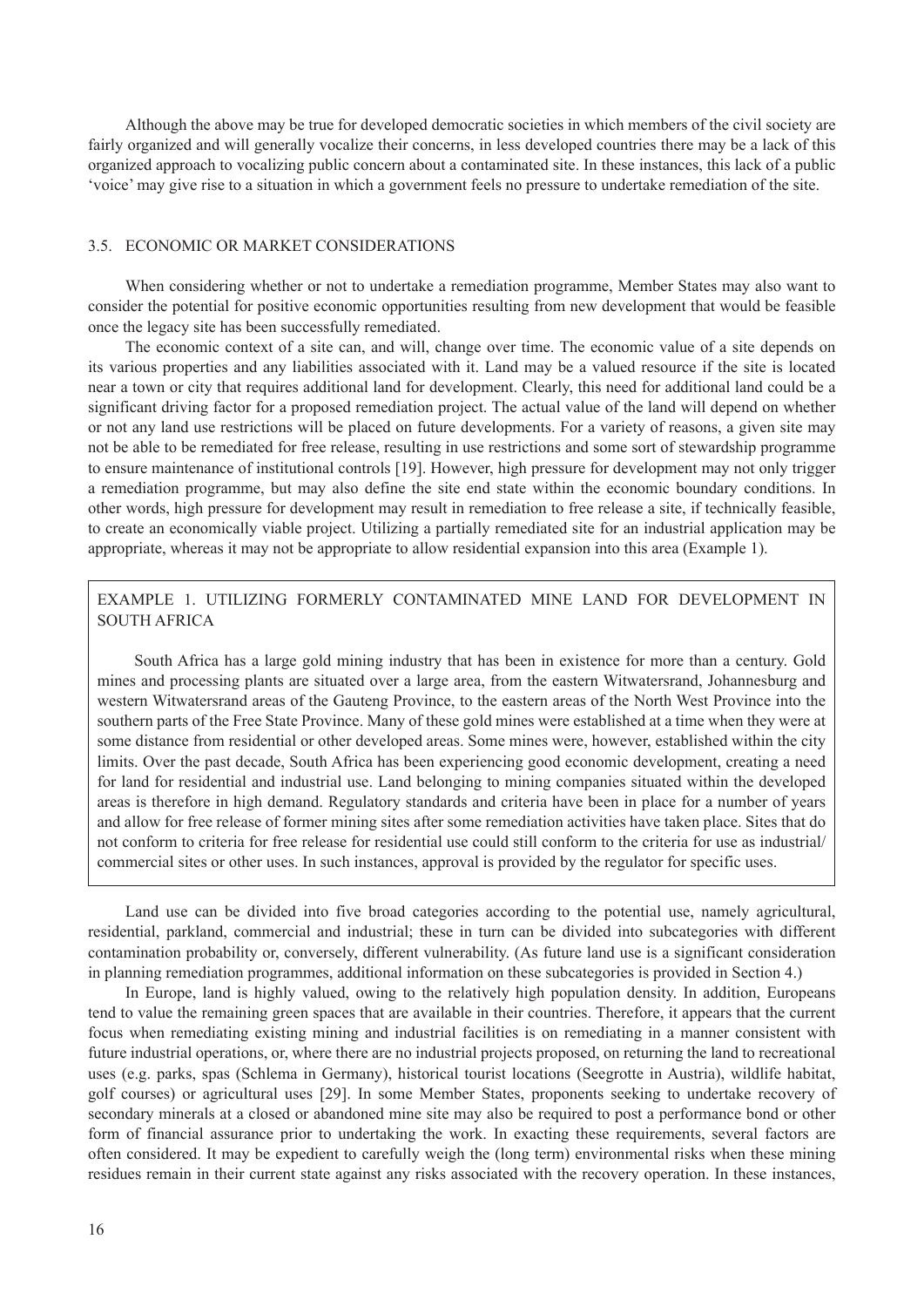<span id="page-26-0"></span>the responsible authorities may wish to consider whether or not the type of assurance being required is preventing these works from proceeding. As happens with any project, the type and amount of assurance required should be commensurate with the potential risk associated with the proposed activity. When considering whether it is economical to conduct a recovery of other metals or radionuclides by reworking old mining residues, potential operators weigh not only the cost of recovery of these resources but also the tax implications and the cost of obtaining the requisite approvals from the various local, state and federal agencies. Moreover, as mentioned, operators taking over a legacy site must also consider whether or not they may be held liable for the long term management of the site, regardless of whether or not they have improved the chemical, radiological and/or physical stability of the site while they acted as operator.

Some of the benefits of the recovery of resources from old mining residues include, inter alia:

- Removal of a contaminant(s) source term(s);
- An opportunity to change the nature of the residues to a less chemically reactive state;
- An opportunity to construct a more appropriate disposal facility (historical disposal sites typically have few or no engineered controls in place);
- Ongoing monitoring and management (e.g. treatment of contaminated surface water or groundwater bodies, rehabilitation of historically impacted areas) of the facility (in the case of legacy sites, this is of particular interest);
- Reduced long term financial burden on taxpayers (particularly for legacy sites where no owner can be found to be held liable for remediation, monitoring and stewardship costs);
- Reduced need to start resource development in previously undisturbed areas;
- Utilization and possible improvement of existing infrastructure (roads, power, water, etc.);
- Additional revenue to the government through the payment of royalties for the recovered resources;
- Additional jobs and improvements in the local economy through the influx of additional monies to support the activities at the site and through the goods and services required by the workers and their families while remediation activities are undertaken at a site.

The public and NGOs commonly challenge the development of new mine and mill sites, because of the unaddressed legacy of unremediated sites. Where countries actively carry out remediation programmes, it is anticipated that the public and NGOs will tend to be less resistant to new project development. That is, investment in remediation programmes can actually engender support for future economic development and profitability, by enabling new site development.

### 3.6. POLITICAL INFLUENCES, INCLUDING INTERNATIONAL AGREEMENTS

The international community, through IAEA Member States, has recognized a number of environmental issues that represent a common concern or interest. In order for Member States to address these issues in a thoughtful and consistent manner, conventions and agreements can be put in place. Conventions and agreements can be adopted by the Member States to provide an overarching framework by which to address issues of common interest and/or concern.

The issues of transboundary impacts on neighbouring countries that have occurred as a result of historical operations have led to the necessity for countries to enter into arrangements to address aspects of off-site contaminant migration. These arrangements, often in the form of formal multiparty agreements, are developed to: (i) identify the source of contamination; (ii) remove or reduce the source term; (iii) remove or reduce residual off-site contamination; and (iv) enter into a formal arrangement around funding for the various aspects of the remediation project.

Although not responsible for the activities that have contributed to release of contaminant(s), various countries are, or have been, faced with the difficult decision of either participating financially in site remediation projects in a neighbouring country or continuing to be impacted by the ongoing contaminant discharge and subsequent pollutant transport. In these instances, public pressure may have been brought to bear on local, state and/or federal officials by those individuals or groups that may be potentially impacted by the contamination. Conversely, those in the country that are more interested in the financial implications of the project, and who are not directly impacted by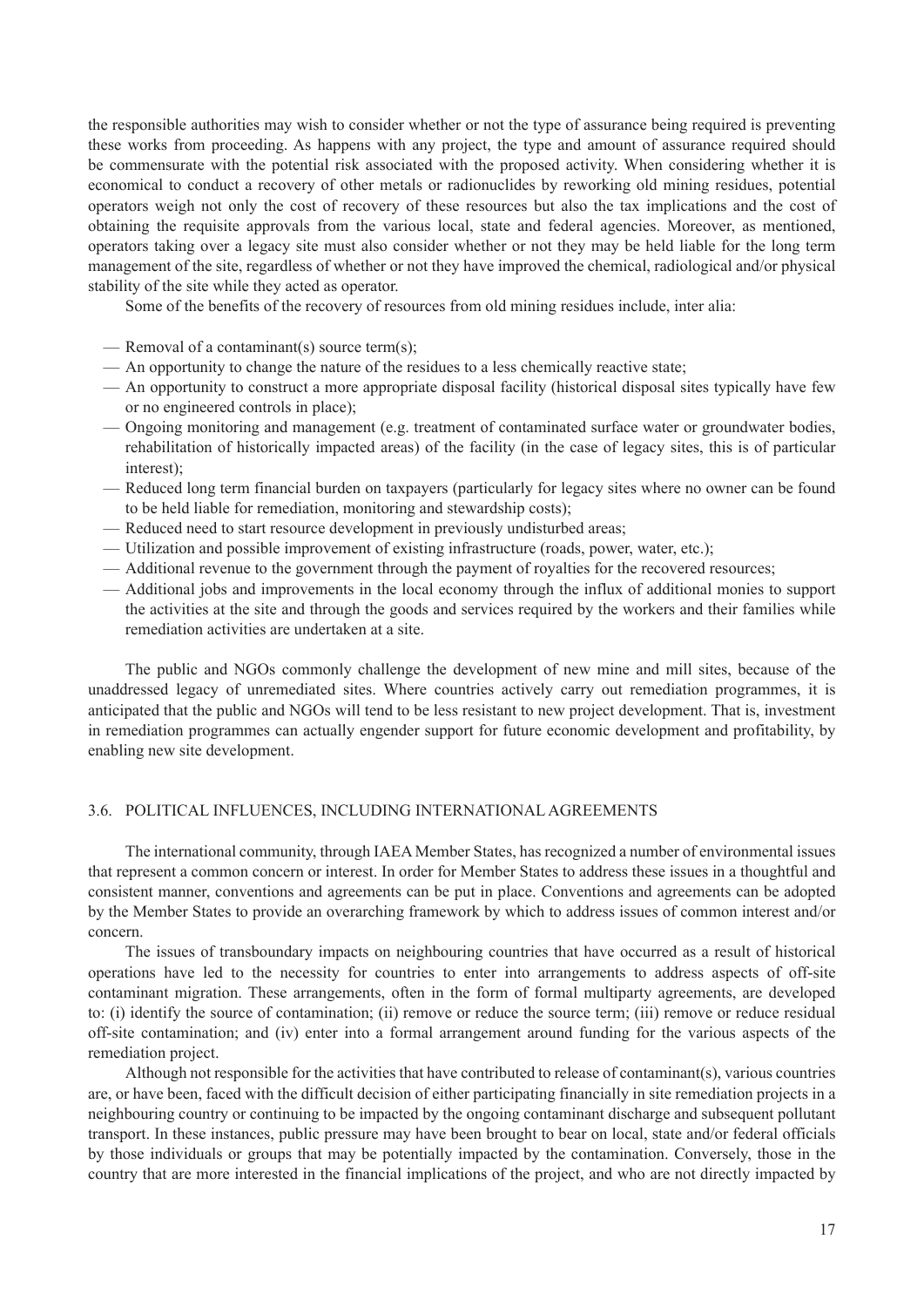<span id="page-27-0"></span>the contamination, are more likely to put pressure on these same politicians to resist signing such a cooperative agreement. Some Member States have put in place legislation that relates to protection of the environment from pollution from one country passing into another [36]. Among the benefits of this type of legislation is that the country responsible for the pollution seeks out internal solutions to the problems, puts mechanisms in place to address the source of pollution, and in certain instances [36] advises the potentially impacted country and may further involve it by seeking input into any proposed solutions.

It is clear that many Member States have placed great importance on the development and implementation of numerous cooperative arrangements to prevent or limit the potential impacts to a neighbouring country. Through these cooperative arrangements, the Member States have taken significant strides toward improving the health of the environment and, by extension, that of the individuals living in these areas. As an added benefit, these arrangements have also acted as mechanisms by which trust can be built between the peoples of neighbouring countries.

### 3.7. WEIGHING THE DRIVERS

It is important for decision makers, NGOs and the public to recognize that, while a certain type of remedial action is possible, it may not always be necessary or even desirable to undertake that specific action. For example, a remediation solution may exist that is very costly and that can be utilized to rapidly remediate a site, while a lower cost solution may also be available that addresses the same risks at a site, but that takes somewhat longer to implement. This low cost solution would allow consideration of the financial limitations of a country or company, while achieving the desired outcome, albeit that this approach requires a certain amount of patience and understanding on the part of the stakeholders.

It is equally important to recognize that a remediation to residual concentrations as low as technically possible is not always warranted, or desirable, when considering other factors. These extenuating considerations may include:

- Source–pathway–receptor timeframes and anticipated impacts;
- Cost–benefit analysis;
- Availability of technology;
- Human resource skills;
- Proposed end use of the lands to be remediated (i.e. industrial, residential, agricultural, etc.);
- Future advances in remediation techniques;
- Natural background levels versus technologically disturbed areas.

In weighing the drivers and planning the remediation programme, decision makers should consider the following:

- All risks (known and suspected) associated with a remediation project;
- Legal requirements;
- Available resources, including funding;
- Availability of expertise and technology;
- Economic considerations, including plans for future use;
- Stakeholder expectations;
- Political circumstances;
- Possible consequences of the proposed remediation action.

While weighing the pros and cons is often done in an informal way, a more formal decision making procedure is recommended, to make the process more reasoned and transparent [16].

When evaluating remediation strategies, consideration should be given to the potential negative impacts of carrying out a proposed remedial action. In other words, the philosophy of 'do no harm' should be applied to the decision making process, to ensure that active remediation does not cause collateral damage to other environmental compartments or pose new risks to the worker or public. A formal alternative evaluation process is recommended,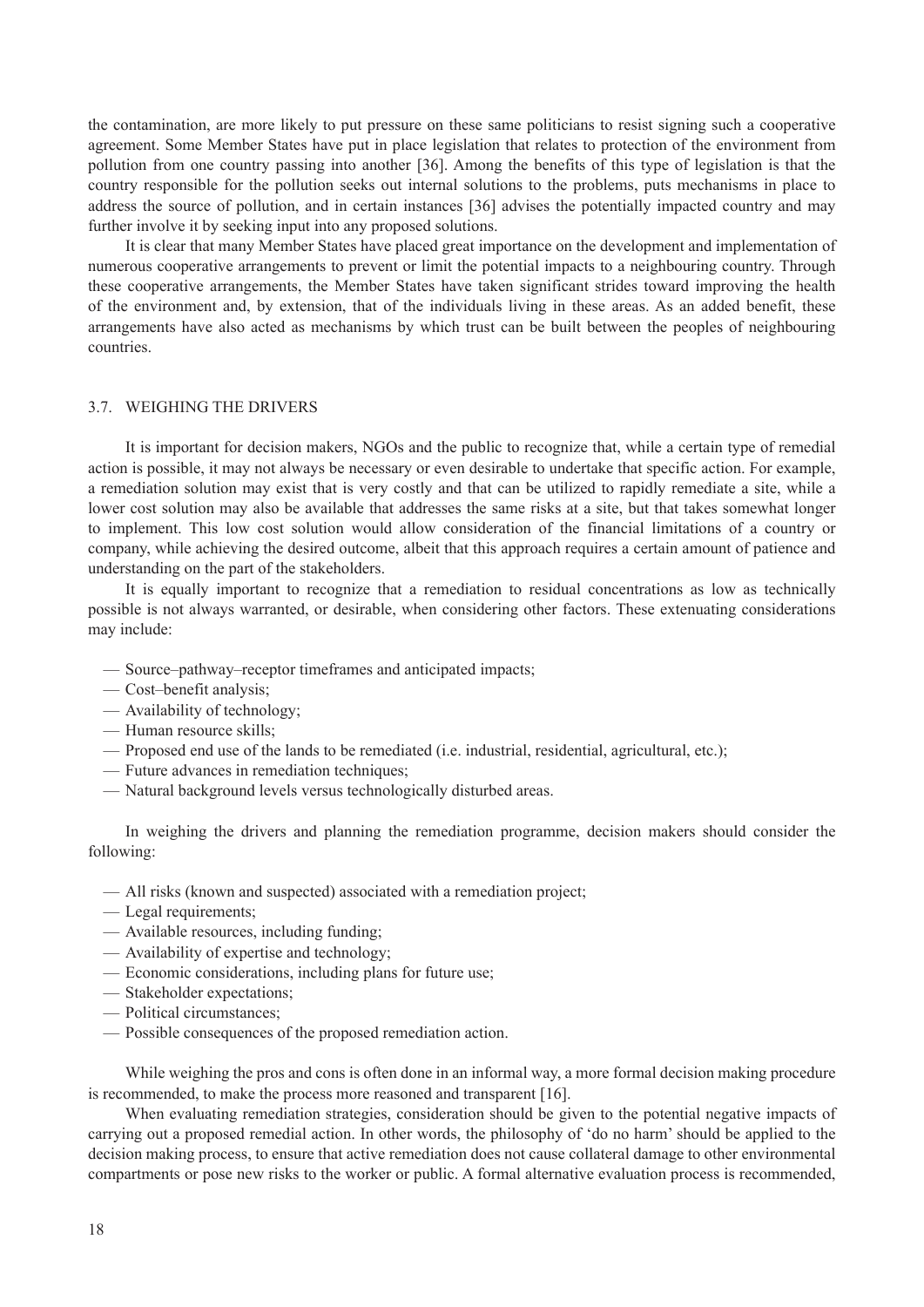in which the cost, benefit and impact of the proposed remedial action approach (or approaches) are compared with those of a no action alternative, or an alternative other than what the regulations would require. As a result of such evaluations, the potential adverse impacts of the remediation action can be effectively identified and evaluated.

For instance, the relocation of tailings from a local water body to a purpose built impoundment area may result in remobilization of heavy metals or radionuclides during the removal process. Proper controls may be necessary to address the potential impacts, and these could be extensive (e.g. installation of a coffer dam outside the tailings area, draining and treatment of the water removed from the impacted area, removal of the contaminated sediments and re-establishment of the area with clean fill material, establishment of fish habitat areas, eventual removal of the coffer dam with natural infill of water into the area, re-establishment of aquatic vegetation, and reintroduction of benthic macro-invertebrates and fish, as appropriate). The alternative to putting these controls into place is leaving the tailings within the water body, providing an appropriate cover material and then re-establishing the native aquatic flora and fauna.

Remediation may also mobilize other contaminants. For instance, when it is determined that a site has low levels of heavy metals and/or radionuclides leaching from a facility, it seems appropriate to consider the possible negative impacts of trying to further reduce the source term, treating the leachate, etc. It may, in fact, be less harmful, when all factors are considered, to allow this low level of leachate to continue rather than to try and further remediate the area.

Obviously, the two examples described here assume that the risk assessment conducted to allow these options to be implemented has indicated that there is no significant risk to humans in deferring or limiting remediation activities (either because of the remote location of the site or because the anticipated exposures to a local population are acceptably low). These examples simply illustrate the balance between remediation and leaving the site as it is, when the risks can be considered acceptable.

Example 2 shows how an impact evaluation identified potential worker risks, which were avoided through negotiated regulatory exemptions.

### EXAMPLE 2. WEIGHING THE RISKS RESULTING IN NOT UNDERTAKING REMEDIAL ACTIONS

In Slovenia, the radiation levels of a mine waste rock pile (low grade ore) resulting from digging exploration tunnels at the Žirovski Vrh mine were investigated and found to be above the regulatory targets. In evaluating remediation options, the mine operator concluded that there would be a significant workplace risk to personnel, owing to extremely steep side slopes, if they were to remediate the area. Discussions between the management of the mine and the regulator reached an understanding that avoiding the real workplace risk to personnel was more important than addressing the (relatively low) risk of potential future radiation exposure; thus, the mine operator was authorized by the inspectorate to leave the material in place.

It is also reasonable to consider the timing of the implementation of remediation activities in the light of available technologies and the likelihood of their effectiveness. Technological advancements continue to be made, and these advancements have led to increasingly effective remediation strategies. It is therefore reasonable to assume that future generations will continue to improve upon current strategies and may, in fact, be in an even better position than the present generation to address some of the existing legacy sites. It is therefore important to ensure that the methodologies used to remediate sites today do not preclude further improvements in the environmental performance of a remediated site by future generations. It is also important to remember that many legacy sites may still require an appropriate monitoring and maintenance programme, to verify that the site is behaving as predicted [14] and to reassure the public.

In summary, the need for remediating a contaminated site may be recognized, and this may be endorsed by both the regulatory authority and the operator. However, the lack of resources may be a constraint. In planning a remediation programme under constrained resources, the drivers for action should be weighed. In addition, even when resources are available, the benefits of remediating the site in the near term should be weighed against the benefits of other applications of the available funding.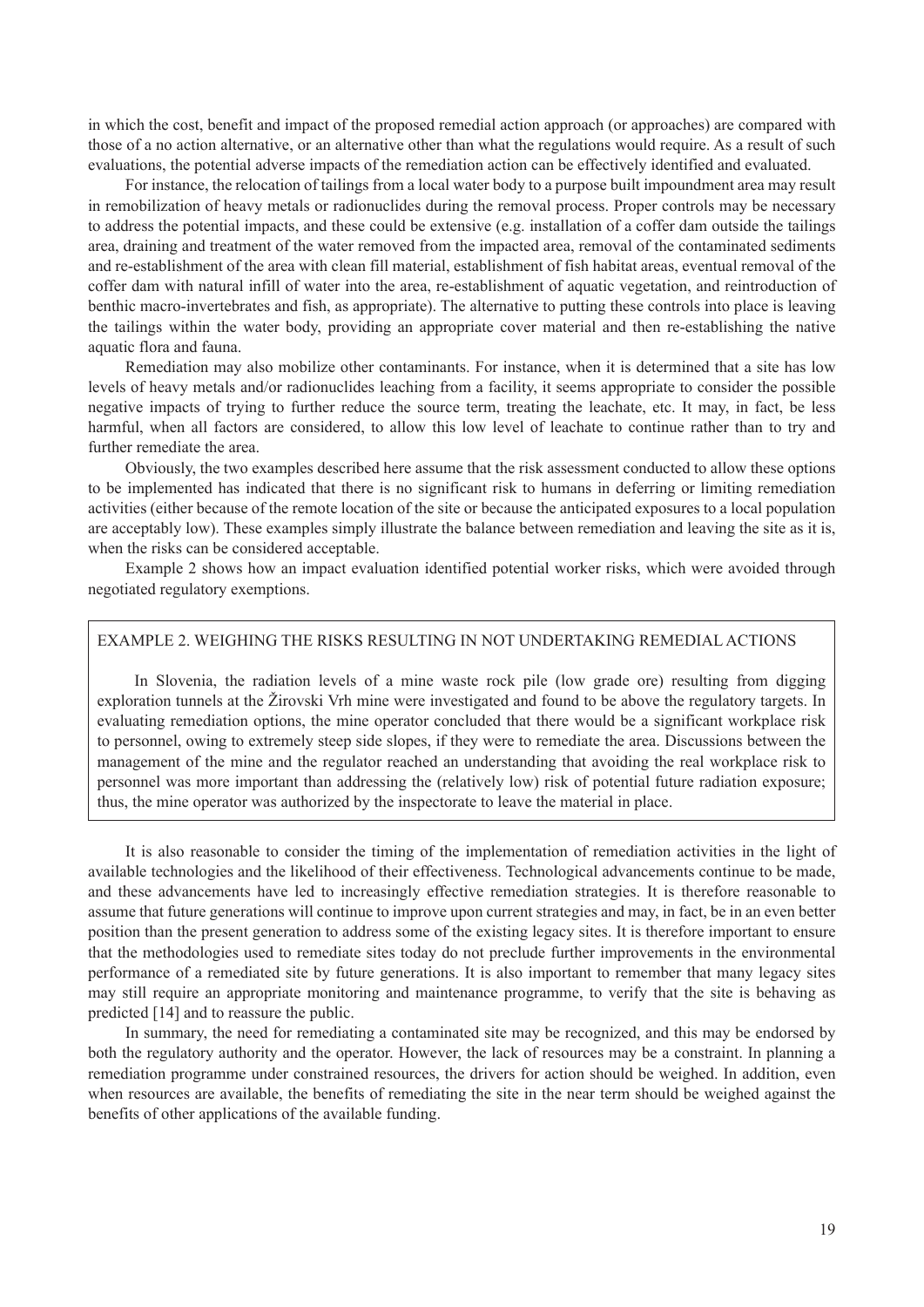### <span id="page-29-0"></span>3.8. OWNERSHIP ISSUES

Operational management objectives, strategies and practices depend on the type of ownership and the sociopolitical context. Certain owners may be reluctant to undertake a remediation project because of the associated cost. A change in ownership and associated site use may actually bring about remediation.

Site ownership depends on the type of operation and the sociopolitical context in the Member State concerned. Uranium mining and milling sites, for example, have frequently been State owned. In some cases, the government has retained ownership to date, while in other cases the sites have been privatized, following the general trend of the time. Some operations have been transformed into 'commercial' companies, with government remaining the main or only shareholder, sometimes also explicitly changing the objectives, e.g. from uranium 'production' to 'remediation' (notably Wismut GmbH in Germany). In the Central and Eastern European countries (CEEC) and the countries of the Former Soviet Union (FSU), the implementation of remediation projects has frequently been hampered or delayed because of unresolved ownership issues, or the reluctance of new owners to assume responsibility for legacies. In the case of the uranium mining legacies of the former German Democratic Republic, ownership and responsibilities have been laid down in an annex to the German unification treaty, thus clearing the way for action. There, it is also made clear that the goal of the newly formed company is not to "make money", or to mine uranium, but to remediate the mining legacies.

### **4. remediation action approaches**

Many Member States are faced with the need to undertake remediation activities but have very limited resources to support them. Once a decision has been made that some degree of remediation is required, it is critical that the activity be planned in a manner that optimizes these constrained resources.

Any remediation project follows a certain logical execution pathway. Although some of the aspects may be dealt with at slightly different stages of project execution, the main steps or phases in a remediation project are presented in Table 2.

Although the execution process as presented in Table 2 is the same for most remediation projects, the challenge for the remediation project manager (RPM) is to complete the remediation project on time, and in a cost effective and efficient manner. The objective of this section is to present those 'best practices' and project approaches that should be employed to plan and undertake a remediation project in the most cost effective, timely and effective manner. An evaluation of successful, completed projects revealed that most of these practices were implemented and resulted in an optimized use of limited resources. It is in this context that these strategic approaches are identified and summarized. A more case specific discussion is provided in Section 5, where proposed solutions are offered for the common obstacles that remediation programmes encounter.

### 4.1. ANALYSING PROJECT CONSTRAINTS

Although the RPM faces numerous project constraints that can jeopardize timely project completion, such constraints can be minimized through effective planning. The basic resource constraints that remediation programmes face involve funding, time/schedule, technology availability, available expertise, regulatory matters, off-site disposal and stakeholder acceptance. The issues an RPM generally faces that can affect project execution and costs are described in the rest of this section. By recognizing potential constraints, the RPM can develop the most effective remediation plan and avoid many of the typical obstacles and barriers.

### 4.2. EARLY DEFINITION OF SITE ASSESSMENT REQUIREMENTS

Given the limited progress made in remediation activities, despite the degree of site characterization completed during the past two decades, it is reasonable to ask whether the site assessment activities have been, to some degree, too protracted and unproductive. It appears there may be too much focus on sampling in the abstract or without direct consideration of the needed action. The question then is how to move away from multistage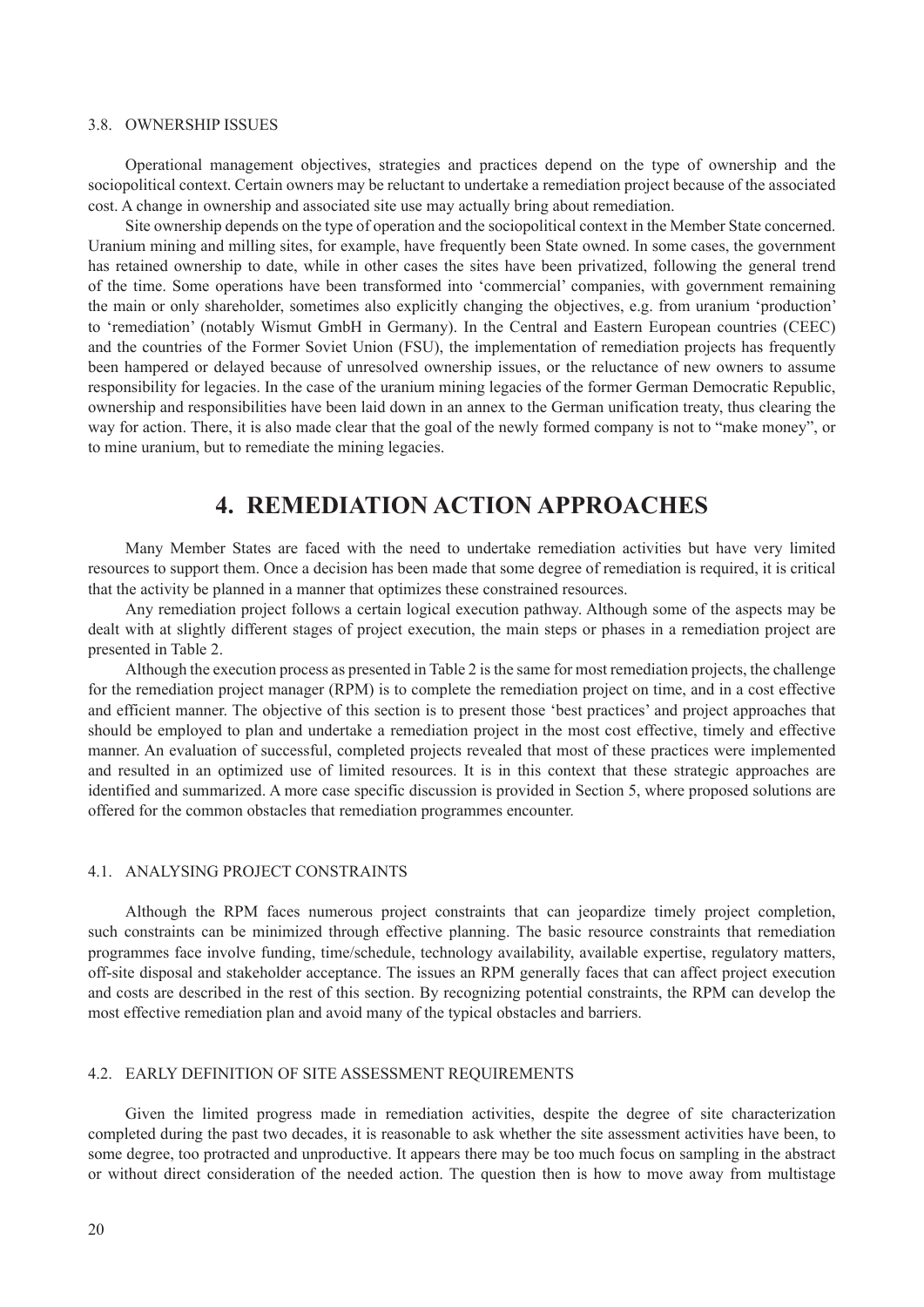| $\sim$ . The state of $\sim$ , $\sim$ , $\sim$ , $\sim$ , $\sim$ , $\sim$ , $\sim$ , $\sim$ , $\sim$ |                                                                                                                    |                                                                                                                                                                               |
|------------------------------------------------------------------------------------------------------|--------------------------------------------------------------------------------------------------------------------|-------------------------------------------------------------------------------------------------------------------------------------------------------------------------------|
| Phase                                                                                                | Main activities                                                                                                    | Subactivities                                                                                                                                                                 |
| Site characterization                                                                                | Site identification                                                                                                |                                                                                                                                                                               |
|                                                                                                      | Preliminary site characterization                                                                                  |                                                                                                                                                                               |
|                                                                                                      | Problem definition — prioritization: urgent action required or not?                                                | No urgent action required — perform detailed characterization<br>Urgent initial action required — perform remedial actions                                                    |
|                                                                                                      | Detailed site characterization                                                                                     |                                                                                                                                                                               |
|                                                                                                      | Risk analysis                                                                                                      | Quantify contaminants<br>Identify pathways<br>Assess risk                                                                                                                     |
| Selection of remediation criteria                                                                    | on drivers for remediation (goals) as discussed<br>Decision based<br>in Section 3                                  |                                                                                                                                                                               |
| Identification of remediation options and<br>their optimization                                      | Study of options and selection of preferred option<br>Optimization of selected option<br>Identify possible options | Technologies and equipment<br>Cost-benefit analysis<br>Waste management                                                                                                       |
| Development and approval of remediation plan                                                         | Environmental impact assessment<br>Project plan development<br>Regulatory approvals<br>Obtain funding              | surveillance, organizational structures, emergency plans,<br>Radiation protection, quality assurance, monitoring and<br>All applicable regulators<br>project scheduling, etc. |
| Implementation of remediation project                                                                | Project execution in accordance with project schedule<br>Site establishment                                        | Appointment of contractors and subcontractors<br>Plant and equipment hire or procurement<br>Personnel appointment<br>Training                                                 |
| Project completion and post-remediation<br>management                                                | Final site characterization<br>Transfer of site (liability)<br>Long term stewardship                               | Unrestricted or restricted release<br>Long term monitoring plan                                                                                                               |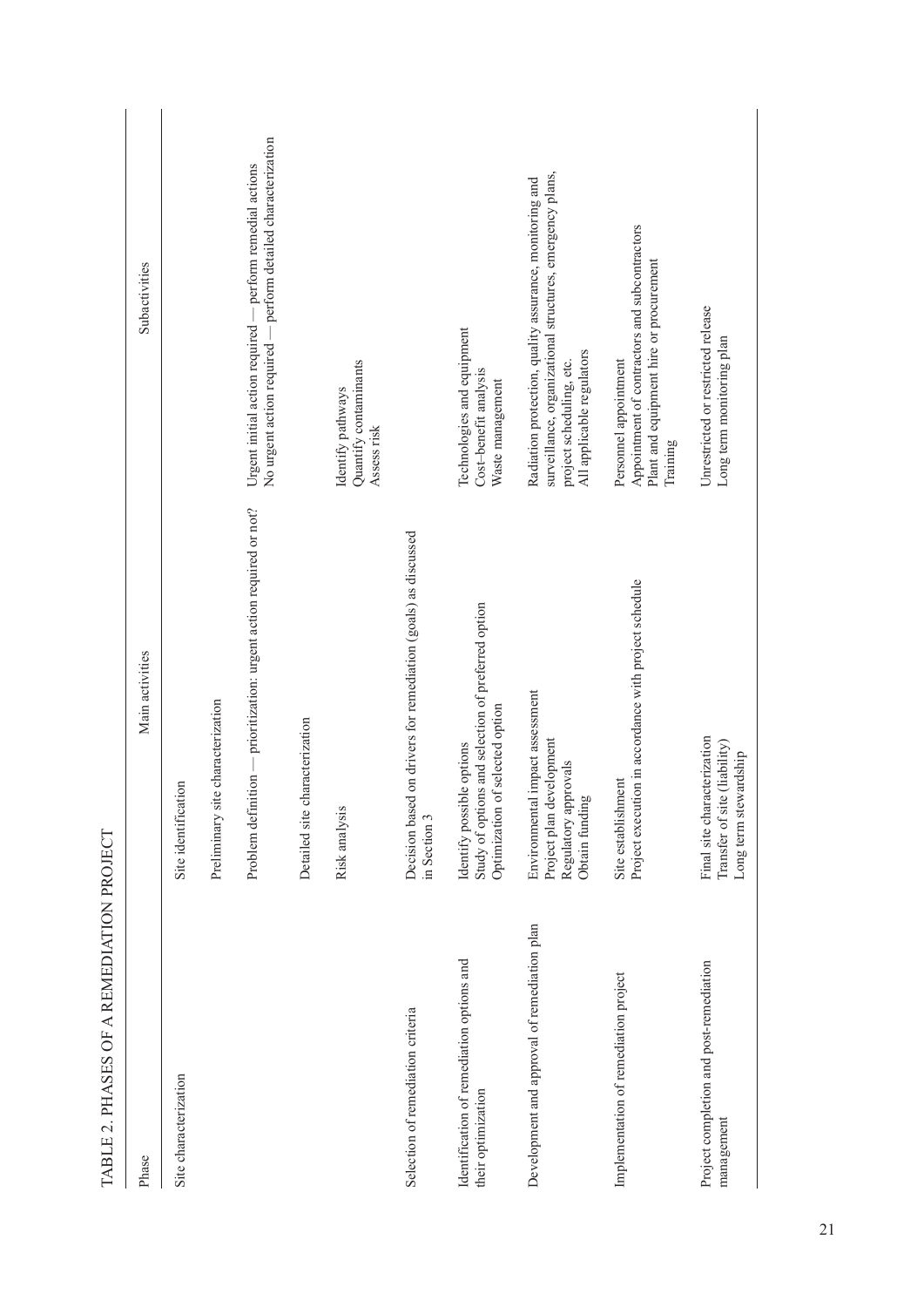<span id="page-31-0"></span>investigations. The fact remains that the complexity of contaminant distribution and geological heterogeneity require a large number of costly samples to reduce uncertainty to acceptable levels. However, recent advances in analytical methods, sample collection techniques and geologic definition now offer the opportunity to dramatically improve the effectiveness of investigation. However, improvements in technology alone are not sufficient; they should be combined with changes in approach. Changes in approach include the following:

- Better initial determination of investigation objectives;
- Better use of conceptual site models during planning and project decision making;
- Real time data acquisition management and analysis;
- Use of appropriate techniques to evaluate data uncertainty.

All of these considerations revolve around one central concept — understanding and managing uncertainty. Environmental investigations are truly multidisciplinary endeavours, and this creates a management challenge. The project team should avoid a loss of focus on the specific investigation objectives, while integrating different technical viewpoints. This goal is accomplished by achieving consensus on the investigation objectives before beginning the development of planning documents that support fieldwork. This vital step of systematic planning is central to a successful investigation.

### 4.3. ENGAGING ALL INVOLVED STAKEHOLDERS

It is critical that the RPM identifies all interested and affected stakeholders that should be involved in the early stages of planning and that must agree with the programme objectives. Early agreement among the project team, regulators and stakeholders on acceptable residual concentrations and remediation end points is critical to the success of the remediation project and can avoid unanticipated delays resulting from late challenges. The stakeholders include not just the public and/or NGOs calling for remediation activities, but also those parties that may be affected by the action, or ultimately involved in future site use and liabilities.

The amount of time required to gain regulatory approval and public acceptance may be largely out of the control of RPMs. There are, however, strategies to improve the communication between stakeholders, as discussed in detail in other IAEA publications [16, 19]. The key issue is building trust and accommodating the various stakeholder requirements, even though the technical experts might consider them unnecessary, and providing assurance that the chosen solution will work. Experience shows that this can appreciably facilitate project execution within the foreseen schedule.

### 4.4. TRANSPARENCY, ACCOUNTABILITY AND TRUST

It is understandable that the public and stakeholders are often sceptical of certain remediation projects that have been undertaken in the past. Often, little stakeholder consultation was conducted prior to initiating the remediation project. This has led to their distrust in those involved in the project, the regulatory authorities and the project outcomes.

It is now well understood that building trust and giving stakeholders the opportunity to become actively engaged in all aspects of project planning can be vital elements to ensure a project's success. The methods by which this can be achieved depend strongly on the sociocultural context. In certain societies and cultures, it may be difficult, or impossible, to engage stakeholders actively in the process at all, or over extended periods of time [16, 19].

Trust can be characterized as the willingness of a person, group or community to make themselves vulnerable in the expectation (or hope) of a benefit coming from association with others that would not otherwise be forthcoming. The conditions of trust in government, as in science and technology advances more generally, all relate to hopes for benefits, on the one hand, and, on the other hand, to confidence in the capacity and will of society's leaders and innovators, and other potential partners, to ensure the sharing of those benefits. A successful remediation project will arise from effective dialogue leading to confidence in the prospects of a worthwhile common future. Example 3 illustrates this issue.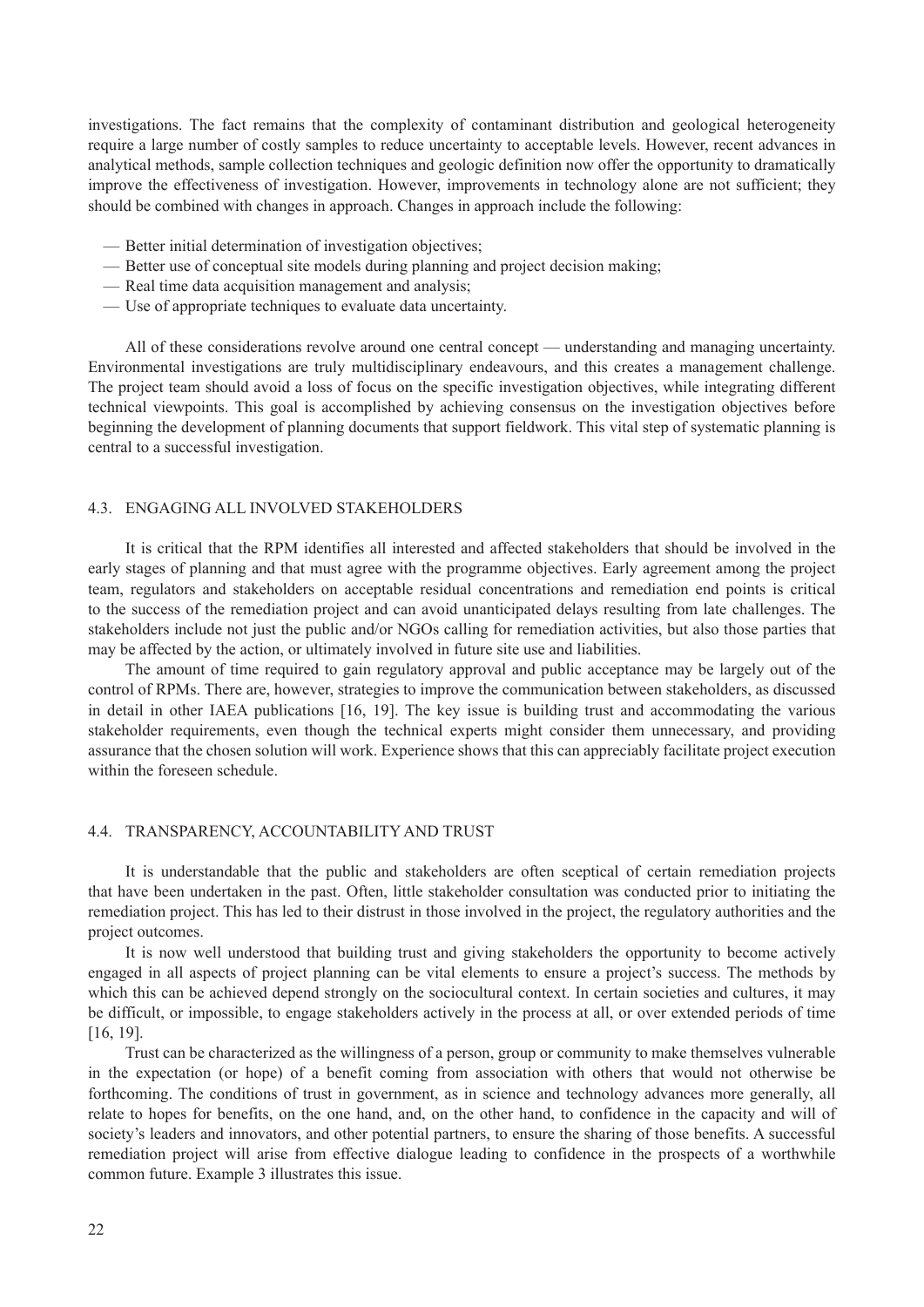### EXAMPLE 3. STAKEHOLDER DIALOGUE FACILITATING PROJECT EXECUTION

Communication between the management of the Žirovski Vrh mine in Slovenia and the local communities, through the Village Representative Council, has continued to improve over recent years. This improved communication has led to community members feeling free to express their concerns and wishes to mine management, and these concerns and wishes have been, for the most part, accepted by the management of the mine, with appropriate changes being made to address them. This has resulted in an improved level of acceptance by the local communities and has fostered a more cooperative environment in which to discuss issues.

Remediation decisions involve complex judgements about how society will live with or cope with inconveniences and risks that stem from the past. Thus, decisions are often influenced by complex, diverging societal interests and involve negotiations on interests, costs and benefits. This is particularly true for those cases where the funding is derived from public sources. Public benefits derived from investment in health care, education, infrastructure improvements, etc., have to be weighed against the health and environmental benefits to be derived by investment in the remediation project.

In some cases of major misfortunes or accidents, the people most directly concerned, and their descendants, will live with memories, scars and the pain of things lost, and must confront the uncertainties of building a new life. Public policy in such situations must contribute to repairing, revitalizing and rebuilding communities. What are the human factors that permit people, in the face of economic loss, environmental adversity, health damage or other misfortune, to pick up the pieces and again become engaged in society? These challenges of partnership building and rebuilding are important.

Radiology science and engineering address the ways and means of controlling the exposure of present and future generations to radiation, relative to what is considered safe or otherwise satisfactory. Technical expertise (drawing on various aspects of physics, chemistry, biology, epidemiology, etc.) plays a crucial role in advising on what should be considered as adequate safety and protection and on the effectiveness of different engineering and institutional strategies for the present and possible future levels of exposure associated with a site. However, technical expertise on its own cannot answer the societal question as to what 'should' be done.

As is the case with most socially mediated risks, the significance — and hence the acceptability or lack of acceptability — to an individual, to members of a community and to a society, of exposure (or a danger of exposure) to a dose depends on how, by whom and why the dose has been produced. To assess to what extent, or on what basis, the members of a society will judge a given strategy for management of high level, long lived radioactive residues acceptable (or not), it is necessary to consider the meanings and relationships (in social, economic, cultural and symbolic terms) that alternative remediation and stewardship strategies might establish between those involved in the site stewardship process, including individuals, classes, interest groups, succeeding generations and whole countries.

Remediation managers are encouraged to ensure that, during the course of the remediation work, qualified and competent individuals are tasked with executing the project plans. In certain instances, remediation managers may be concerned with reducing the costs (by reducing the number of staff at the site) of the project, without considering the detrimental effect that this may have on the quality of the work remaining to be completed. Demonstrating to the stakeholders that the project is being managed and carried out according to the plans and specifications, by qualified and competent people, will help to ensure acceptance of the project outcomes.

It is important for operators of facilities to carefully consider the manner in which they communicate these risks to the public and, in particular, to those living or working in the immediate area of the facility. It should also be noted that, in many cases, it will be necessary to weigh social priorities, in order to achieve the highest benefit for the community. As a consequence of this weighing, remedial actions may be given a lower priority [16].

A fundamental step in ensuring accountability and transparency is to provide access to relevant information. Such information may include [19], for instance:

- (Independent) third party project assessment reports;
- Third party audit reports;
- Project status reports;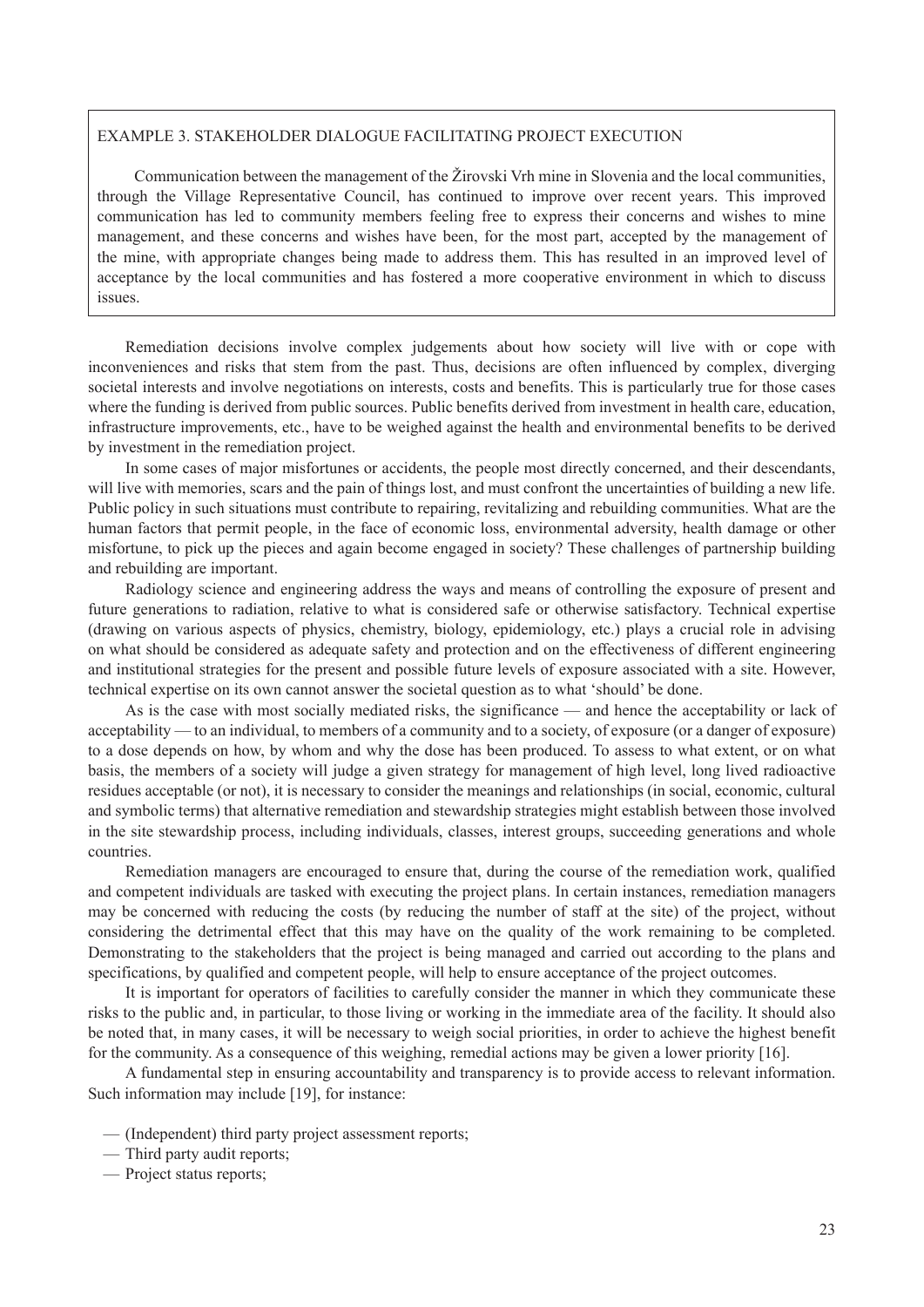- <span id="page-33-0"></span>— Project monitoring reports;
- Copies of environmental assessment and/or regulatory approvals, licences or permits.

Of the items listed above, probably the most important are the independent third party reports regarding the accounting practices and the effectiveness of the remediation project. The services provided by these third parties in reviewing the remediation plan, and in providing ongoing review and reporting of progress and financial expenditures, are important not only to any parties providing financial support for a project, but also to all other stakeholders who are seeking ways to independently verify the results presented by the company or government.

Securing the services of a third party to review and report on progress to the public is also something that a Member State may wish to consider when undertaking work at a legacy site. The reason for this is that, in those instances in which only (or substantively so) government employees are involved in the planning, execution and regulation of a remediation project, stakeholders may perceive the project as not having an appropriate level of checks and balances. In other words, it may be perceived by stakeholders that the 'fox is looking after the hen house'. It has become the practice in many countries that when large public expenditures are undertaken, independent reviewers are appointed (Example 4).

### EXAMPLE 4. REVIEW ARRANGEMENTS FOR MONITORING THE PROGRESS OF THE URANIUM MINE REMEDIATION IN SLOVENIA [37]

The Slovenian government raised a low interest loan from the European Investment Bank (EIB) for undertaking the remediation at the Žirovski Vrh uranium mine. The EIB requested that a European Union consulting company supervise and monitor the technical, economic and safety aspects of the project, to ensure that the funds were used for the intended purpose. During biannual meetings with the Žirovski Vrh mine management, the project monitoring team provides the necessary data and prepares annual reports to the EIB. The consulting firm also provides feedback to the mine management on how to improve the project effectiveness.

One originally unintended benefit of the involvement of the consultants is that the Slovenian Government is able to demonstrate to the Slovenian public that an independent third party has reviewed the work being carried out, as to its effectiveness and appropriateness, and is endorsing this work. As a result, public support for the project has been maintained.

Another way that project accountability and transparency can be maintained is for the company to provide access to information on the project through public meetings, a dedicated web site, newsletters or bulletins, and the media (newspaper, television, radio).

### 4.5. EARLY IDENTIFICATION OF FUTURE USES OF A SITE

The public's expectations regarding future use of a site impact directly on their degree of interest and involvement in the remediation project. A jurisdiction's regulatory requirements for remediation should address and support the specific land use planned, both to ensure that the remedy is protective of the public and environment, and to avoid establishment of overly conservative cleanup objectives.

In instances where a free release is not possible, Member States need to ensure that appropriate land use restrictions are placed on the property so that inappropriate uses of the land do not occur. It is further suggested that a database be developed identifying the degree to which remediation has been completed and any ongoing monitoring that is being undertaken, as well as providing a description of any restrictions on land use. This approach is consistent with that outlined in the Joint Convention on the Safety of Spent Fuel Management and on the Safety of Radioactive Waste Management (the Joint Convention) [38]. Member States may also find Ref. [19] a useful resource in developing a long term stewardship programme. An example of legislation developed based on the tenets set out in the Joint Convention [38] is The Reclaimed Industrial Sites Act [39] from Saskatchewan (Canada).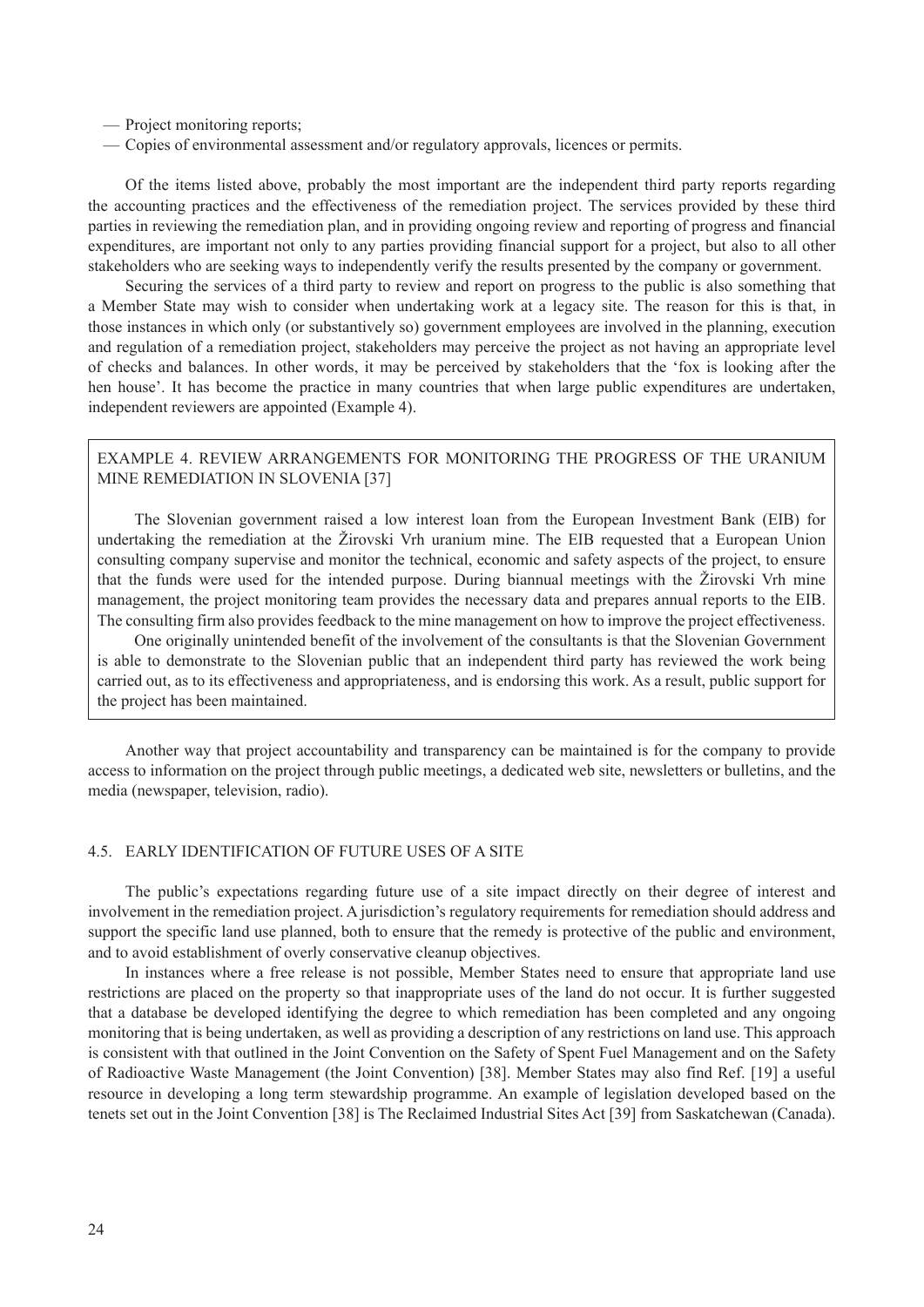### <span id="page-34-0"></span>4.6. THE MONITORED NATURAL ATTENUATION STRATEGY

Monitored natural attenuation (MNA) becomes an important tool when looking into approaches such as risk based remediation end points and staged remediation.

When evaluating the MNA option, it is important to ensure that the rationale for accepting this option is clearly justifiable. The use of MNA as a remedial strategy is not equivalent to 'no action', nor is it a 'walk-away' option, as it might be seen by some NGOs and other stakeholders; monitoring implies a degree of institutional control. It is therefore incumbent upon the operator or the government to be able to clearly demonstrate why the decision to accept this option has been made. Relying on natural processes does not abrogate responsibility for controlling the source of the contamination, preventing exposures or, ultimately, restoring the site to appropriate beneficial use if this is a requirement of the remediation. A comprehensive characterization programme will invariably be required, in order to develop an understanding of the attenuation processes operating at the site and their sustainability. Regulators are necessarily cautious about approving the application of new technologies or procedures, particularly where the approach is regarded as 'unproven'. MNA implies a long term commitment to monitoring and the maintenance of institutional controls. There are, however, sites, contaminants and pollution situations where MNA will not be applicable. Physical, chemical, hydrogeological and biological conditions may not allow attenuation to proceed at a sufficient rate to protect human and environmental receptors. Restrictions on land use, and the vulnerability of key receptors, also have to be taken into account. Other potential disadvantages of MNA include longer time frames to achieve remediation objectives when compared with active measures, and the potential for continued contaminant migration and/or cross-media transfer of contaminants. Hydrologic and geochemical conditions may change over time and could result in renewed mobility of previously stabilized contaminants. Should an MNA solution be the preferred option, Member States are encouraged to require that the status of the site be maintained in a registry, to ensure that the status of the site, including the monitoring schedule, is available, and to further ensure that the site is not simply forgotten or ignored in the long term. As mentioned, the IAEA has set out the requirements for maintaining this information, while, strictly speaking, it is not a 'technology', but rather a strategy.

### 4.7. KNOWLEDGE MANAGEMENT AND RETENTION

While the issue of knowledge retention and information transfer is often neglected, it has become increasingly clear to those tasked with gathering information about a site that has not had adequate information retained that remediation projects are difficult, and generally more expensive to develop and implement. The reason for this is that it is critical to understand the issues, conditions and risks at a site prior to developing an appropriate remediation plan. Member States and companies are, therefore, encouraged to support the development of mechanisms by which information about a site is carefully obtained, documented and made available for future remediation managers. In this regard, it is also recommended that this information be shared with other Member States, in order that the experiences, difficulties encountered and solutions developed are made available to others that may have similar situations in their countries. An added advantage of sharing this information with the international community is that it will remain available to a wider audience for a longer period of time than might otherwise be possible if it is retained only within the company's files. In fact, there are numerous examples of situations in which valuable records have been destroyed when a company has ceased operations.

One novel approach to obtaining and retaining a knowledge base at the local, regional or national level is through establishment of a dedicated liabilities management entity. This entity would be developed either through partnership with existing technical and financial support, or through the development of a company 'from the ground up'. In the case of a newly formed company, much effort would need to be expended to develop the infrastructure and the degree of expertise required to be a reputable entity to undertake remediation projects, and to secure the necessary projects to maintain the viability of the company. It is easy to see that there may be a significant benefit in two or more partners with complementary skill sets, assets (i.e. infrastructure and corporate history), clients, proven track record, etc., joining together to undertake remediation projects. These partnerships may stand a better chance of early success when compared with the 'ground up' scenario.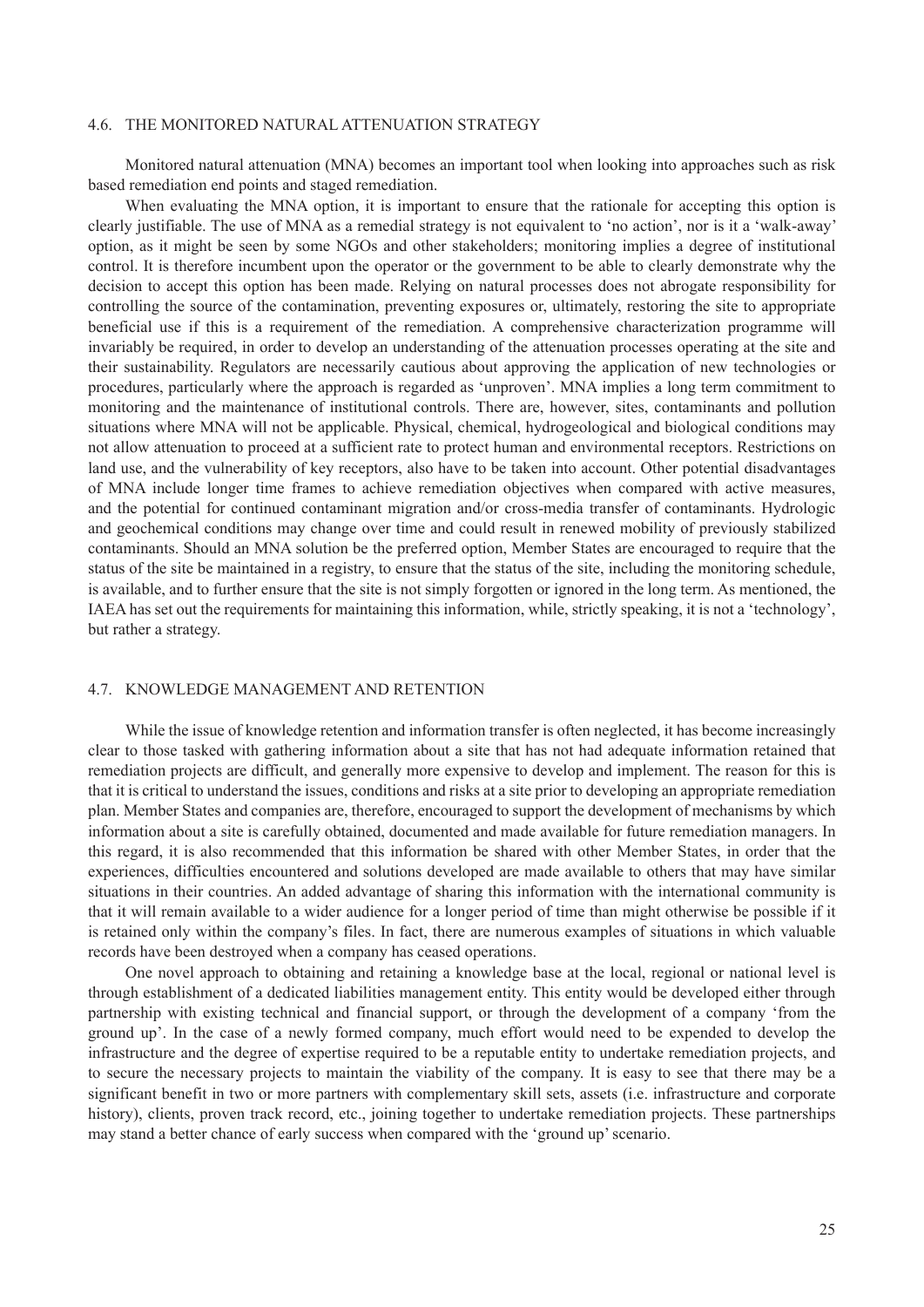<span id="page-35-0"></span>In cases where a government is responsible for remediation of a number of sites in its jurisdiction, a liabilities management company may be initiated to help not only to retain knowledge within the government, but also to generate funds that may be used to offset the overall costs associated with undertaking the remediation projects. This experience, expertise and infrastructure may be developed over time through the successful undertaking of projects in their own jurisdiction, and, in this way, remediation managers from outside the jurisdiction may be able to evaluate the effectiveness of the remediation projects undertaken by a liabilities management company and determine whether the approaches suggested by the company would be appropriate for their remediation project(s). As mentioned above, any monies gained from the company undertaking remediation projects outside of their jurisdiction could be used by the government to either offset previously incurred costs or initiate future projects. One significant drawback to this approach is that a 'ground up' liabilities management entity may never reach the required level of credibility, or it may be prohibitively costly for it to do so.

When establishing a dedicated liabilities management company, consideration should be given to the utilization of people, equipment and supplies from the communities located near the mine sites being remediated. In this way, the company, its activities and the outcomes of the remediation project may enjoy a greater degree of acceptance than would be the case for a company that simply brings in all of the people, equipment and supplies required to complete the work.

The degree to which this approach may be practical and/or profitable will depend on a number of factors, including:

- The number and types of projects in a given jurisdiction;
- The anticipated timing of project implementation;
- The availability of financial resources;
- Government (local, regional and national) support;
- Technical capacity;
- Infrastructure;
- Public acceptance;
- The success of remediation projects undertaken.

### 4.8. FORMAL DECISION MAKING PROCESSES

There will typically be two concurrent and interwoven levels of decision making: one is concerned with justification of the remediation action, based mainly on radiological and other risk or impact criteria, and the other concerns the development and implementation of a remediation strategy that is satisfactory overall in the wider social and institutional context. To achieve an integrated remediation strategy, an iterative approach between these two levels of decision making processes is often required. In particular, in order to ensure that local concerns and wider aspects of social demand are addressed, it is important that all relevant stakeholders are engaged or represented in the decision making process. Principle 10 of the Rio 1992 UNCED (United Nations Conference on Environment and Development) Declaration affirms that "environmental issues are best handled with the participation of all concerned citizens, at the relevant level". This presumes that motivation comes with active participation. But participation in its turn requires knowledge, understanding and acceptance of the problems to be addressed.

Efficient application of the limited resources that may be available for a remediation project requires efficient decision making strategies and tools. This is where formal decision aiding tools can be useful, for coming to grips with uncertainties and conflicts inherent in the decision making process, to allow those engaged in the evaluation of options to organize their information and to effectively communicate these options to decision makers and the interested public. To meet these objectives, a formalized decision making technique must:

— Be consistent with the rules of logic;

— Be transparent;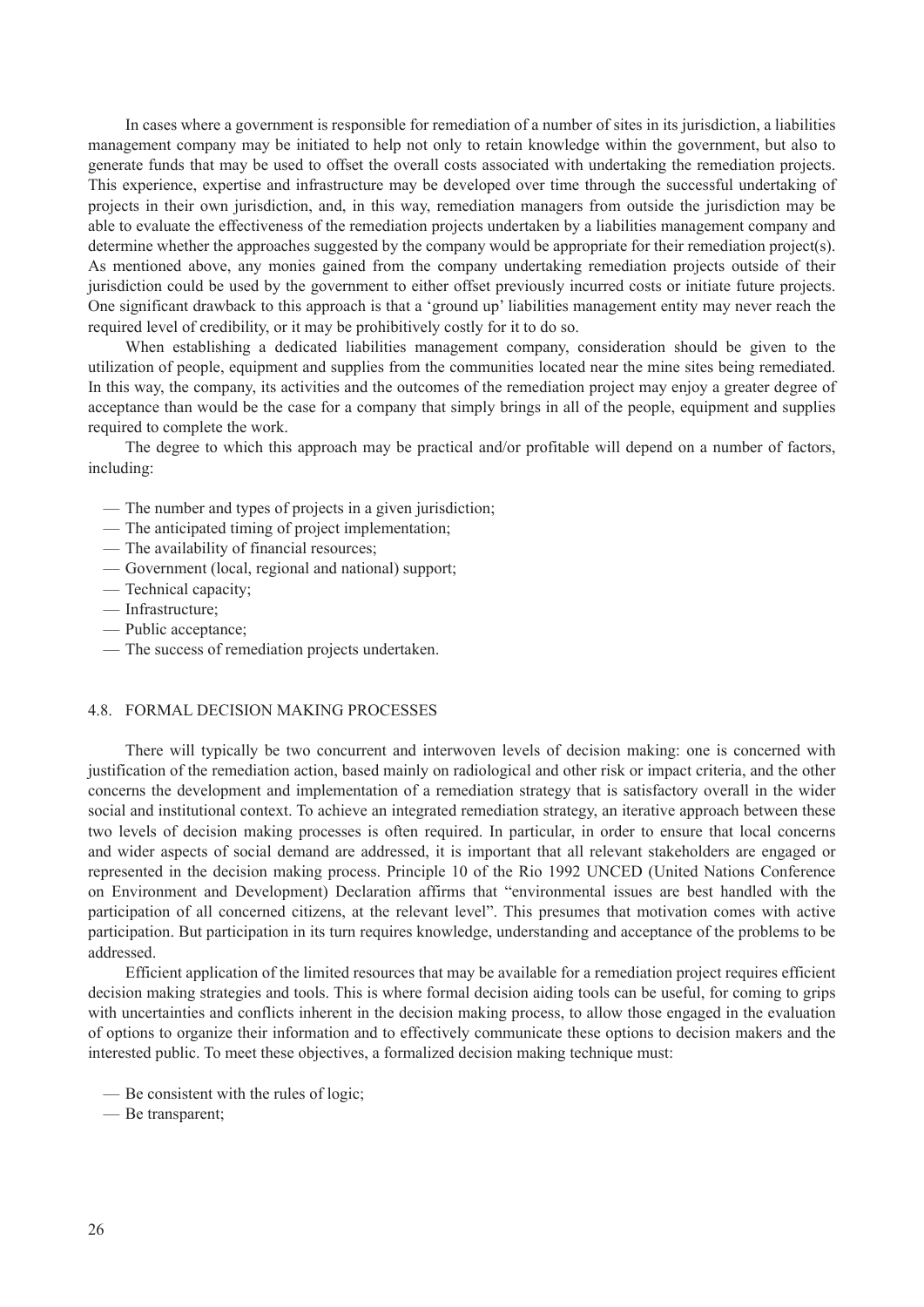- <span id="page-36-0"></span>— Take account of the views of all stakeholders;
- Take account of all factors affecting the decision making process;
- Give balanced consideration to possible options for action;
- Provide unambiguous advice.

When these conditions are met, the decision aiding tools clarify the evaluation criteria for a decision, and are important components in the communication between decision makers and stakeholders. For example, it is possible to see how different sorts of information and judgements are used in the analysis, including gaps and uncertainties in the underlying data, and which factors are critical for the choice of actions being proposed. This aids in the understanding of complex issues and their interactions, permitting a more rounded appreciation of 'trade offs' being made or proposed by decision makers, and in the selection of an optimum solution.

Formal tools are not an end in themselves. The methods and degrees of complexity of formalized decision making processes must be adapted to the problem and the resources in hand. Among other things, the cost of implementing decision making tools usually should not exceed a small fraction of the total project costs, and their use should not result in undue delay of the actual action. Careful balancing of costs and benefits is required, to avoid a formalized decision making process becoming counterproductive.

The objective of applying formal decision making procedures is to satisfy or optimize selected criteria within a given reference framework. This reference framework, however, may be limited and controlled by factors external to technological aspects, or indeed separate from the problem at hand. Such limitations on the formal optimization process may originate from many different sources, e.g. fundamental radiation protection criteria, protection of certain habitats or species, and political or social preferences more generally. Within these limitations, evaluation criteria include, inter alia, minimization of the gross amount of resources to be expended, making resource use more uniform over time, minimization of radiation exposure to selected target groups, minimization of the overall environmental impact, minimization of the wastes generated and, perhaps, improvement of employment in the region.

The level of sophistication in the formal decision making methods will depend on the capacities available in the particular Member State. It is particularly important to remember that the expenditure of some capacity building in this area may result in an overall benefit that may also have 'spin off' benefits for other projects. Although it may involve certain modelling tools, the primary focus of formal decision making is on creating a higher degree of transparency of the process and thus increasing the acceptance of the decisions made.

### 4.9. IDENTIFICATION OF A REGULATORY APPROACH

While some jurisdictions have defined and detailed regulations regarding remediation requirements, other regulatory systems provide greater flexibility with respect to the type of remediation methods that can be applied, with an emphasis placed on the expected performance of the proposed technology. The two types of regulatory system are often referred to as prescriptive and performance driven, respectively. It has been the case over the last decade, and still continues to be so, that some Member States must develop a regulatory framework while addressing actual contamination problems. Much can be learned from countries whose regulatory frameworks are in more advanced stages of development. The basic conceptual framework for prescriptive release criteria and site end point was developed in the late 1960s and 1970s, based on the experience, modelling tools and analytical techniques available at that time. This history, though, can also hamper programmes planned in the current day. Member States with fewer of these legislative legacies can take a more open approach with the benefit of today's technical advances. Tables 3 and 4 outline the advantages and disadvantages of prescriptive and performance based regulatory systems, respectively.

In reviewing projects performed within prescriptive regulatory regimes, a tendency toward unrealistic demands on engineering features (properties of liners, capping, etc.) has been observed, either due to lack of experience or during times of high availability of resources. In reality, neither the necessary know-how nor the required resources have been available, and thus projects have not been executed.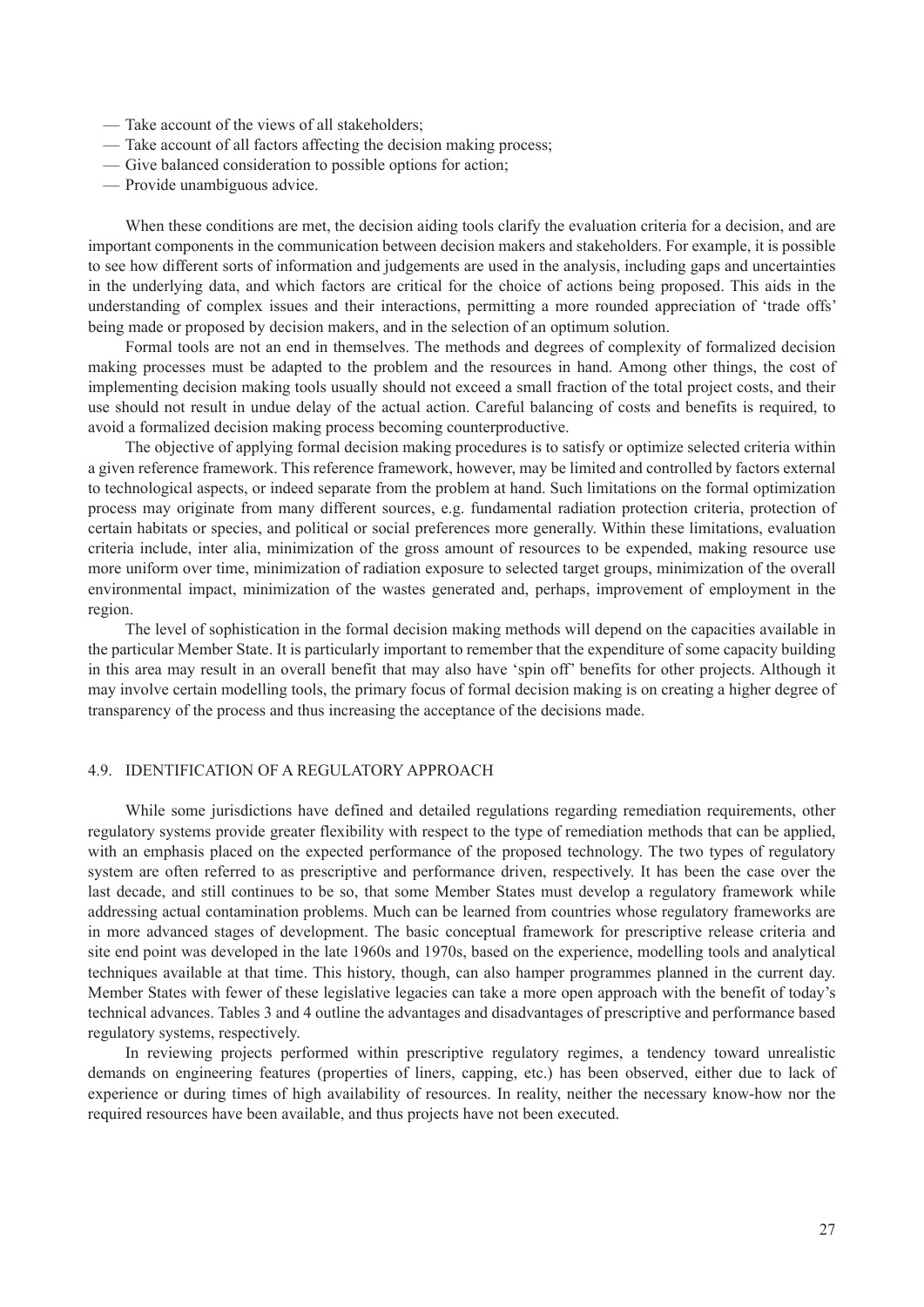### <span id="page-37-0"></span>TABLE 3. ADVANTAGES AND DISADVANTAGES OF A PRESCRIPTIVE REGULATORY SYSTEM

| Advantages                                                                                                                                                                                                                                                                                                                                                                                                                                       | Disadvantages                                                                                                                                                                                                                                                                                                                                                                                                                                                                                                                                                                                                                                                                                                                                                                                                                           |
|--------------------------------------------------------------------------------------------------------------------------------------------------------------------------------------------------------------------------------------------------------------------------------------------------------------------------------------------------------------------------------------------------------------------------------------------------|-----------------------------------------------------------------------------------------------------------------------------------------------------------------------------------------------------------------------------------------------------------------------------------------------------------------------------------------------------------------------------------------------------------------------------------------------------------------------------------------------------------------------------------------------------------------------------------------------------------------------------------------------------------------------------------------------------------------------------------------------------------------------------------------------------------------------------------------|
| • Rules are clearly set out in legislation/regulation.<br>• Operator requirements for internal inspections, audits and<br>monitoring are clearly described in legislation, regulations,<br>standards and guidelines.<br>• Regulatory inspectors have a clear set of rules by which to<br>evaluate an operator's compliance.<br>• Progressive enforcement rules are clearly defined.<br>• The system generally has a formal mechanism for appeal. | • A significant level of operator effort is required to understand<br>requirements.<br>• A significant level of operator effort and funds is required to satisfy<br>requirements.<br>• It often applies 'one rule fits all' criteria that may not be appropriate<br>for all operations.<br>• There is limited flexibility for operators to suggest alternatives to<br>meeting the intent of a legislated requirement.<br>• Regulatory inspectors have limited flexibility when evaluating<br>operator compliance, which can lead to a frustrating and adversarial<br>interaction between the operator and the regulator.<br>• Progressive enforcement escalates quickly and may not allow<br>adequate time for an operator to come into compliance.<br>• Because of the clearly defined rules, appeals are generally not<br>successful. |

### TABLE 4. ADVANTAGES AND DISADVANTAGES OF A PERFORMANCE BASED REGULATORY SYSTEM

| Advantages                                                                                                                                                                                                                                                                                                                                                                                                                                                                                                                                                                                                                                                                            | Disadvantages                                                                                                                                                                                                                                                                                                                                                                                                                                                                                                                                                                                                                                                                                                                        |
|---------------------------------------------------------------------------------------------------------------------------------------------------------------------------------------------------------------------------------------------------------------------------------------------------------------------------------------------------------------------------------------------------------------------------------------------------------------------------------------------------------------------------------------------------------------------------------------------------------------------------------------------------------------------------------------|--------------------------------------------------------------------------------------------------------------------------------------------------------------------------------------------------------------------------------------------------------------------------------------------------------------------------------------------------------------------------------------------------------------------------------------------------------------------------------------------------------------------------------------------------------------------------------------------------------------------------------------------------------------------------------------------------------------------------------------|
| • Rules set out in legislation/regulation are generally less<br>detailed than in a prescriptive system.<br>• Operator requirements for internal inspections, audits,<br>monitoring, etc., can be developed in operation specific<br>licences (permits).<br>• Regulatory inspectors have significant flexibility by which<br>to evaluate an operator's compliance.<br>• There is increased flexibility for operators to suggest<br>alternatives to meeting the intent of a requirement.<br>• Progressive enforcement escalates slowly, which generally<br>allows adequate time for an operator to come into<br>compliance.<br>• There is generally a less formal mechanism for appeal. | • The system requires more understanding on the part of the operator<br>to be able to interpret the intent of the rules.<br>• It may require more effort on the part of the operator to develop the<br>operation specific licences (permits).<br>• Regulatory inspectors may have limited internal guidance by which<br>to ensure consistency of regulatory oversight.<br>• Operators who have multiple facilities may encounter significant<br>differences in how inspectors evaluate compliance.<br>• Progressive enforcement rules are less clearly defined.<br>• Because the rules are often less clearly defined, appeals may be<br>successful where an operator can show that their efforts meet the<br>'intent' of the rules. |

### **4.9.1. Risk based end state planning**

In response to financial resources for remediation becoming increasingly scarce in many Member States, a slow change in the regulatory approaches has also been observed — a move away from a prescriptive to a more performance driven approach. This change is also supported by recent insights into the behaviour of contaminated systems. This improved understanding of the behaviour of contaminated systems leads to more confidence in the performance of a given remediation solution, which in turn allows for a possible reduction in safety margins.

A good understanding of the key processes and reliable predictions are of ultimate importance for decision making. It has to be acknowledged, however, that in most cases the required data are not available or are too expensive to gather. Hence, decisions are almost always made using incomplete information. It is the experts' decision as to what comprises a sufficient dataset, but this will inevitably be constrained by budgetary realities. Care has to be taken not to reduce the data acquisition to below meaningful levels. This may lead to savings in the short term, but, in the long term, expenditures will certainly be higher as a result of necessary emergency measures.

Nevertheless, improved understanding of the behaviour of natural systems and the resulting improvements in predictive models allow better estimation of anticipated risks. In turn, this allows the opportunity to focus remediation decisions on the minimization of identified risks. Thus, individual remediation actions at a given site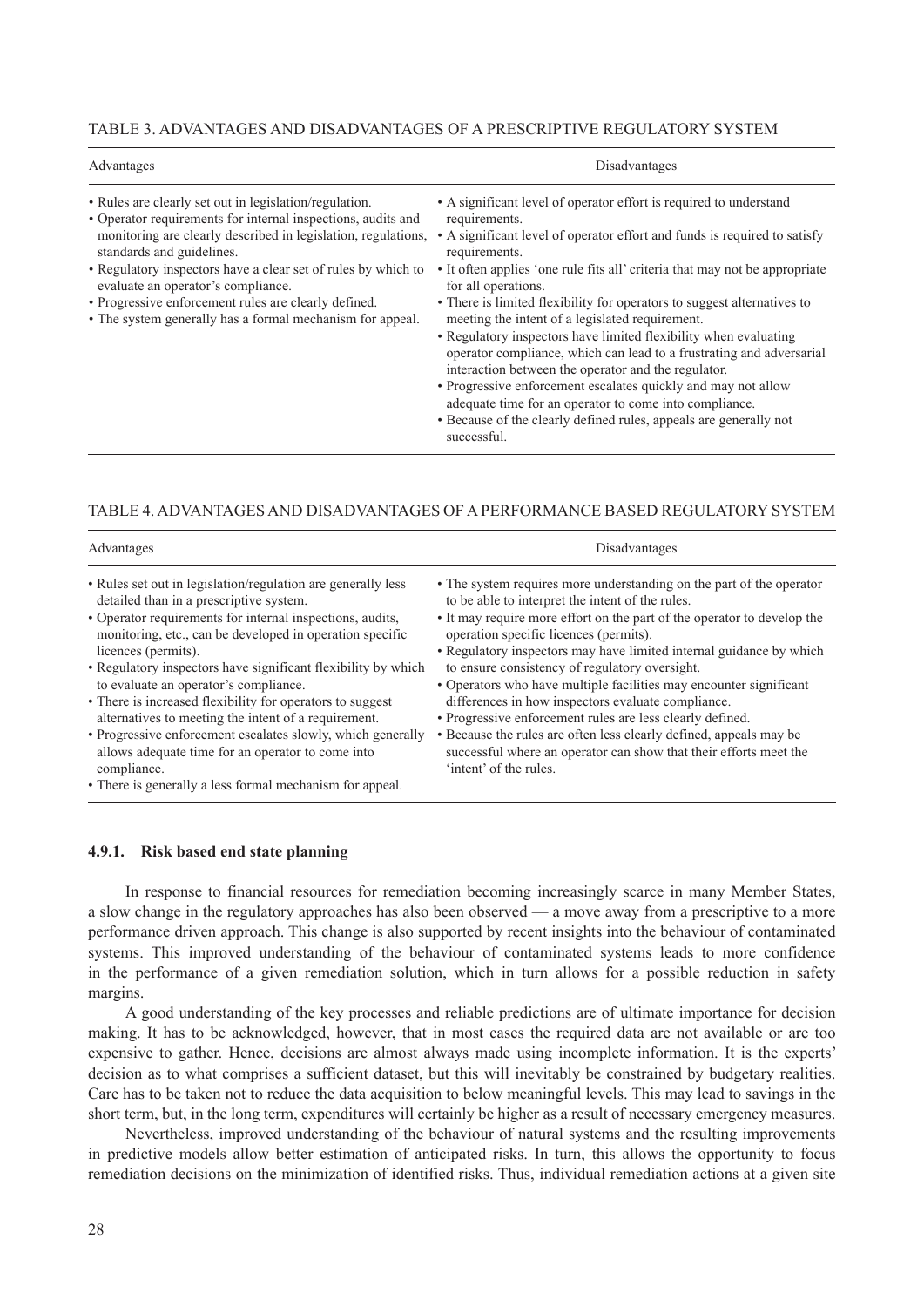<span id="page-38-0"></span>can be prioritized and sequenced, or a prioritized list of sites within a Member State that need attention can be developed. Cataloguing and documentation of risks among a number of given sites within a single jurisdiction has been undertaken by a number of Member States. Such an approach ensures that sites are only remediated to an end point that is compatible with preset (radiation and other) risk criteria, thus avoiding wasting resources on unnecessary risk reductions.

Determining risk based end points requires some sophistication in the assessment tools and methods. These modelling tools are generally costly and may not be available immediately in any given Member State. Also, predictive models have to be supported by reliable site specific data, which are also costly to gather. Actual remediation measures typically also require a substantial expenditure of (financial) resources. A cost–benefit analysis would help in deciding on the most appropriate approach. It is likely that the approach using risk based end points becomes more efficient with increasing problem size.

The disadvantage of risk based end points is that it is more difficult to demonstrate compliance to the regulator. Regulators may also be reluctant to accept such an approach because the review procedure is more involved and requires active decision making. On the other hand, reviewing the compliance with a prescriptive regulatory system requires little intellectual effort and no personal responsibility in decision making.

When public money is spent on remediation projects, it would be appropriate to look into the amount of risk reduction achieved per unit of money spent, and this could be done across the country. It may be more beneficial to undertake some remediation at more than one site, rather than to spend all of the money on one site with a view to reducing the risk below a certain level. For example, it may be more appropriate to remove the gross source of contamination at a number of sites in a jurisdiction, rather than allocating all of the resources available to the full restoration of a single site.

Member States may also choose to evaluate whether or not there is even a need for immediate action in those cases where the timing of predicted impacts is expected to be far into the future, and, further, whether it is appropriate to allow for natural monitored attenuation as part of a remediation strategy.

### **4.9.2. Definition of termination criteria**

Historically, the execution of remediation projects often had to be undertaken in parallel with development of the pertinent regulatory regimes. This has led to uncertainty over the scope of the work and its desired end point(s). In other words, termination criteria only became clear late in project execution, which led to a huge financial uncertainty and a sometimes disproportionate need to provide for contingencies. Today, the scientific basis, and in many cases the regulatory framework, is available to define remediation end points, and hence project termination criteria, much more clearly. This will enable decision makers to ensure that the anticipated liabilities are well understood prior to, and during, the implementation of a remediation project. It will also provide a clearly identifiable end point for companies, enabling accurate prediction of potential costs.

If remediation criteria are prescribed in regulations, standards or guidelines, efforts should be made to give operators and remediation managers the opportunity to utilize a site specific approach. If this criterion is excessively prescriptive and unrealistic to implement, jurisdictions run the added risk of further delaying remediation efforts, owing to the inability of the operators or remediation managers to fund and implement the remediation.

Site release criteria are the mechanism by which a company may be released from further responsibility for a site. For sites that are physically, chemically and radiologically stable, and where it has been demonstrated that this is the case, jurisdictions may then allow the transfer of responsibility from the operator/remediation manager to the government. Where governments fail to allow opportunities for companies to transfer responsibility for a site back to the government, this may result in an economic and regulatory climate that will discourage future investment, owing to the significant level of uncertainty that exists when a company is not able to accurately predict long term costs.

### 4.10. DEFINITION OF LONG TERM MONITORING REQUIREMENTS

Where a site has been remediated to acceptable remediation criteria and has been proven to be physically, radiologically and chemically stable, although it may not conform to criteria set for the free release of the site, the site should be placed under institutional control. Institutional controls refer to controls placed on a site that has been released from regulatory control under the condition of observing specified restrictions on its future use, to ensure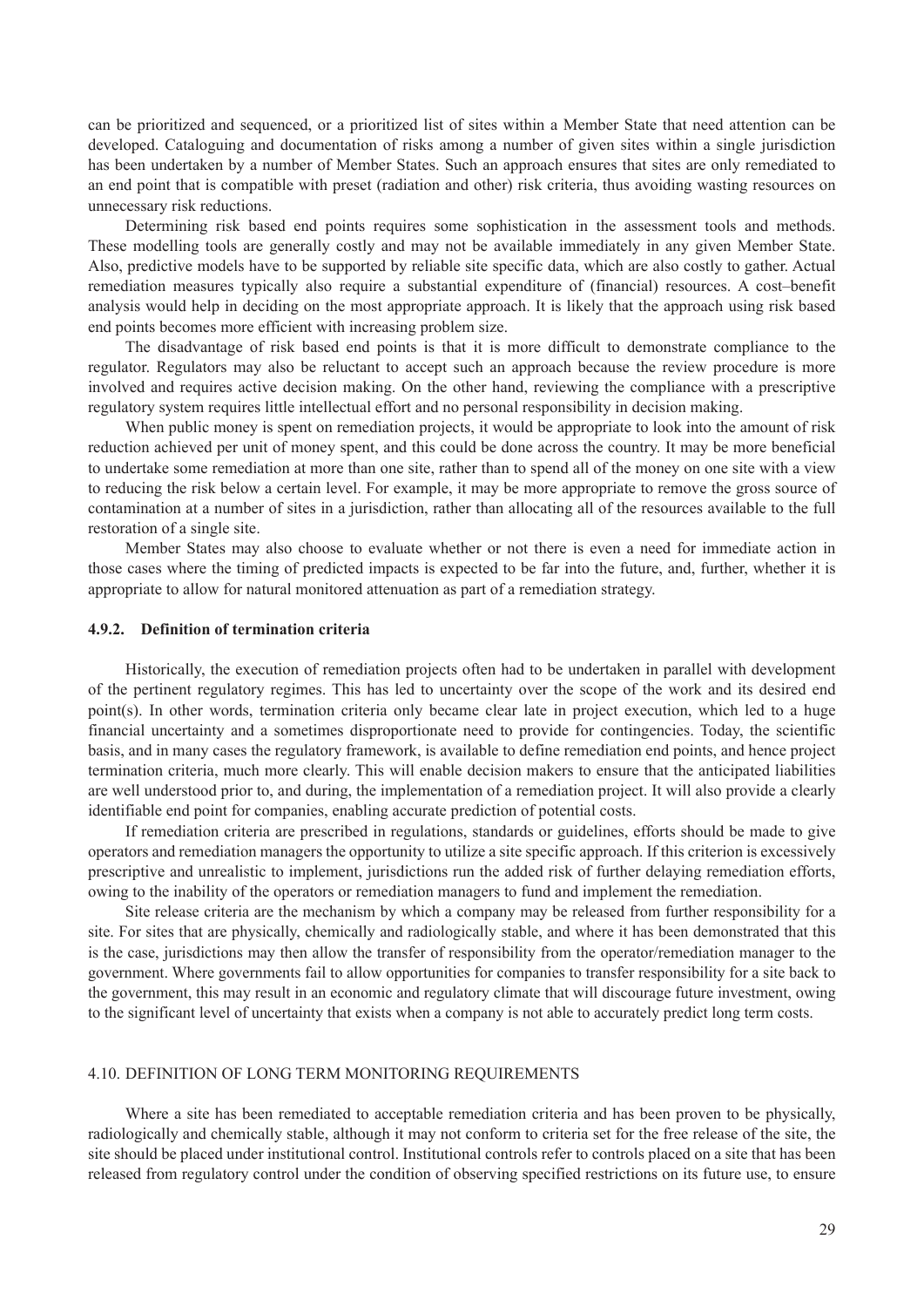<span id="page-39-0"></span>that these restrictions are complied with. The government is responsible for sites under institutional control, and it is normally provided for under the laws of the State. Institutional control may be active (monitoring, surveillance, remedial work) or passive (land use control).

Institutional control is needed because the controls are usually required over extended periods of time, possibly even a few centuries. During this time, the safety of the site, physically, chemically and radiologically, must be ensured through the long term management and monitoring of the site. The long term monitoring of the site should ensure that any deviations from historical information on the site are investigated and that remedial actions are performed to ensure the continued safety of the site. The long term monitoring requirements of a site are determined after the initial site remediation has been completed, but have to be reviewed from time to time based on, for example, the results obtained during physical monitoring exercises on the site.

The site should be properly maintained to ensure that it remains in the same condition as it was when it was placed under institutional control. In this regard, it is important to ensure that the information on the site, such as location, previous use and monitoring results, is kept in a proper national site tracking system. This will ensure that the site is not utilized for purposes that will jeopardize the safety of future users of the site, for example, if the site is used as a day care centre.

### 4.11. DEFINING POST-REMEDIATION OWNERSHIP AND LIABILITY

An important consideration is the need to clearly identify the method by which the liability for a site is transferred between different parties [15]. The responsibilities may rest with different entities during the life cycle of a site and may include:

- Operating facilities the owner or operator is liable for the site;
- Non-operating facilities the owner or operator is liable for the site;
- Facilities undergoing remediation the owner or operator is liable;
- A remediated facility under stewardship appointed stewards could be the previous owner, a new owner or a government entity [19];
- A site that received free release status government may assume liability if there is a change in criteria and the site would no longer meet the free release criteria, or if new contamination features are discovered (see detailed discussion in Ref. [19]).

While the post-remediation ownership of a site is usually not a very contentious issue, the long term liability for past activities is normally something that any owner, especially if it is a new owner that wants to redevelop the site, would be very reluctant to accept. In the same light, it is unlikely that any owner of a site, if it is not the government, would be willing to accept long term liability if a site has, for instance, received free release status in order to allow for future changes in criteria, etc. In many instances, the government will assume the long term liability for a remediated site. The post-remediation ownership and liability should, however, be clearly defined and agreed upon between all the relevant stakeholders before the remediation of the site takes place.

### 4.12. STRATEGIES FOR ACCRUING AND DEPLOYING FUNDS

Funding for remediation projects is usually not freely available and should be addressed at a very early stage of the project. The ideal situation is when, during the operational period, money is placed in a special fund in order to allow for the eventual remediation. In most instances, however, facilities have not done this or the money available from such a remediation fund, if it has been established, is not sufficient to cover the full remediation costs. All funding constraints must therefore be identified early, so that the project may be scoped accordingly. The following aspects related to funding could have an influence on the execution of a remediation project and should be taken into account when planning the project:

— Limited funding may result in only partial remediation. The scope of a remediation project may change significantly as a result of a lack of proper funding. It may result in only certain phases of a project being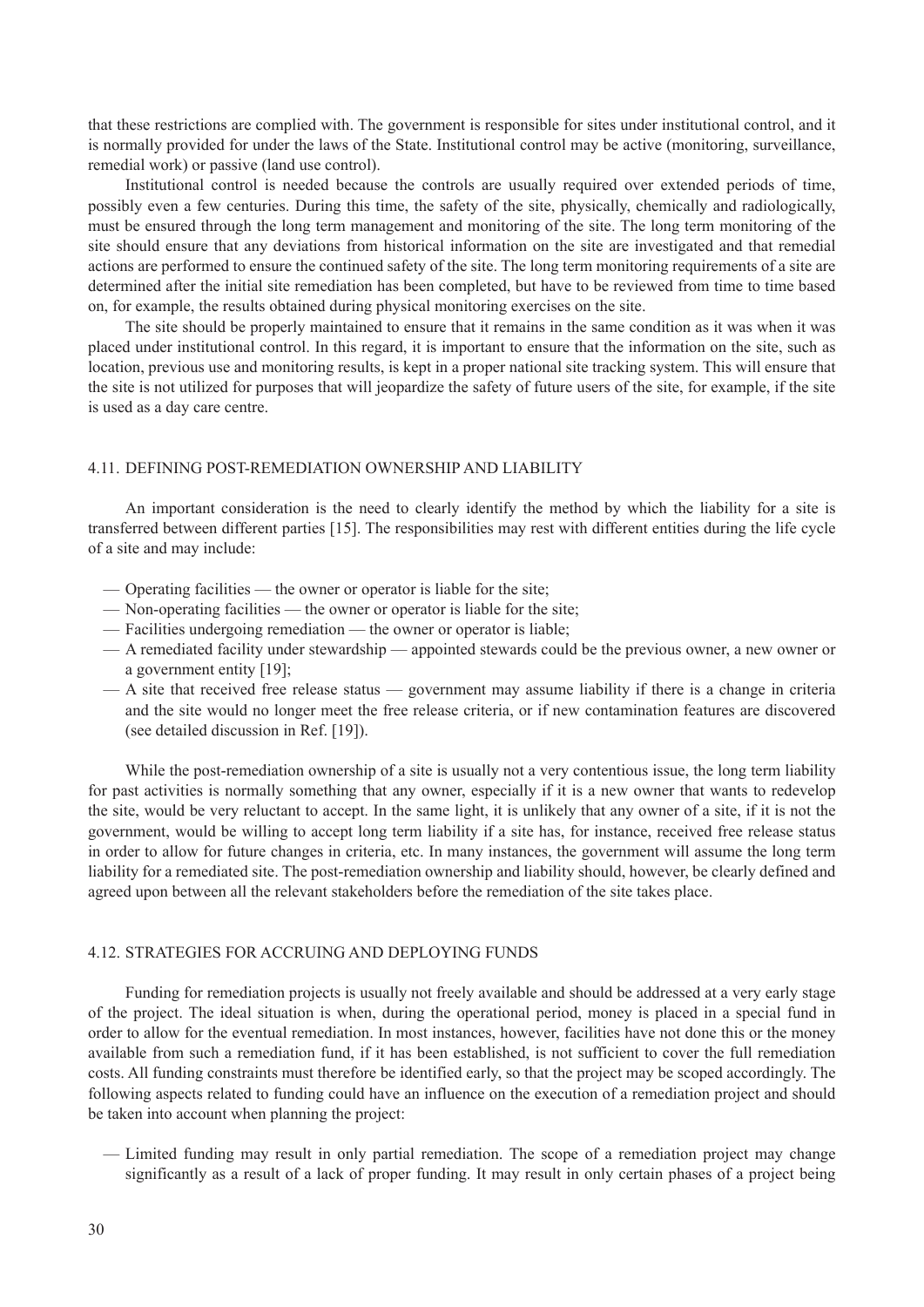<span id="page-40-0"></span>executed, such as just ensuring the physical, radiological and chemical safety of the site. The extent of these activities will depend on the funding available, but could include aspects such as removal of the inventory, addressing only major exposure pathways or continued monitoring programmes.

- Funding constraints may result in the project being scoped over a longer time period or in phases. A remediation project that was planned to be executed over two years may need to be rescheduled to be executed over five years, owing to limited annual funding. In such instances, the completed project may, however, be more expensive than the shorter project.
- Different stages of a remediation project have different capital requirements. Phase 1 of a project may, for instance, require the dismantling of a plant inside a building, which requires mainly manual labour with relatively low mechanical equipment input. Phase 2 of the project could be the demolition of the building and removal of contaminated soil and material from the site, which will require mechanical equipment and transport vehicles. Phase 2 will obviously require more funding than phase 1, because of the costs involved with heavy machinery and equipment and transport vehicles.
- Some stages of a remediation project may generate revenue. During certain stages of a project, the costs of executing the project may be offset by revenue generated. Plant components that are dismantled can be sold as second hand equipment or as scrap metal. Similarly, some resource material may be recovered from contaminated soil or tailings material, i.e. uranium, gold, copper, etc.

### **4.12.1. International funding instruments**

In addition to domestic financial resources, countries or individual problem holders may look for other sources of funding, as a number have done. Typical sources are international donors through either bilateral or multilateral instruments. Thus, a number of Group of Seven countries have made available considerable amounts of money to deal with nuclear and radiological legacies. Under multilateral instruments, the Phare and TACIS (Technical Aid to the Commonwealth of Independent States) Programmes of the European Community that were aimed at the CEEC and FSU countries, respectively, can be quoted as examples. More regional instruments include NEFCO (the Nordic Environment Finance Corporation) [40]. Example 5 summarizes two cases of international funding instruments.

EXAMPLE 5. INTERNATIONAL FUNDING INSTRUMENTS: PHARE (POLAND, HUNGARY, ALBANIA, ROMANIA AND ESTONIA) "REMEDIATION CONCEPTS FOR THE URANIUM MINING OPERATIONS IN CEEC"

The Phare founding members originally determined that it would be difficult and costly for each individual country to evaluate the relative risks of their former uranium mine sites and to develop appropriate decommissioning and remediation strategies to address these identified risks. It was, therefore, determined by the original members to cooperate at both a financial and a technical level. In order to assist these countries in becoming members of the European Union, the European Commission initiated a multi-annual, multicountry programme whose objectives were to develop a database of uranium liabilities in these countries and to implement appropriate pilot projects to evaluate decommissioning and remediation options. To date, Phare related uranium projects have totalled approximately 5 million euros. It should also be noted that, because of the success of the initial stage of the programme, Phare has increased the number of countries involved, to include Bosnia and Herzegovina, Bulgaria, Croatia, the Czech Republic, Lithuania, Montenegro, Slovakia, Slovenia and Serbia.

NEFCO is a risk capital institution financing environmental projects in Central and Eastern Europe. An international finance institution established by the five Nordic countries, NEFCO finances investments and projects in Belarus, Estonia, Latvia, Lithuania, the Russian Federation and Ukraine. Its purpose is to facilitate the implementation of environmentally beneficial projects in the neighbouring region, with transboundary effects that also benefit the Nordic region. NEFCO's portfolio currently comprises nearly 300 small and medium sized projects spread across different sectors, including: chemical, mineral and metals, food and engineering, agriculture, water treatment, power utilities, municipal services, waste management, nuclear remediation, environmental management and environmental equipment manufacturing.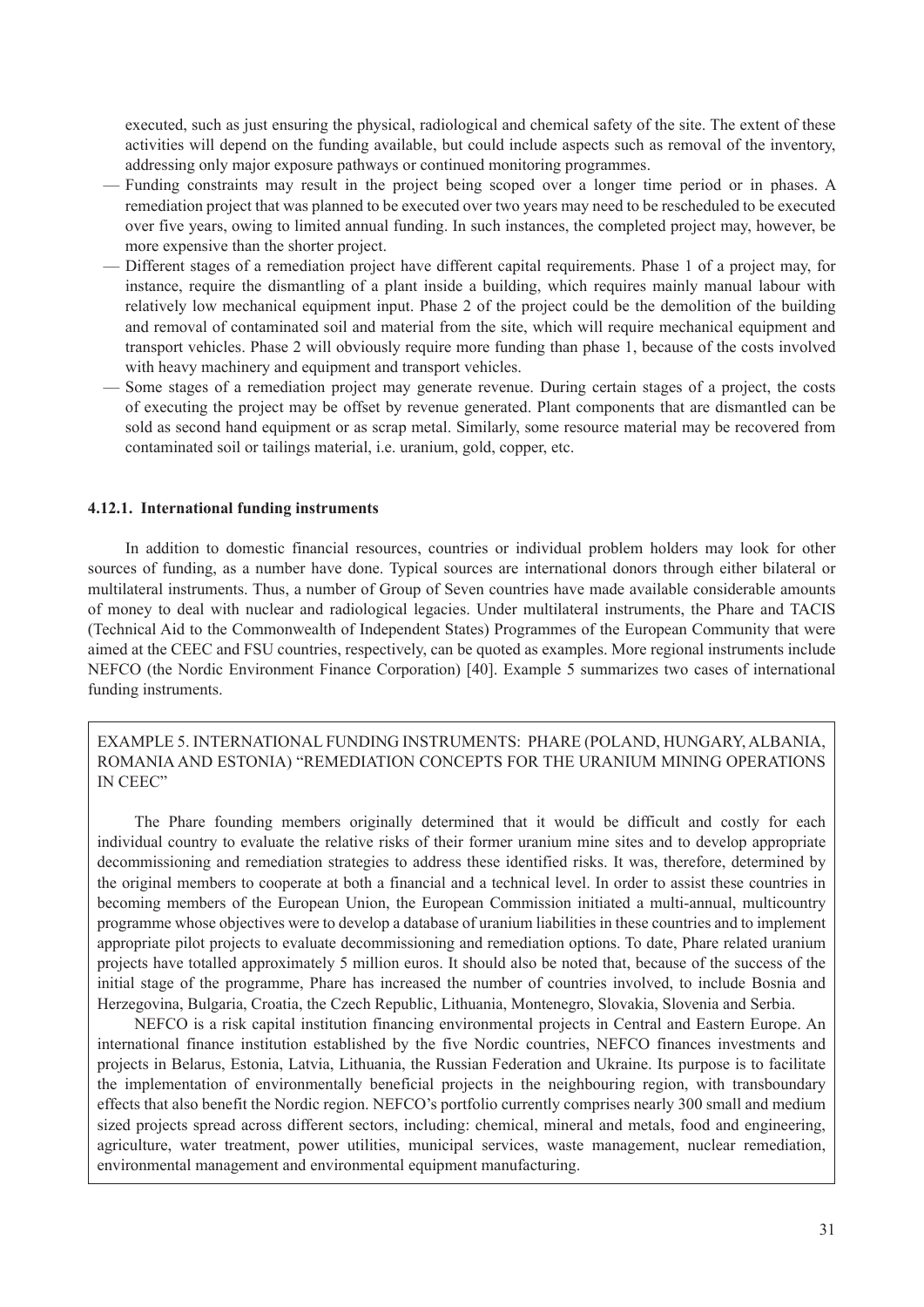<span id="page-41-0"></span>In addition to those funding instruments, various international financing instruments and banking institutions are available, most notably the European Bank for Reconstruction and Development and the World Bank.

A contaminated site or a contamination event may actually or potentially affect more than one country, for example through transboundary movement of contaminated surface water or groundwater. In fact, some of the international instruments originate in the wish of the donor countries to protect their own environment from impacts arising from contamination in neighbouring countries. If a contaminated site is upstream of a town or city in another country, it is obvious that the country downstream might have an interest in participating in a jointly funded remediation project. There are cases where a source of contamination, a legacy site, straddles two or more countries. In such an instance, the affected countries might decide to pool their resources for addressing the situation. Thus, the international community, in particular the European Union, has been helping to address the Chernobyl related effects. Example 6 illustrates a collaborative effort to prevent transboundary contamination.

### EXAMPLE 6. SILLAMAE, ESTONIA: AN EXAMPLE OF INTERNATIONAL EFFORTS TO PREVENT POTENTIAL TRANSBOUNDARY MOVEMENT OF CONTAMINANTS

The Sillamae site in Estonia was established during the era of the FSU and is located on the shore of the Baltic Sea. One of the immediate threats was loss of control, owing to erosion events that would result in (part of) the disposed material being dispersed in the Baltic. Several Baltic coastal states formed a consortium for undertaking remediation measures. A managing board was established that is responsible for approving and scheduling the disbursement of funds and for monitoring programme execution.

It may be noted that such internationally funded projects require a particular transparency on the side of the receiving country. This transparency concerns the financial accounting, as well as the justification of remediation measures. There are examples from the past where audits have shown that some funds provided for specific projects had been used inappropriately, such as for weapons, sometimes even for personal expenses. However, such findings are not unique to remediation projects by any means.

### **4.12.2. Generating income**

A careful assessment of the assets of a contaminated site might reveal opportunities to sell off parts of the site that are not contaminated and are appropriate for free release, thus generating income from the remediation [19]. At the same time, the actual footprint of the contaminated site is reduced. However, this requires careful planning of the remedial activities, in order to identify the land needs of the remediation project, which are typically larger than the actually contaminated parts [18]. Example 7 presents a relevant example.

Assets that could be liquidated in order to fund remediation activities may include not only land but also equipment and infrastructure that are no longer needed and for which a market exists. It is important when considering this option to ensure that any assets to be sold are free of chemical and/or radiological contamination and that any required regulatory approval is obtained prior to the removal of material(s) from the site. This is prudent, as it ensures that those individuals that come into contact with these materials at a later date do not become exposed to chemical and/or radiological hazards.

The remediation process might be designed in such a way that it generates marketable intermediates or products, rather than wastes that need to be disposed of at a cost. This is particularly the case for uranium, where the market is increasingly looking at secondary sources of supply or management of by-products that still contain uranium values. Specifically, as long as the resultant by-products from the uranium feed material being reprocessed in a uranium mill are chemically and radiologically similar to the tailings contained in the facility's tailings ponds or cells, it may be appropriate to consider disposition of these materials via reprocessing through the mill.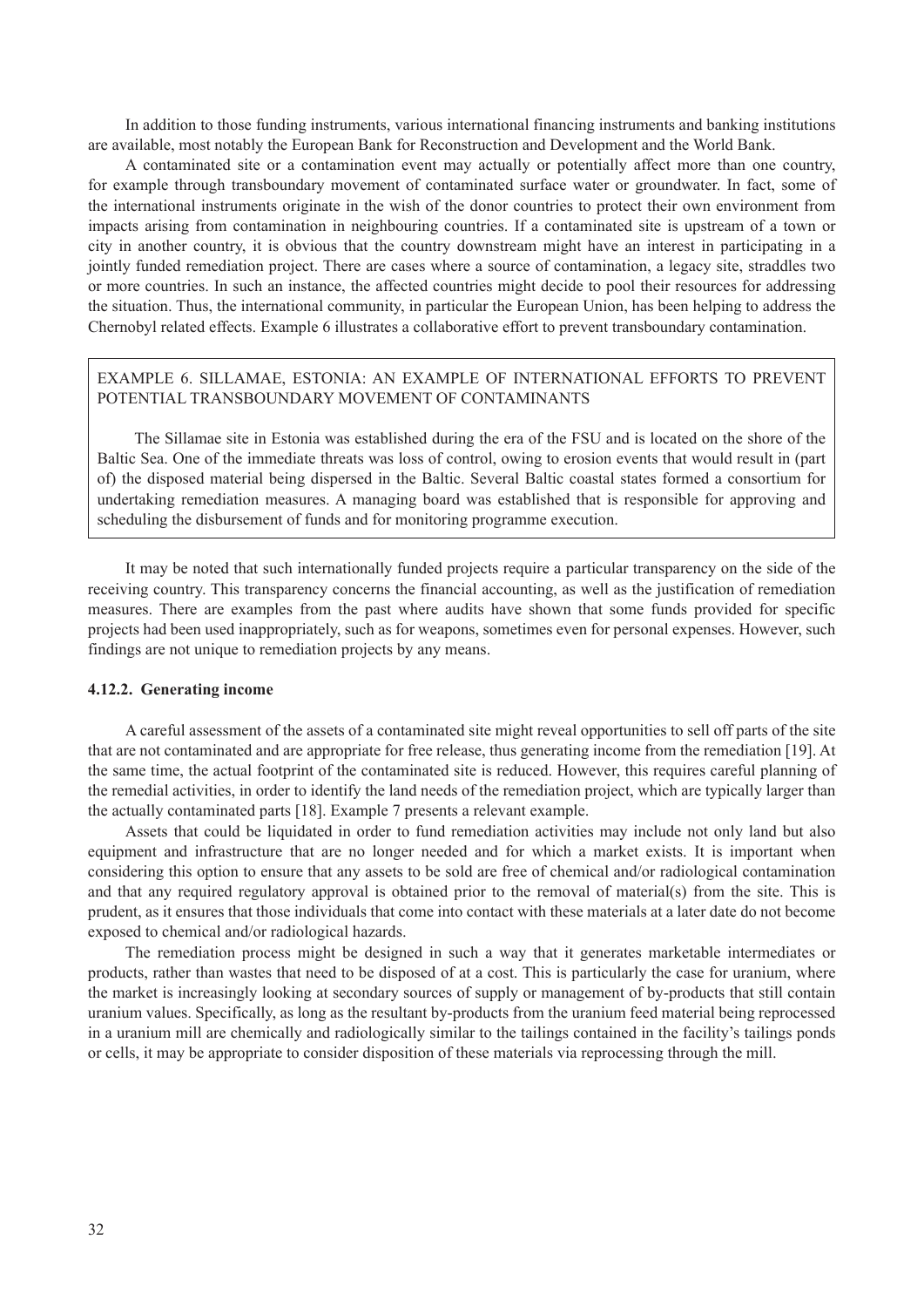### EXAMPLE 7. GENERATING INCOME THROUGH REPROCESSING OF URANIUM-BEARING ALTERNATE FEED MATERIAL AT WHITE MESA URANIUM MILL

The benefits of reprocessing various uranium-bearing alternate feed materials through properly managed uranium milling facilities are evident in the case of the White Mesa Uranium Mill near Blanding, Utah (USA). This illustrates optimal reclamation in terms of cost effectiveness for waste disposal, regulatory acceptability and long term stability:

- Through appropriate classification of materials as alternate feeds, the costs of managing uranium-bearing materials that would otherwise be classified as wastes were significantly reduced.
- Large volumes of soils were remediated, at an accelerated schedule, from government owned legacy sites with low levels of uranium contamination, at significantly reduced cost.
- Valuable uranium was recovered and sold to produce electrical power.
- The resultant by-products will be consolidated at one site.
- The by-products will be managed in a disposal cell for which reclamation funds and long term care are ensured through provisions of the US Nuclear Regulatory Commission licence programme and the US Atomic Energy Act.

Coproduction of additional metals and/or conversion for processing other metals may also be considered, provided that the sites can be sufficiently decontaminated. For example, rather than decommissioning a uranium processing facility, it may be worthwhile to consider converting the facility for processing of other metals such as rare earth or base metals. In fact, some mines (e.g. Zvotie Vodi in Ukraine, Olympic Dam in Australia) adapt their processes according to the marketability of the respective metals, while stockpiling ores or process residues until their further processing becomes economical. Keeping a facility commercially viable would provide the means to deal with the contaminated sites.

At sites with ongoing industrial operation, such as mining or ore processing, these operations may be used to generate cash flow for remediation activities. Also, the processing facilities might be used for the actual remediation processes. With rising uranium prices, it might become commercially viable to transport uranium-bearing wastes and residues to other sites or other countries that still have the processing capacities. The proceeds would help finance the remediation activities, with the added benefit of removing (some of) the radioactivity.

Alternatively, in areas where land has a relatively high intrinsic value, developers or communities may consider contributing to reclamation funds, thus facilitating remediation with a view to bringing the land back to a beneficial use from which, in turn, revenues and tax income could be generated.

An additional example of a funding possibility is presented in Example 8.

### **4.12.3. Finding third party financing**

The concept of a 'good Samaritan' has also been considered in the context of the remediation of legacy sites. However, our modern complex legal and liability system may backfire on the 'good Samaritan', and good intentions may diminish. It is not unusual in certain jurisdictions, or according to common law, that the 'good Samaritan' assumes a legal responsibility and liability far exceeding his original intentions, thus making it unreasonable to proceed with the good act. This is illustrated in Example 9.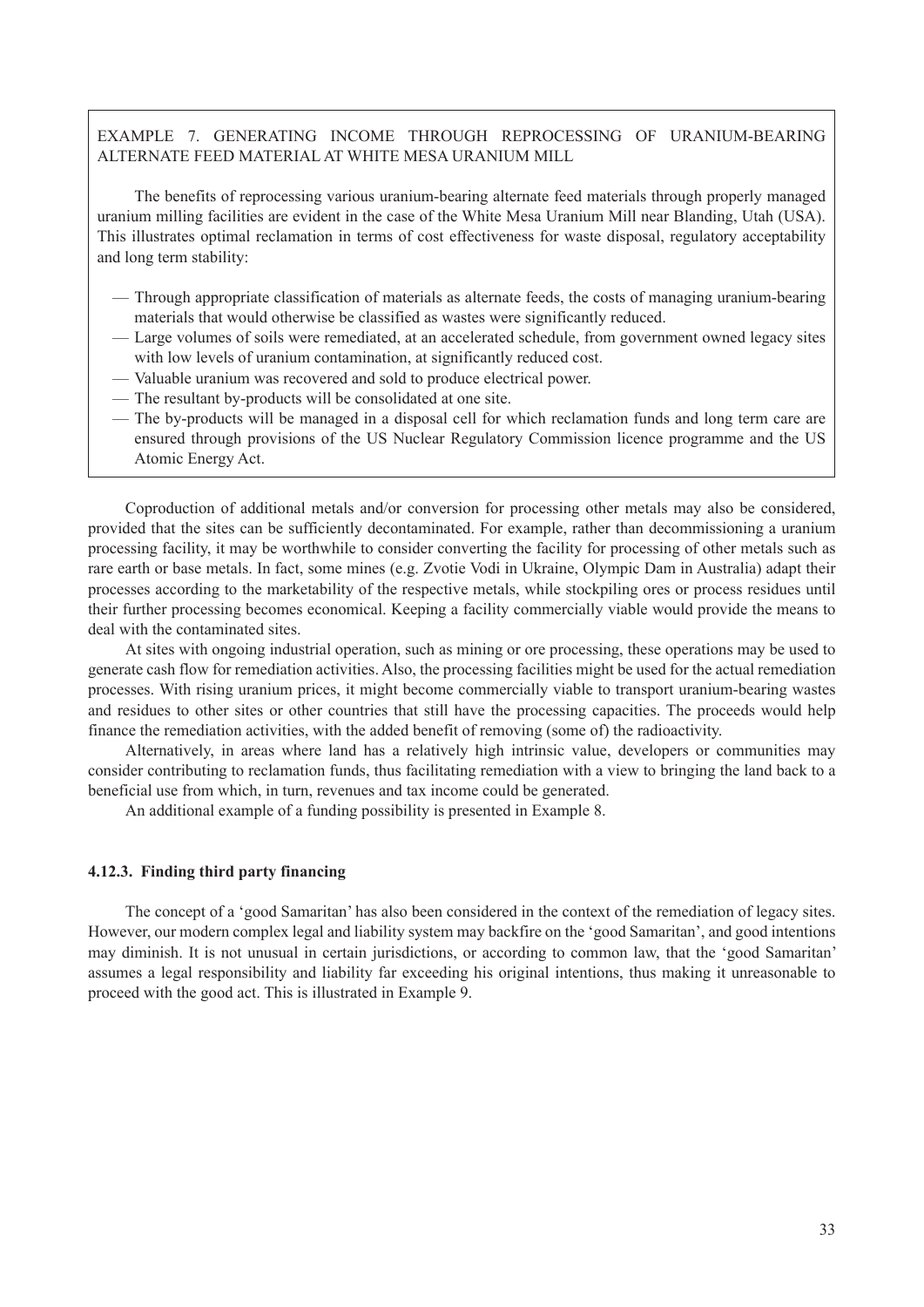### <span id="page-43-0"></span>EXAMPLE 8. NOVEL APPROACH FOR POSSIBLE FUNDING FOR THE POCOS DE CALDAS MINE SITE IN BRAZIL

The uranium mining and milling operation in Pocos de Caldas, Brazil, gave rise to two major piles of waste rock that contain about 60% of the total amount of rocks removed during mining operations. Due to the presence of pyrite in the rocks, acid drainage is observed. The present approach to dealing with the problem consists of collecting and treating the acidic water. However, it has been estimated that it will take more than 500 years for the pollutant concentrations in the drainage to decrease to marginal environmental levels — a timeframe for which it will not be possible to continue the collection/treatment operations. In addition, it is reported that approximately \$3.0 million was spent on water treatment from 1984 to 2004.

Different remedial options have been considered for this site. Removal of the source and backfilling the open pit with the material would result in very high costs — approximately \$70 million. Capping the piles with a material having an oxygen diffusion coefficient of  $10^{-9}$  m<sup>2</sup>/s and a thickness of 0.5 m would be effective; however, this would cost approximately \$10 million per pile.

Due to a lack of remediation planning before commencement of operations, the operator is unable to face these very high costs at present, particularly as no more uranium is being produced.

An alternative approach that could be considered would involve the economical recovery of uranium present in the drainage, which may be a possible solution to this problem. It has been estimated that 30 tonnes of 238U are being disposed of as waste per year in the process of acidic water treatment. The challenge will be to establish an efficient way to extract uranium from this wastewater. The use of ionic resins is one way to achieve this goal. It has been estimated that roughly \$1.2 million per year can be gained with the recovery of uranium from the acid drainage. The revenue obtained from uranium recovery could be deposited in a fund to be used for site remediation.

### EXAMPLE 9. GOOD INTENTIONS DETERRED BY LEGAL AND LIABILITY ISSUES [41]

In Canada, officials from the Government of Saskatchewan had been in discussions with Cameco and Areva (formerly Cogema) regarding the uranium mining industry's offer to participate in the remediation of a number of legacy sites in Northern Saskatchewan [42]. Although both the Government and the uranium mining industry recognized the mutual benefits of the industry participating in remediation efforts, there remained one primary obstacle to undertaking this work. That unanticipated obstacle was the Federal Fisheries Act. The industry was concerned that, if they undertook any activities at the site, regardless of their good intentions, they could be subject to legal action if it were determined that there was a release to fish-bearing water of a 'deleterious substance', as defined by the Federal Fisheries Act. The industry was therefore interested in receiving assurances from both the federal and the provincial governments that it would not be subject to legal action if a release occurred. The industry also wanted assurance that it would not be held liable for future remediation efforts should it be determined at a later date that contaminants were continuing to be released from the site. Due to the wording of the Federal Fisheries Act, and because the industry was unable to accept the legal uncertainty, no remediation efforts were undertaken. The concern raised by the industry was substantiated by way of a legal review that was undertaken to evaluate the barriers to collaboration.

A classic instrument to attract investment into particular business areas is tax reduction or tax exemption, and this could be applied to instances of contamination or their remediation. A favourable taxation regime could attract domestic, as well as international, investors.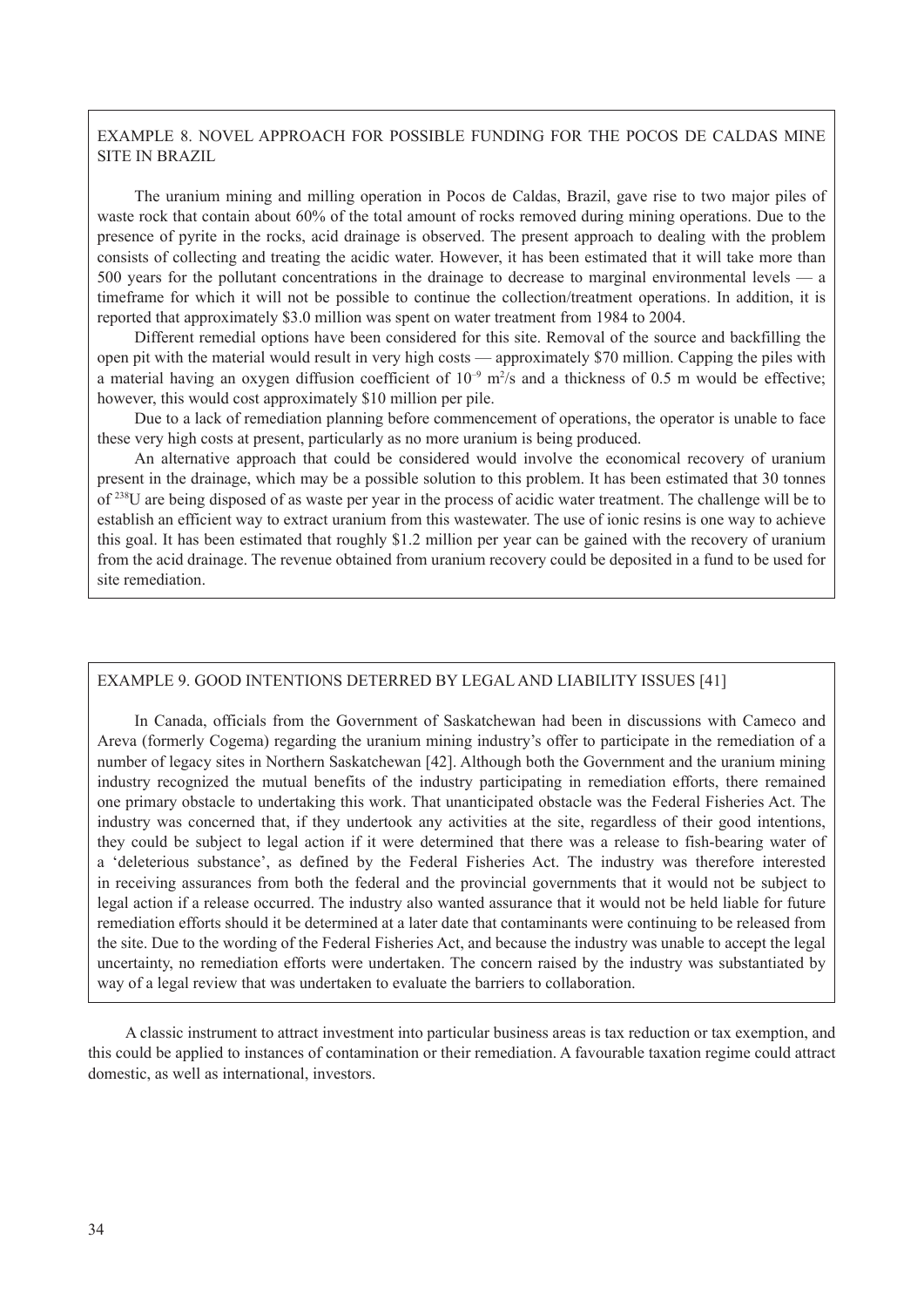### <span id="page-44-0"></span>**4.12.4. Leveraging site resources**

Previous sections have discussed that there might be an economic benefit either in the remediation itself or in materials resulting from the remediation activities. It is useful to carefully assess all the resources available and their respective economic potential. In this context, it might be easier to obtain funding from donor agencies, for example, for assessing economic potentials, which in turn would be utilized to fund the remediation project, rather than seeking funds directly for the remediation project itself.

The commercial viability of mining other raw materials at the site in question could be investigated. It may be possible in some instances to partially or fully finance a remediation project from valuable materials still present on the site to be remediated.

An example includes various redundant gold mine tailings dams in South Africa. Some of these tailings dams, which also contain NORM residues in excess of the free release criteria, are situated in urban areas where there is a great need for land for redevelopment purposes. Some of these tailings dams are old and still contain concentrations of gold that make it worthwhile to consider reprocessing them for recovery of the gold. A number of successful operations have already taken place where the tailings materials have been removed from sites for reprocessing, resulting in those sites subsequently being cleaned and remediated.

Overall, an approach that utilizes indigenous resources with a view to providing 'help to help yourself' is the preferred option of many donor agencies, rather than to provide funds 'à fonds perdu'.

Another challenge may also be to find a possible future site use that has added value and generates revenue. This challenge is closely related to similar site reuse challenges discussed in the context of establishing stewardship programmes [19]. A variety of synergies might be explored: thus, a repository for low level radioactive waste may be established at a former (uranium) mine site, provided, for example, that the geological conditions are suitable. The advantage would be, inter alia, that radioactive waste is being disposed of at a site that already has a radiological legacy, rather than utilizing a greenfield site.

The transition from mining to waste disposal can be made part of a seamless life cycle that reutilizes the indigenous resources, including staff experience, in geotechnical engineering projects. However, it should be noted that such a transition may not be met with public acceptance — specifically, if members of the public are already discontent with the fact that they are living in an area where radioactive waste exists, the addition of still more waste may not be acceptable.

There are numerous examples from mining regions around the world where local governments have consciously stood up to the legacies on their territory and turned these areas into tourist attractions. Often, remediation solutions are chosen that help to preserve human-made, mining related landmarks, such as spoil heaps of a characteristic shape, or engineering structures, such as shaft engines. Certain infrastructure features, such as railways, may be developed for tourists' use — all with a view to generating income to fund step by step environmental remediation programmes.

As has also been discussed in great detail in the context of stewardship issues [19], local communities usually have a time horizon that reaches far beyond the actual remediation project. This is particularly the case when remediation is only one (sometimes short) phase in the life cycle of a site. It can, for instance, greatly enhance the motivation of (local) staff on the project when there are economic prospects after the termination of the project proper. Indeed, it might be in the interest of staff to see project execution being slowed down in order to secure their jobs for a longer period of time. For similar reasons, managers might opt for more elaborate solutions, requiring more resources for a longer period of time.

Project planners may also want to look into the possibility of providing for application of the skills developed in other, possibly nearby, projects or related industries. There are various more or less successful instruments to help the workforce in their transition and life after the project. One example is presented in Example 10.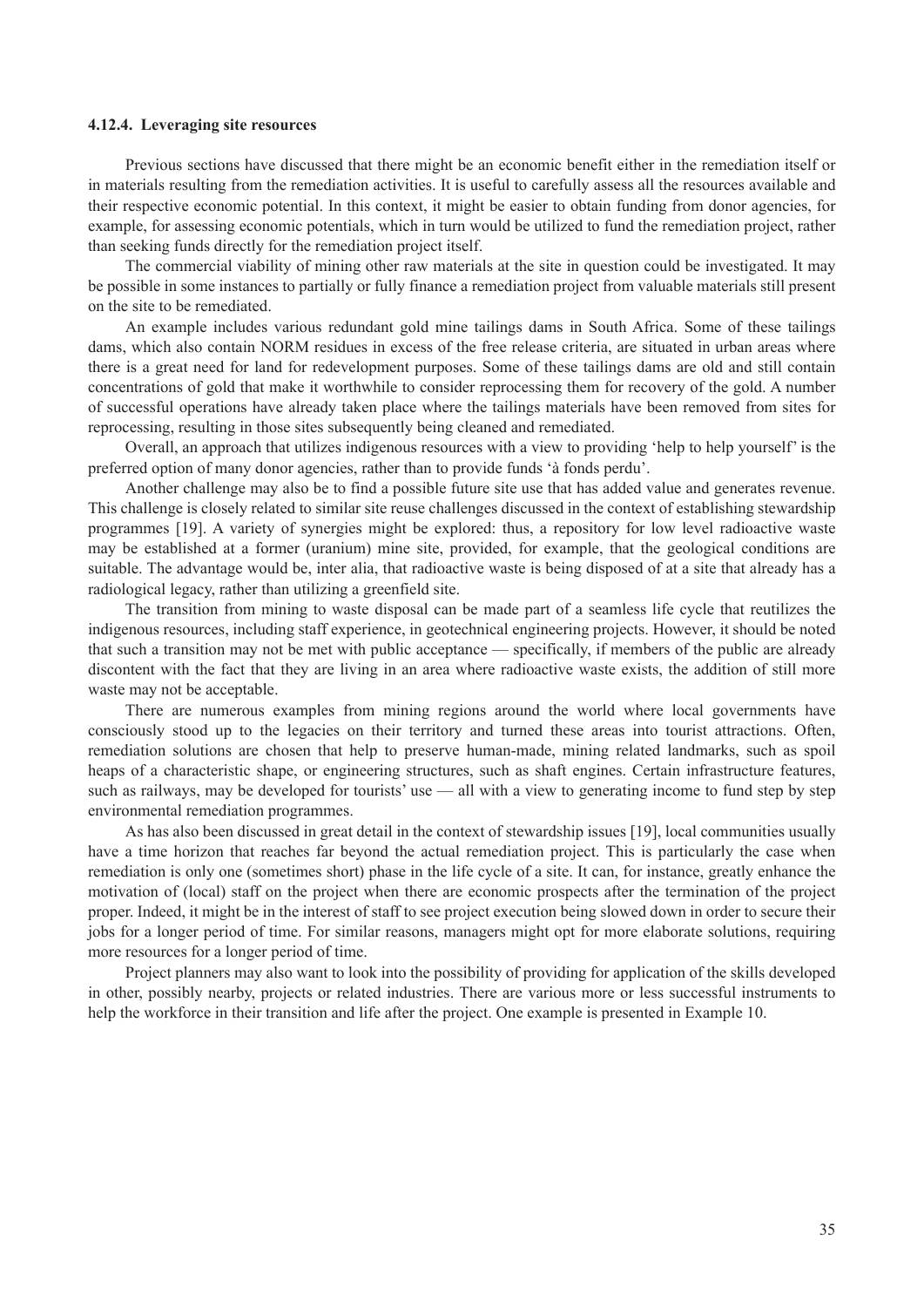### <span id="page-45-0"></span>EXAMPLE 10. DIVERSIFICATION AND NEW EMPLOYMENT OPPORTUNITIES

The Mecsek uranium mine in Hungary employed as many as 8000 employees during its operation. When the decision was made to cease production of uranium, the company determined that this number of employees would not be required to carry out the remediation activities. To help the employees in their transition from their existing jobs to jobs in the external marketplace, the company worked with them to develop alternate employment opportunities. This included the establishment of a new exploration company and a hotel. Where management was not able to help in finding alternate employment through the two new companies, the company provided opportunities for severance packages or early retirement.

### 4.13. PROJECT SCHEDULING

The development of project schedules and their scope has been discussed from different points of view in a number of recent publications [6, 11, 16, 17, 20]. Project scheduling is an important factor in determining the overall and per annum project costs. It is important that all key aspects of project planning, public consultation and required regulatory approvals are obtained either to coincide with, or prior to, the securing of any required project funding. It is important to recognize that project funding may be granted either in part or in full, and may be dependent on many factors. Key considerations during the programme planning phase and development of the schedule are discussed in the following subsections.

### **4.13.1. Funding mechanism**

The scheduling of remediation activities vis-à-vis the availability of funds is a crucial aspect. Spreading out the operation may facilitate the funding from a tight annual budget; however, doing so will certainly incur higher overall costs, as some costs accrue not by each item undertaken, but rather by time elapsed. In certain circumstances, more than one funding mechanism may be required to ensure completion of a project.

### **4.13.2. Environmental assessments and regulatory approvals**

When undertaking site characterization, a conclusion has to be reached as to when the site has been sufficiently characterized and a remediation decision can be made. There may be legal issues that require time to be resolved. Public hearings and other instruments to involve the public in the decision making process can significantly delay implementation from a purely procedural point of view. In many instances, the amount of information required to prepare an environmental impact assessment and licence application is extensive and may require a significant investment of time and resources, both human and financial, to prepare and present. Requirements for permits may delay the project if they are not addressed in a timely fashion. The formal permitting process must also be completed for any off-site activities. A permits plan is recommended, which lists the permits required and the strategy for complying with permit requirements, including how to address the substantive requirements for the on-site remediation, in advance of project initiation.

### **4.13.3. Availability and efficiency of technology**

The selected technology will be a key factor determining the duration of the remedy.

### **4.13.4. Worker and safety considerations**

Worker and public health and safety issues might affect project completion. For example, the use of levels A or B personal protective equipment for workers may affect productivity and, subsequently, the budget and schedule. There may also be periods when construction is halted at a site to protect the public against safety threats such as a potential increase in air emissions.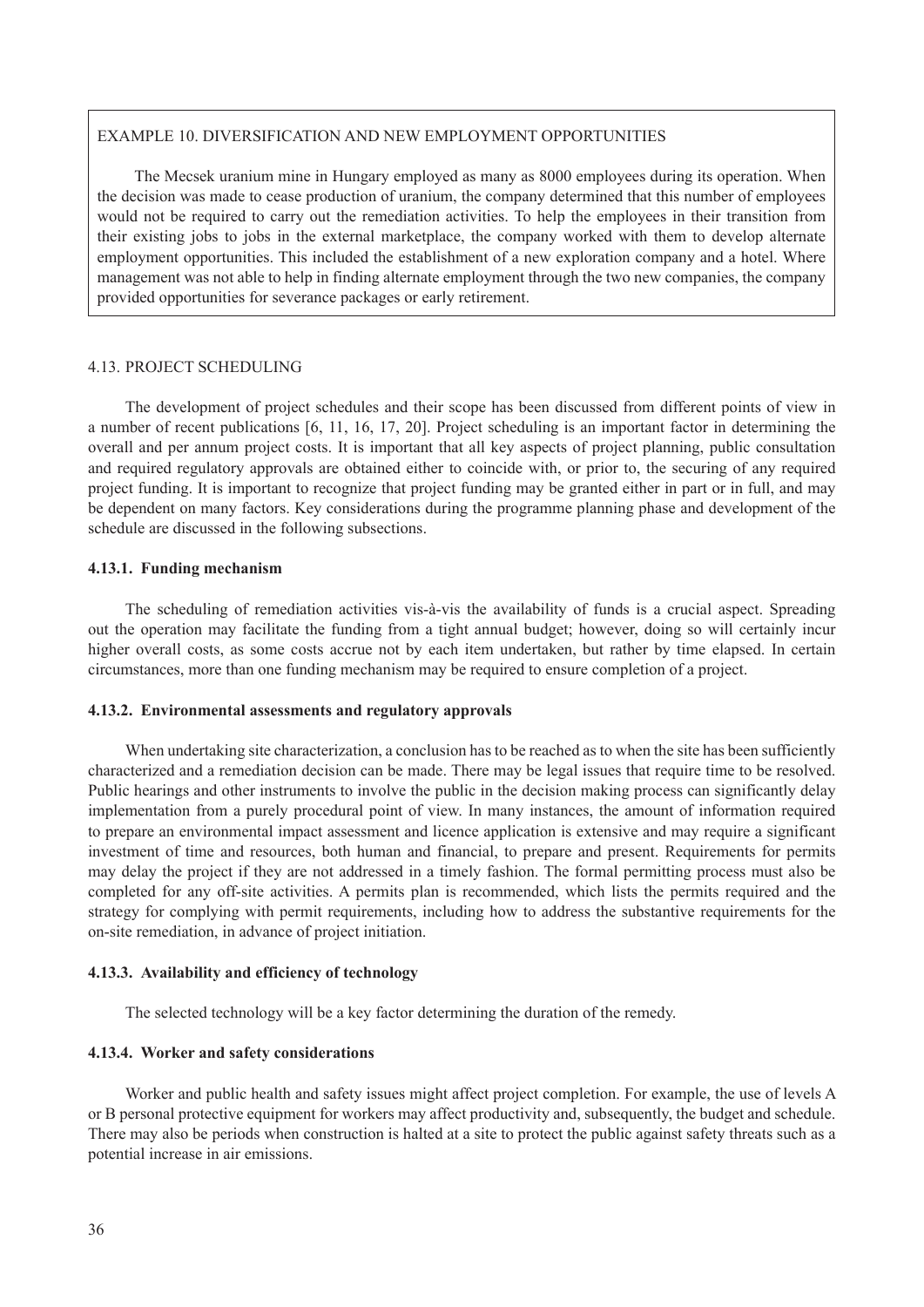### <span id="page-46-0"></span>**4.13.5. Weather**

Geographic location and seasonal weather variances at the remediation site should be evaluated. Extreme temperatures, excessive rainfall or high winds may cause delays. Winter construction shutdowns are common in the northern USA. Weather patterns affect design decisions such as whether to use fast tracking. It may not make sense to fast track a remediation action only to have it shut down during winter.

### **4.13.6. Availability of off-site disposal or other support**

The availability of suitable off-site disposal facilities (radiological and/or chemical) should be established during the planning stage of the remediation project, as it could seriously affect the execution of the project. Because the off-site disposal rule can result in lengthy delays in the schedule for remediation action, the RPM should be prepared with an alternative disposal site or other contingency in place, such as requiring the designer/ remediation action constructor to designate backup facilities.

Within a well planned project, a master project schedule containing the major milestones throughout the remediation project will be developed. The scheduling of activities at government owned sites often seems to be influenced by political desires and stakeholder expectations, rather than by specific technical and operational realities and resource availability. The RPM must identify all schedule commitments, to factor them into the contracting and decision making process. The schedule must be updated as the project develops and is executed. It is worth noting, however, that the critical path is determined not only by decisions and activities within the project, but also by outside influences, and managers are advised to factor these in.

### 4.14. STAGED APPROACH TO REMEDIATION

A staged approach to remediation can be a useful strategy by which to address specific risks at a site, as and when resources become available. The basis for a staged approach would be a risk based prioritization. According to this priority, a schedule for actions would be drawn up, i.e. it will be determined which remedial activities can be scheduled and accomplished in a reasonable amount of time and with the resources available.

While such plans are being developed, it will become clear that there are some items that will require significant investment of human and financial resources and that may also be difficult to address in a short period of time. It will, however, become equally clear that other necessary tasks may require only limited resources and may be very quickly achieved. For example, capping and revegetation of an above ground tailings facility may require significant time and resources when compared with the relocation of a small isolated mine waste pile (such as from exploration adits) back to a central waste repository or its placement as backfill material within the adit. Dealing with the small and simple items quickly and thoroughly may make the overall problem less complex to handle.

The staged approach would be guided by the risk assessment, and it may be possible to achieve a significant (temporary) risk reduction with a few measures early on, which should then be implemented quickly.

### 4.15. ECONOMIC DEVELOPMENT PROJECTS

In most instances, a remediation project will only provide a short, or maybe medium term, economic benefit to a certain area or community by making use of local labour and services during the remediation process. After completion of the project, there will be no more economic benefit. In some instances, however, it may be possible to establish acceptable alternative uses for remediation sites. Such uses may then also ensure the long term economic sustainability of a local community by the continued provision of services by such a community. Planning such alternative uses should always be done in full consultation with the local communities. Example 11 illustrates an economic development in Germany.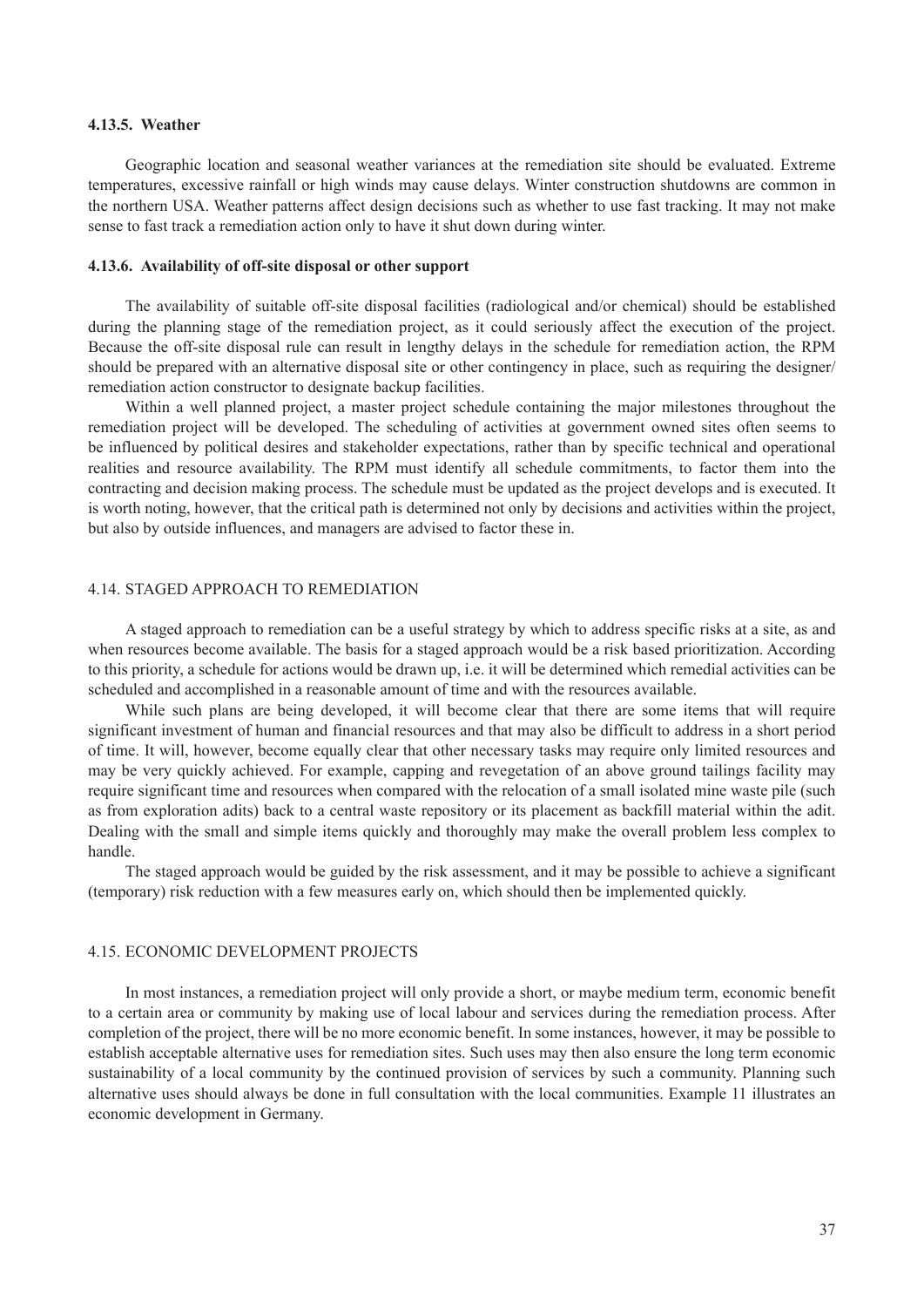### <span id="page-47-0"></span>EXAMPLE 11. ECONOMIC DEVELOPMENT PROJECT

In Germany, the former Schlema uranium mining area was remediated and successfully returned to the control of the local community. One of the highlights of this work was the fact that the remediation of the site was done in consultation with local community members and that this consultation allowed the community to have input into proposed project plans. This input resulted in the successful establishment of a radium spa resort in which significant economic value has been realized, both by direct cash influx from visitors to the spa and through secondary economic benefits realized by the activities supporting the spa.

Certain site reuse projects have been specifically developed to ensure institutional control in the context of stewardship programmes [19]. As has been discussed in this report, a stewardship programme will become most viable when it can combine institutional control with economic benefits. Thus, certain agricultural uses, nurseries or tree farms, or recreational use in the form of, for example, golf courses, may generate income for the local community. Although this type of land use is not likely to pay off remediation costs to any significant level, the main purpose is to establish a land use that is compatible with site release criteria.

Some organizations charged with remediation of the uranium mining legacies in certain countries are more advanced than organizations in other countries. Therefore, an obvious way to generate additional income and ensure continued economic benefit is by making this expertise commercially available. An added value from seeking out opportunities in other countries or at other sites is the accumulation of experience that can be brought to bear on the domestic problem. Being able to rely on domestic capabilities rather than having to bring in outside expertise may result in savings. In some countries, government agencies have been set up to encompass the management of all the respective country's nuclear liabilities, including the decommissioning of radiological sites. The most notable recent example is the Nuclear Decommissioning Authority in the United Kingdom.

### 4.16. CONTRACTING APPROACHES

After a decision has been taken to continue with a remediation project, the RPM could be faced with a number of challenges with regard to the execution of the work. In many instances, the RPM may not have available all the different types of resources to perform all aspects of the project. Some specialist services may need to be procured from external service providers, such as design work, specialized equipment or even contractors to perform some of the remediation work.

In instances where external services are required, the RPM may use different contracting approaches to obtain such services. He or she may have knowledge of specific service providers with applicable experience or have some preferred service providers. On the other hand, he or she may have no knowledge of preferred service providers. In either case, it is always advisable to follow a fixed, prescribed and well established procurement process that allows transparency and fairness. Procurement processes should be designed to prevent the possibility of corruption or situations where a fair process is not followed, i.e. where a certain service provider is selected over another offering the same service at a substantially lower price. It also follows that the service provider with the lowest offered price is not necessarily always the preferred one. He or she may have quoted incorrectly or may not have enough experience, or may have omitted some aspects that other competitors might have included. Any decision taken should be therefore be defendable and justified. This is normally ensured through a well developed procurement system that allows a systematic approach, ensuring transparency and fairness.

### 4.17. NOVEL PROJECT IMPLEMENTATION CONCEPTS

Remediation of sites is a very specialized activity and normally something that the former users of the site would not be very comfortable undertaking. It is in the interests of operators of processing plants and mines to generate a product, and therefore income. The back end of an operational process is normally not something a site user is interested in and is also something they do not have experience in. Therefore, environmental remediation is often a problem that has to be addressed by the site owner.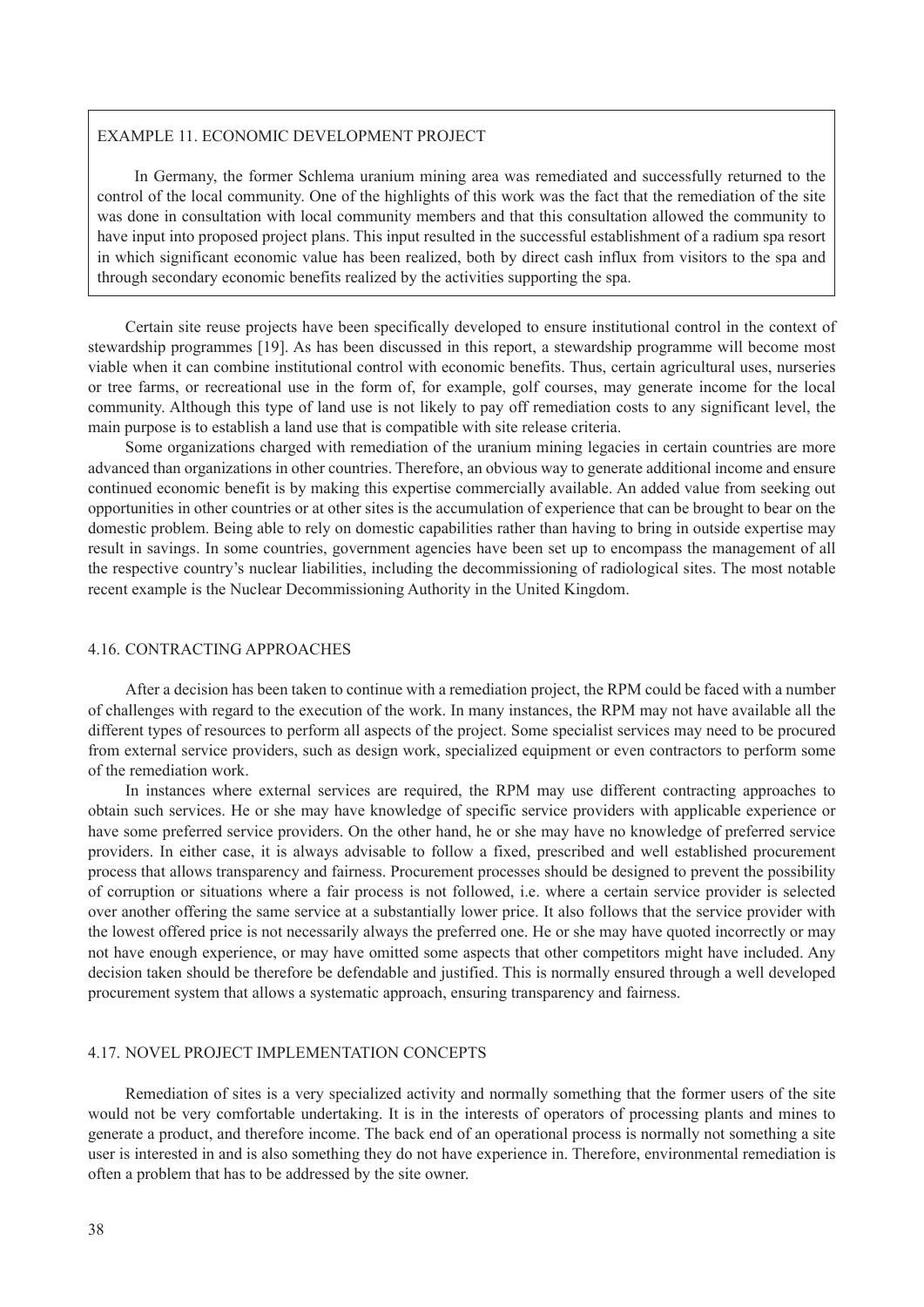<span id="page-48-0"></span>Site operators, who are in many instances government owned entities, normally choose to perform remediation projects on their own, owing to the high costs involved in such projects. They then utilize their own personnel to manage and execute the work and would only consider contracting in some specialized functions.

There are, however, various approaches toward the execution of an environmental remediation project for the site owner. This is of course also dependent on various aspects, such as the income generating potential of the site, current and future use of the site, and current infrastructure of the site. The approaches to a remediation project could include the following novel implementation concepts:

- *Build–own–operate* (BOO): this concept is usually used by governments and, although designed mainly for new infrastructure projects, it could also be used successfully for some remediation projects, especially where there is some income to be generated from such a project. The private sector normally builds the project, owns it and operates it. What distinguishes projects that are called BOO projects is typically that there is some continuing level of government involvement. BOO projects are distinguished from private investment in general by the fact that typically there is an essential service of some kind being provided, in a situation where one cannot simply rely on the existence of a large number of competitive suppliers of that service. So, in one way or another, the government remains involved. The government may, in the case of a remediation project where there may be a continued use for the remediated site such as a spa resort, etc., hand the site over to a successful bidder (private company), who will design, finance and remediate the old site and operate the remediated site. The private company subsequently recovers the costs of the remediation project with the income generated from the continued site use.
- *Build–own–operate–transfer* (BOOT): the principle here is the same as for the BOO concept, but with one change. Here, the contractor builds the project (or remediates the site and prepares it for continued use); it then is allowed to own and operate it for some period of time (such as 20 or 25 years), during which it collects income. At the end of this time, the project is handed back over to the government.

As discussed earlier, site remediation projects are normally very specialized activities requiring specialist inputs, and in some instances specialized equipment, for successful execution. It may therefore not always be easy to find a willing contractor. Governments may therefore also be willing to negotiate with contractors to share some of the remediation costs, in order to make the project more viable.

# **5. obstacles to implementation and strategies for mitigation**

The relatively low rate of progress in actual remediation, despite the degree of site characterization completed, is in large part due to the obstacles that remediation programmes often encounter. The type of potential obstacles will vary from Member State to Member State. This section presents a number of the most commonly encountered potential obstacles. These obstacles may relate to, but are not limited to:

- Legal and liability issues;
- Jurisdictional obstacles;
- Regulatory obstacles;
- Social obstacles;
- Technology availability and strategy limitations;
- Financial constraints;
- Organizational and management issues.

Considering these potential obstacles, it is easy to understand why Member States often have difficulty in carrying remediation programmes from the evaluation stage to the implementation stage.

By definition, remediation requires the application of time, money, labour and know-how. These resources must be available in sufficient quantity and quality. The view on what is to be considered 'sufficient' may, however, vary between the different stakeholders in the project. In any case, because of the inherent constraint on these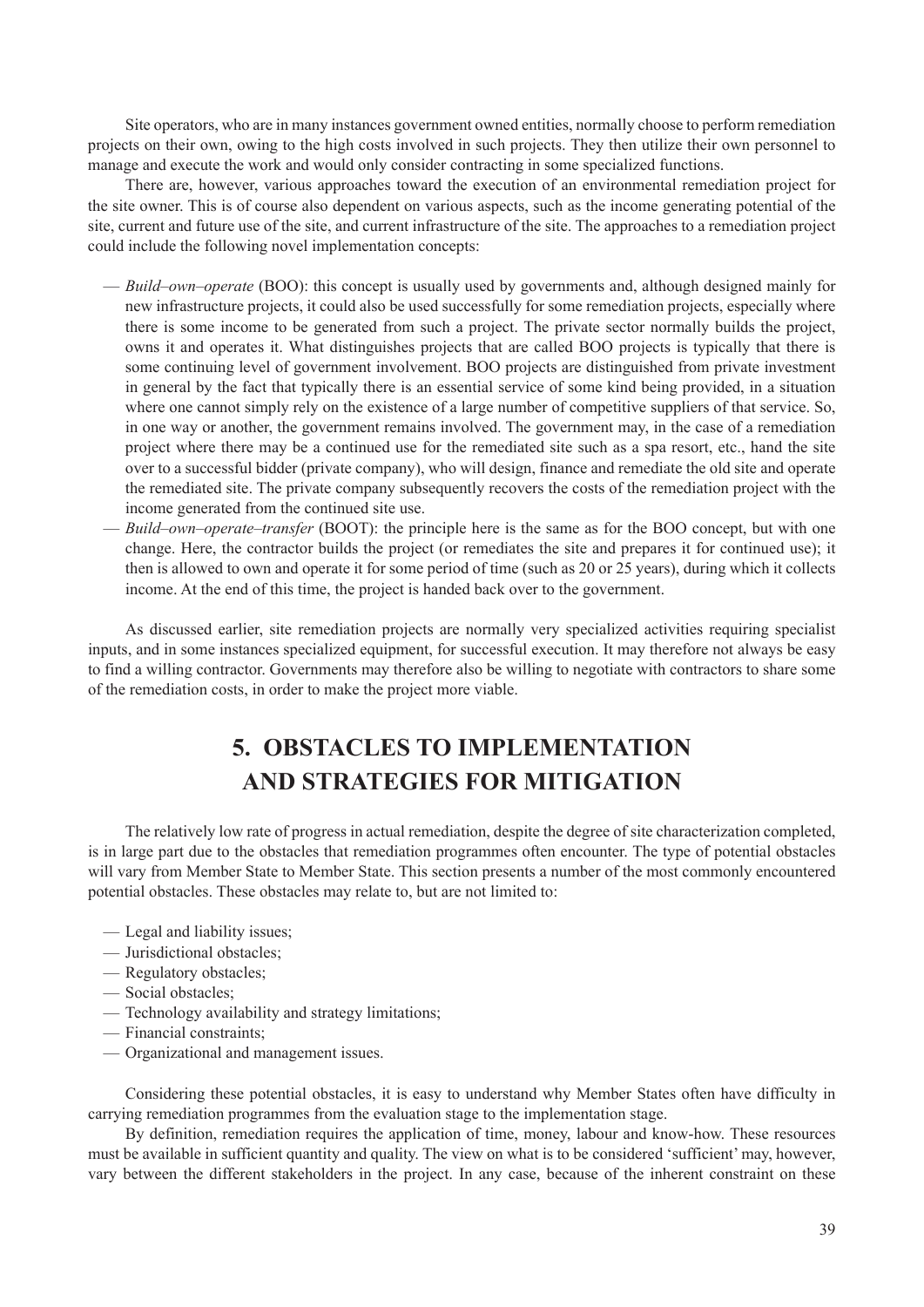<span id="page-49-0"></span>resources, remediation efforts need to be focused on options that are likely to yield the greatest results for the resources expended.

Any type of resource is more likely to be available at operating sites than at legacy sites [16]. Operating sites are in the fortunate position of probably having:

- Existing infrastructure during the remediation period;
- The ability to levy remediation costs from the operational proceeds to build up remediation funds during the operation period;
- The institutional knowledge of their staff (this is particularly important when determining where historic contamination has occurred);
- Facility documentation (monitoring records, spill reports, geotechnical reports, maps identifying the location of old waste sites, etc.);
- Existing operators and maintenance personnel who are familiar with the site, its history and any potential hazards, and who thus can contribute significantly to the site assessment or may be more effective in working under the conditions at the site;
- Existing personnel that are familiar with the site as it is, and can be trained to their new role in remediation.

The objective of this section is to identify and discuss the common obstacles and risks encountered during remediation projects, as well as to propose strategies for mitigating or resolving them.

### 5.1. LEGAL OBSTACLES

The various legal requirements that exist within a given Member State will certainly have an impact on the required remediation programme. In general, however, legislative requirements should not be perceived as obstacles, but rather as a driver for action and the structure within which the action is planned and implemented.

There may, however, be specific legal requirements that present particular challenges to the project schedule. For example, some Member States may have civil requirements related to 'potentially impacted party approvals'. In many Member States, a proponent wishing to undertake specific works that may potentially have an impact on another party must first receive approval/consent from the owner of that potentially impacted property. This may lead to a significant delay in receiving the necessary approvals, particularly in those instances in which there are a large number of potentially affected parties. In certain other instances, a project may be stopped altogether as a result of not receiving these approvals.

### **Solution strategy**

The RPM should evaluate whether such requirements apply to the site. If so, the potentially impacted third parties should be identified immediately as among the key stakeholders of the planned action. Early interaction and negotiation of approvals should be pursued, and these activities should be incorporated within the master schedule.

### 5.2. JURISDICTIONAL OBSTACLES

At times, RPMs and decision makers may become confused and frustrated by the lack of clear responsibility for regulating remediation efforts. In many cases, the various levels of government (national, regional, local) are responsible for different areas of mining. In other words, there is no 'one window' approach to securing all of the approvals required to conduct all of the activities related to mining (i.e. exploration, construction, operation, decommissioning and reclamation, etc.). It may also be the case that the various levels of government believe that they have responsibility for the same aspects. At times this has caused a direct conflict between the directives issued by one level of government and those issued by another. An example is illustrated in Example 12.

With respect to jurisdictional obstacles, it may also be the case that proponents are required to seek approvals from the various levels of government in a specific sequence. In other words, one may need to secure approval for a project from the local authorities before approaching the regional government agency, etc., until all approvals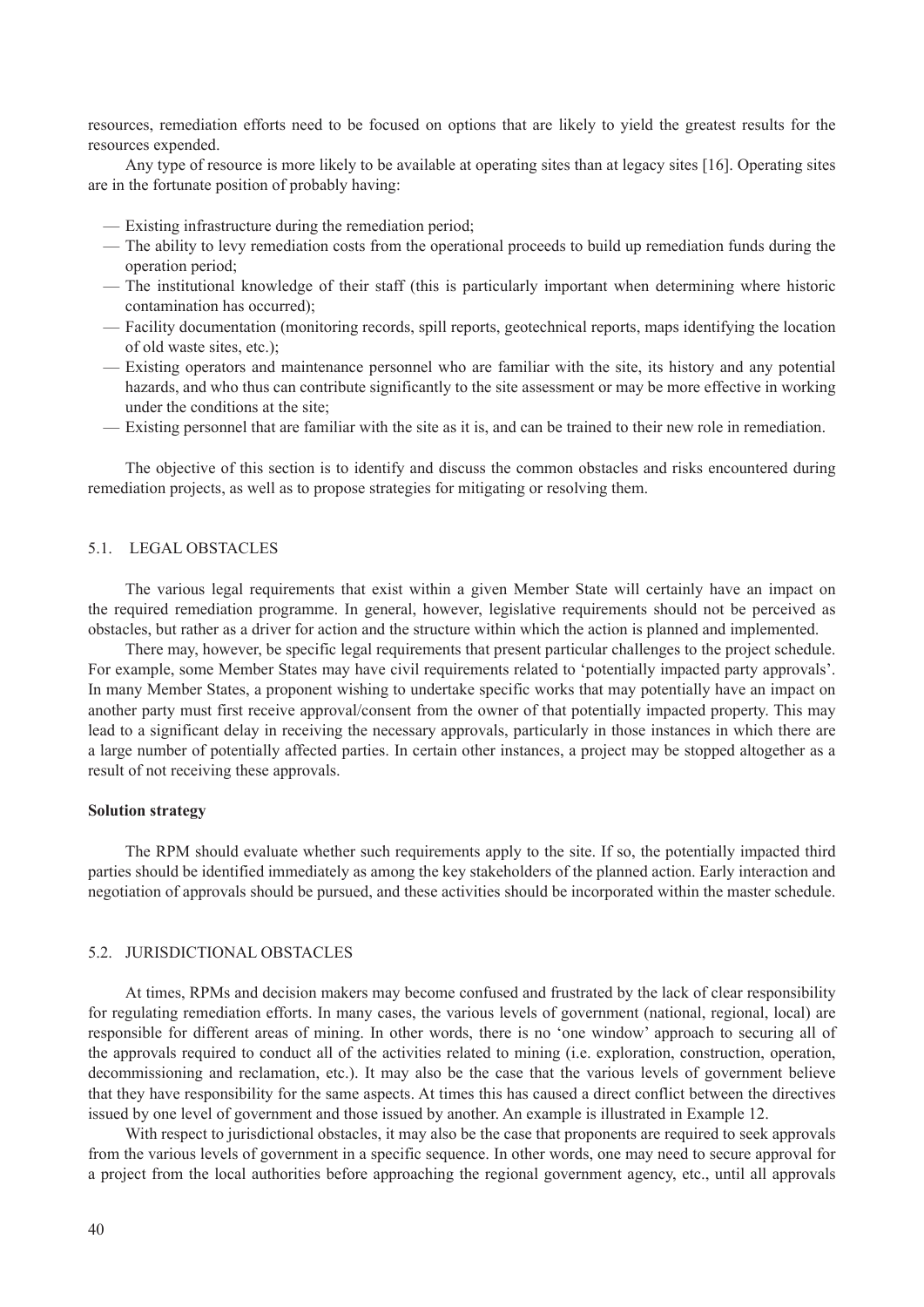<span id="page-50-0"></span>for a project are obtained. In this case, the length of time required to secure these approvals will be significantly protracted when compared with other jurisdictions in which approvals may be obtained concurrently at the various government levels.

### **Solution strategy**

During the planning phase, the RPM should identify all elements of the government and regulatory agencies that may have (or believe themselves to have) authority over the site and planned activities. Individual representatives from these agencies should be identified as important stakeholders in the project. A formal documentation of their role and interests should be requested and obtained, so that the permit requirements, review processes and approvals may be defined and incorporated within the master schedule for the project. Additionally, a signed agreement (such as a memorandum of agreement) could be proposed, to document the parties' expectations and commitments.

### EXAMPLE 12. UNCLEAR REGULATORY AUTHORITIES

In Brazil, the uranium production centre of Pocos de Caldas is regulated by the Nuclear Regulatory Commission (CNEN) and the Ministry of the Environment, through the Brazilian Institute of Environment and Renewable Natural Resources (IBAMA). When the production centre received the nuclear licence, the requirement to conduct an environmental impact assessment had not yet been established as it is now; as a result, the site was not licensed according to the current regulatory system. If the operations are analysed under the prevailing system, many aspects will need to be fixed to bring the site into the present regulatory framework. As a result, IBAMA tried to put in place an instrument called a 'term of conduct adjustment'. Under the elements of this term, the production centre would have to adjust its overall situation to a certain number of requirements. The company claimed that it would not make sense to adjust the overall sites to requirements that were created after operations began. Instead, another instrument was put in place, called a 'term of environmental commitment'. Under this term, the industry would have to commit itself to improving several aspects with a view to site remediation. The term was developed by means of the establishment of a multilateral task force, including the Ministry of the Environment, represented by IBAMA; CNEN; the environmental organ at the state level, Fundação Estadual do Meio Ambiente (FEAM); and, obviously, the site operator, Industrias Nucleares do Brasil (INB). The first result of this working group was to establish a list of information that INB would need to provide and the terms of reference for the elaboration of the remediation plan. The assessment of this process is that the coordinated work of the relevant regulatory agencies will produce a more effective outcome and will allow the operator to be aware of the rules and requirements with which it will have to comply. This will save money and time, and will allow for a smoother process.

### 5.3. REGULATORY OBSTACLES

Regulatory obstacles may come in many forms, and generally depend on the type and structure of the regulatory regime in a given jurisdiction. It may also be the case that the absence or incompleteness of a regulatory regime constitutes a barrier to undertaking remedial actions. Thus, no remediation targets can be set and no compliance can be enforced, though from a scientific point of view a problem may have been recognized.

### **5.3.1. Lack of defined regulations and standards**

A situation characterized by a lack of defined regulations and standards occurred in the early days of the developing environmental consciousness, but more recently has also been the result of fundamental changes in the legislative systems of some countries. Most notably, a regulatory vacuum occurred in many FSU and Eastern European countries after the end of the Cold War (Example 13).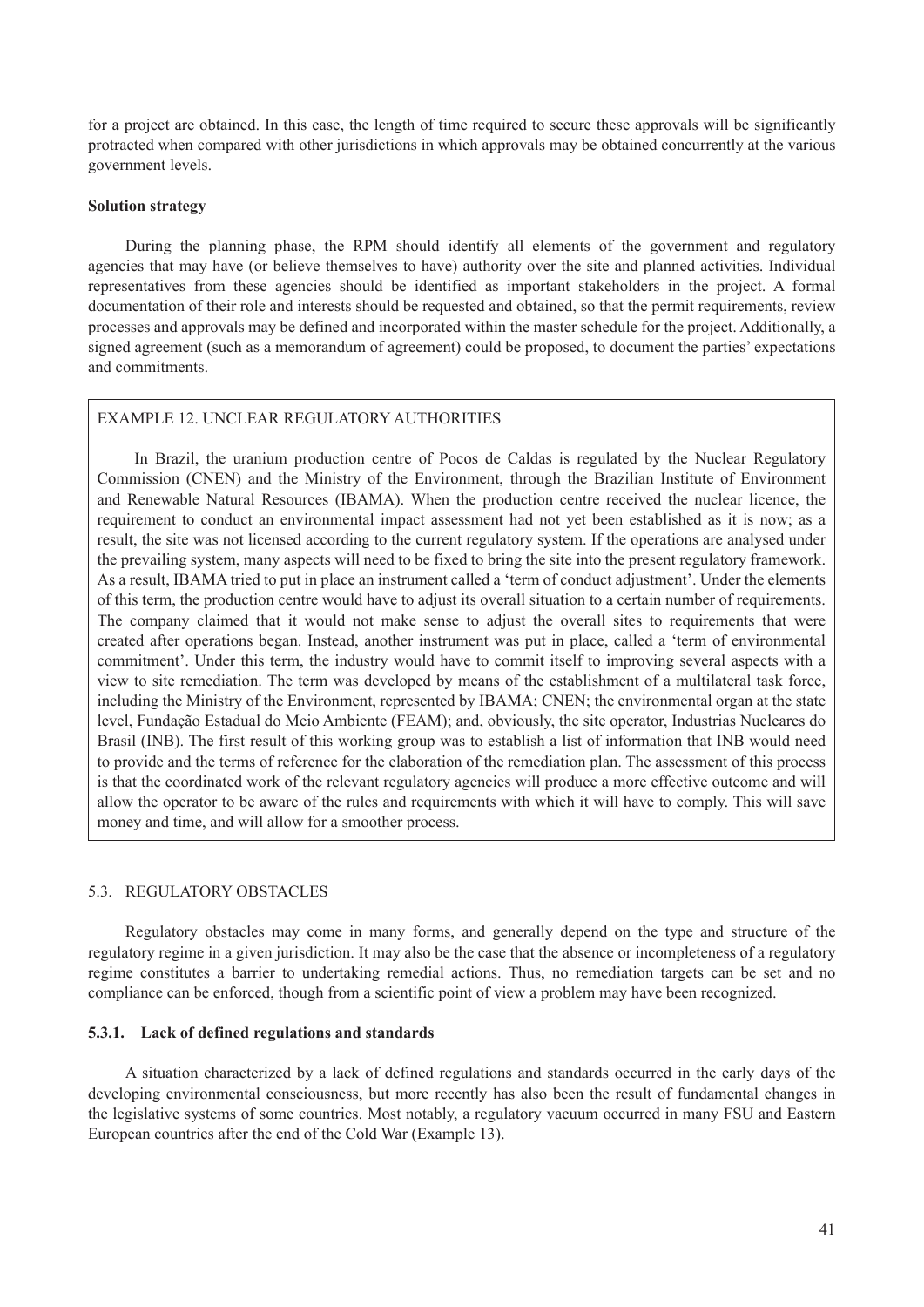### <span id="page-51-0"></span>EXAMPLE 13. UNDEFINED REGULATIONS AND STANDARDS

In Bulgaria, where the Government decided to remediate some uranium mine sites, it was realized that, before undertaking this work, there was a need to develop an appropriate legal framework including limits for radionuclides and inorganic/organic contaminants in surface water and groundwater. It took many years to develop these guidelines, which delayed the undertaking of actual remediation measures.

Another example is Kazakhstan, where, upon the establishment of the new Kazakh Government system, all previous Soviet era laws and regulations were removed, effectively resulting in a legislative/regulatory vacuum that lasted for several years.

### **Solution strategy**

In instances where a significant hazard exists that warrants response in the near term, it is recommended that international guidance be used as the basis for the development of a project specific regulatory proposal that would be submitted to the government for review. It is reasonable to expect that a Member State would review the proposed action relative to international standards, to enable the risk or hazard to be addressed.

IAEA standards and guides on radiation safety and best practices are intended to provide guidelines for drafting regulations at a national level where those do not yet exist. There are also examples where these standards and guidelines have been used in lieu of national standards, at least for an interim period.

### **5.3.2. Unstable regulatory regime**

A frequently changing regulatory regime, with changing goals imposed on those responsible for remedial activities, may cause inaction on the part of those responsible. Providing a stable regulatory regime will help those responsible to undertake appropriate financial planning.

### **Solution strategy**

The use of international standards is recommended, such as safety and environmental requirements and conventions set out by agencies such as the IAEA. As these present an international consensus on safety and environmental subjects, they tend to be stable.

### **5.3.3. Overly stringent requirements**

It is also possible that the initial requirements established for a project are miscalculated or technically and scientifically unachievable (Example 14).

### EXAMPLE 14. INAPPROPRIATE SELECTION OF REMEDIATION TARGET VALUES

In the context of the Žirovski Vrh (Slovenia) mine remediation project, a review of the dose contribution level was undertaken, prompted by suggestions that the original value was inappropriate. The original dose contribution value was derived by a consultant based at a Slovenian institute and retained by the Government, and was as low as 0.1 mSv/a. This value proved to be extremely conservative and was due to the reviewer's failure to take into consideration that the typical background level at the Žirovski Vrh mine site is around 5.5 mSv/a. Subsequent discussions between the regulator and the company resulted in the application of a more reasonably achievable level of 0.3 mSv/a, which is still extremely low when compared with background values of 5.5 mSv/a. This is an example of a situation where the consultant did not fully understand the concepts of radiation protection. It is assumed that the values of 0.1 or 0.3 mSv/a refer to the additional dose above background. But in this case, if the intervention concept [43] is taken into account, the total dose would need to be considered, which would be 5.5 plus 0.1 or 0.3 mSv. The additional value would probably fall within the range of uncertainty of the local background.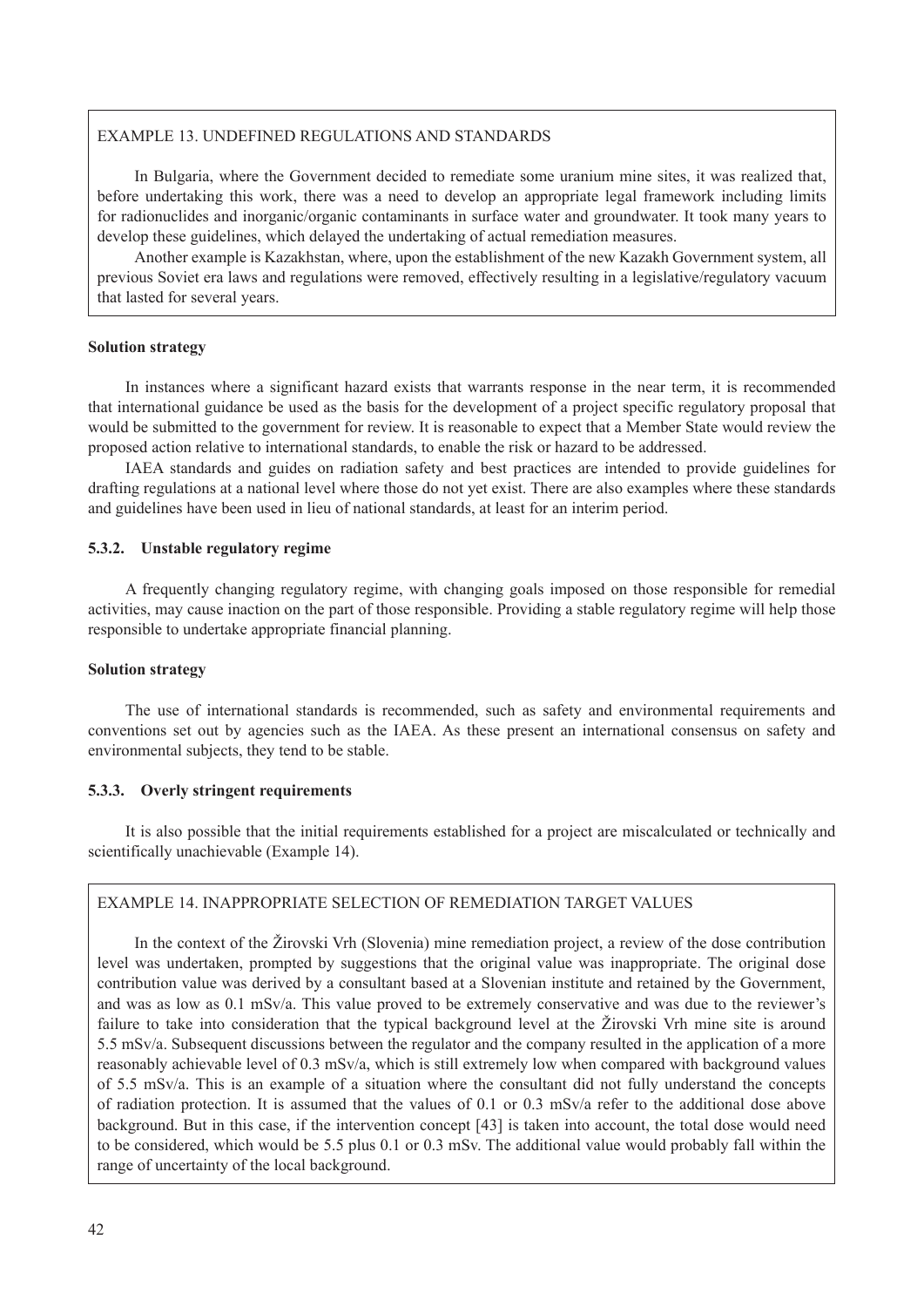### <span id="page-52-0"></span>**Solution strategy**

In instances where specific remediation criteria are set that cannot be achieved, one of the following strategies, or a combination of strategies, could be followed:

- Justification of more suitable remediation criteria by comparing the set criteria with international standards and international best practice: comparing local criteria with international standards provides an indication of whether the local criteria may be too restrictive. Although many countries have their own criteria for remediation, these criteria are, in most instances, in accordance with international standards and guidelines.
- Making use of a background reference site (BRS) to justify more suitable remediation criteria: this methodology is especially useful when remediating land for free release purposes. By using this methodology, another site in the vicinity of the site to be remediated and with similar properties is selected. This site must be free from contamination from the site in question. It is important that the BRS soil is of the same type of horizon material as the site to be remediated. Important considerations for selecting a BRS are past and present land uses, geology, topography, and fauna and flora. The BRS site is then surveyed and sampled, and the results are used to justify to the regulators or decision makers remediation criteria that are more in line with the natural background levels in that area. When performing the final assessment on the site after being remediated, the results should not differ significantly from those found at the BRS.

### **5.3.4. Changing regulatory requirements**

While some may question the notion of allowing government to change the rules after the fact, changing regulatory requirements has helped to ensure that those responsible for the pollution help to pay for the remediation rather than placing the financial burden on the general public. One risk of governments and the courts determining the degree to which remediation should be undertaken is that they may ignore scientific advice, in order to secure public support.

It is also possible that the regulatory requirements will change during the course of a remediation activity, becoming more stringent and requiring more action. This situation may arise when the effectiveness of the remedy falls short of expectations. It may also arise when the public has preconceived ideas about the solution or becomes aware of practices and results at other sites that they expect to be emulated.

### **Solution strategy**

During the planning stages of the remediation project, the RPM should already take into account the fact that regulatory requirements may change. This is especially true for projects that will continue for extended periods of time. The single largest risk factor here is the financial consideration. When regulatory requirements change, they tend to become more restrictive and not more relaxed. It is therefore possible that the remediation project could cost significantly more, in order to comply with the changed requirements. Allowance should therefore be made in the remediation project plan for additional financial support and contract extensions. One of the big problems encountered when changes occur in the regulatory regime is also the fact that it could result in a significant delay in execution of the remediation project. This is mainly caused by uncertainties on the side of the regulator and/or the licensee. The RPM should therefore take note of this possibility and include such eventualities in the overall project plan.

### **5.3.5. Unexpected regulatory attention**

Certain measures that may lead to improvements in the environment may attract regulatory attention, resulting in an undue burden on the programme. Hence, the decision maker may decide to abstain from the otherwise beneficial activity. This is particularly the case in those Member States that have a more prescriptive than performance based regulatory regime. For example, if a proponent was considering revising its milling process to utilize less hazardous chemicals or processes, but is operating under a very prescriptive regulatory regime that would require the company to undertake an extensive and expensive (in terms of cost and time) environmental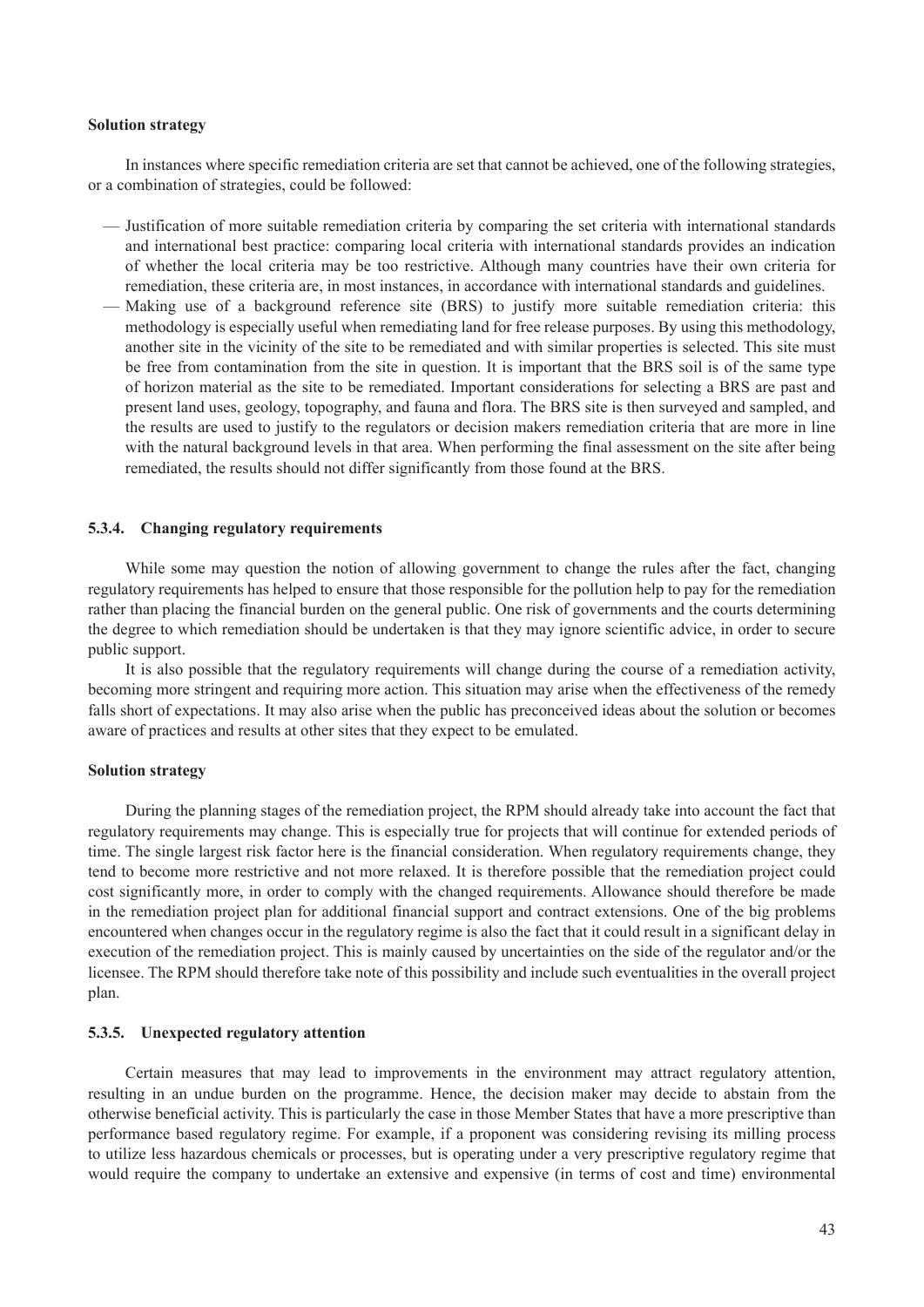<span id="page-53-0"></span>impact assessment, the company may choose to forgo this improvement to environmental performance, owing to the time and cost intensive process.

In various Member States, the change of ownership or a change in site use may attract regulatory attention to the site. In some Member States, proponents seeking to undertake recovery of secondary minerals at a closed or abandoned mine site may be required to undergo an environmental assessment and regulatory licensing process. As with all risk assessments, Member States will need to weigh the potential environmental benefits of the proposed project with the potential environmental risks.

### **Solution strategy**

Member States are therefore encouraged to develop (or modify existing) legislation, regulations or standards that allow 'screening level' assessment to be undertaken for those projects that are anticipated to have a significant environmental benefit. In simpler terms, Member States should strive to make their regulatory system flexible and supportive of beneficial changes proposed by companies developing industrial operations, including uranium mines and mills.

### 5.4. SOCIETAL OBSTACLES

While public concern can be an important driving force behind remediation (see Section 3.4), it can also be an obstacle. As has been discussed in detail in previous reports [16, 19], stakeholder acceptance of the proposed remediation plan is essential to ensure its successful implementation.

### **5.4.1. Public demands for revised end point**

One form of a society related obstacle is a change in the determination and evaluation of the remediation end point. This obstacle may occur at any or all stages of the project, and the impacts to the cost and schedule of project could be significant.

### **Solution strategy**

Often, certain sections of the public voice themselves in the form of NGOs. These organizations may represent local interests. Such an organization can be formed by engaged and potentially educated people. To the extent that the demands for revised approaches or end points come from large, well financed multinational organizations, it is recommended that the RPM not expend significant resources to attempt to persuade these parties. In all likelihood, they are entrenched in their position and will continue to both oppose the project and attempt to recruit others to their position. Rather, the RPM should develop a mitigation strategy to respond to this risk, which should include increased involvement of local members of the public and regulators, to secure and bolster their support for the project. An important element of this strategy is providing clear and credible educational materials on the programme plan, risks and benefits.

### **5.4.2. Legal challenge**

Another societal obstacle is potential legal action or an injunction against the project, which may result in a directed suspension of the project and the site owner and operator, incurring significant economic impact. Such cases are often brought by special interest groups, including well known multinational entities.

### 5.5. PROCEDURAL OBSTACLES

It is possible that an RPM and decision maker may wish to undertake an action or implement a technology for which required operating procedures do not exist. The action or technology may be new and not yet proven and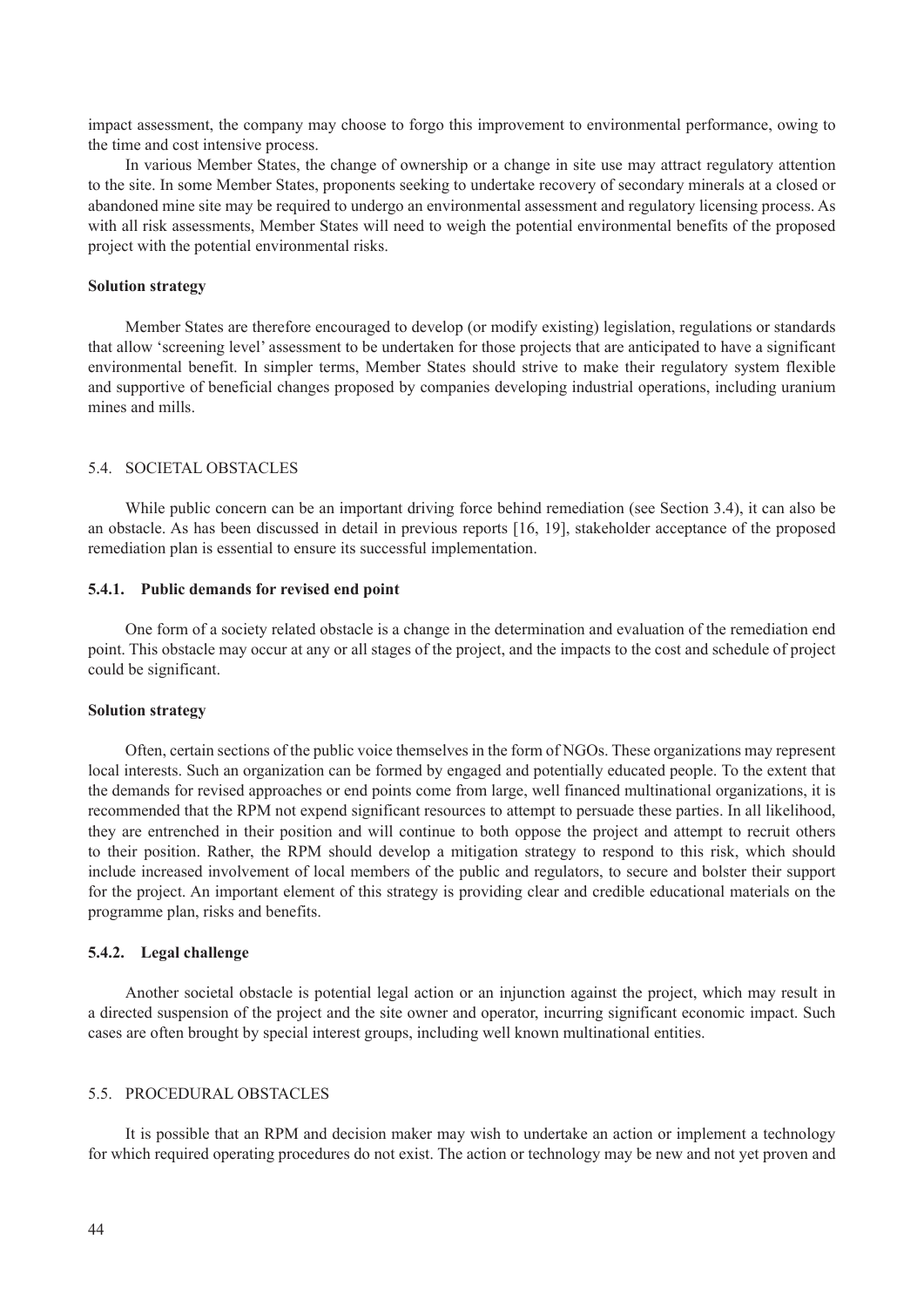<span id="page-54-0"></span>may therefore require comprehensive operational instructions and procedures. Development of these procedures, and the attendant review and approvals that may be required, probably demands significant time and resources.

### **Solution strategy**

To the extent possible, the RPM should evaluate whether other programmes have implemented the same activity and whether existing procedures are available to be tailored to the planned action. The RPM could also make use of specialists to develop the procedures, under contract, and have them reviewed and approved by the appropriate regulators, if applicable.

### 5.6. ACCEPTABILITY OF STRATEGY AND TECHNOLOGY CHOICES

The successful completion of a remediation project requires techniques and technologies that are, first of all, suitable from a scientific and technical point of view, but that are also acceptable to the regulator(s). Over the years, many regulatory bodies in Member States have developed catalogues of techniques and technologies that are deemed acceptable [17, 20]. The techniques are selected on the basis of experience with their application and proven efficacy [16]. Introduction of novel or innovative approaches may need to be carefully justified and described, in order to get the necessary regulatory approvals, since the approaches may not be familiar to the regulators.

In the CEEC and FSU countries, many regulators and operators were not familiar with techniques and technologies that were considered 'state of the art' in other parts of the world. Gaining acceptance for these technologies among all stakeholders required some time.

Even when the regulator is willing to approve a novel or innovative solution, significant delays may result from a lengthy approval process. A clear assessment of the likely benefits (reduced cost, reduced capital expenditure, reduced collateral impacts, increased efficacy, etc.) from employing a novel or innovative technique is likely to facilitate the process, thus surmounting the barrier. It may be, indeed, that only a novel or innovative technique is capable of dealing with the problem in hand.

### **Solution strategy**

The use of any 'novel' or 'innovative' technologies or approaches should always be well justified to the regulator(s). This will mean a significant effort to build a proper case for justification of the selected methodology. Such a case should include comparisons with similar technologies, cost–benefit analyses, safety considerations such as dose reductions, application potential, and advantages/disadvantages of using the selected methodology. The regulator should be provided with enough information to be able to evaluate the technology in question without leaving any question unanswered. Live demonstration of the selected methodology/technology to the regulator could also assist the regulator in making an informed ruling, and speed up the approval process.

### 5.7. FINANCIAL CONSTRAINTS

Remediation projects frequently differ from typical commercial operations. In most instances, a certain budget is allocated to the project, with the resources coming, for example, from the proceeds of continuing commercial operations, e.g. mining, or a government budget. This budget is not necessarily allocated according to the needs as perceived by the RPMs, but may be allocated according to the availability of funds at the respective sources.

The resulting lack of control over budgets and possible short term changes in the level of funding pose a particular challenge to RPMs, though this situation is not unique to remediation projects. The challenge here is to project the time execution and to manage and retain the necessary (staff) resources. It has to be recognized at all levels of administration and management that reducing the budget for a remediation project usually results in delays in project execution, unless ways to increase efficiency can be found.

Shrinking budgets because of overall shrinking tax revenues and a corresponding reduction in public spending has been a challenge in many parts of the world. In the former Eastern Bloc countries, this challenge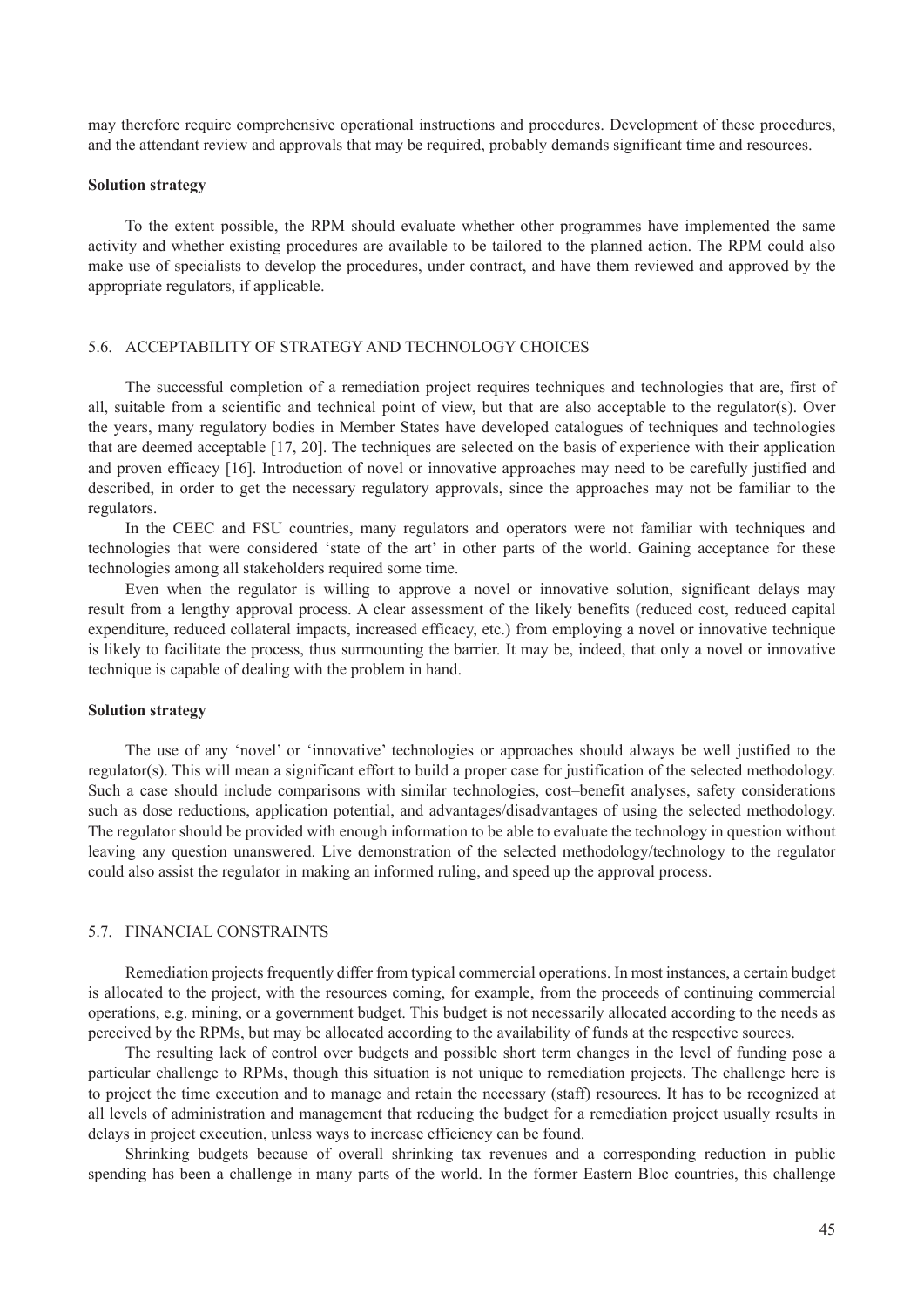<span id="page-55-0"></span>is compounded by the paradigm shift from a planned to a market economy. Many administrators and managers did not, and sometimes still do not, have a comprehensive understanding of all the related implications, and it is usually the RPMs who find themselves at the end of the chain. The scope for gains in technical efficiency may be exhausted quickly, so that the only option to accommodate a lowered budget would be to redefine intermediate and final remediation targets. This, however, requires a negotiation between all stakeholders concerned.

Another issue is that budgets in government administered organizations are not generally transferable from year to year. If the budget has not been fully utilized in one year, this normally results in a loss of the funds for the project. In addition, there is a tendency to reduce the budget allocation in subsequent years. Many government administrations, however, have recognized the problem and are switching from measuring the fraction of funds spent to measuring the results achieved, and allowing funds to be carried over into the next year. As has been discussed in detail in Ref. [19], annual budgeting can make the development of long term programmes a difficult task.

### **Solution strategy**

Development of a resource loaded, multiyear schedule for the project, which identifies the annual costs and funding requirements, is a valuable first step to securing the required financial support. Such tools increase the project's credibility and provide a reference for assessing the adverse impacts of reduced funding.

Also, it is paramount for RPMs to establish an adequate system for monitoring the project's progress. This will help to optimize the utilization of resources and to maximize progress over the year. The monitoring data will help to maintain the confidence of the stakeholders that eventually expectations concerning the project will be met. They will also provide the basis for a reasoned rescheduling of the utilization of funds. Remediation managers may wish to provide these stakeholders with an annual report on the progress made on the project, including project costs, to further demonstrate to these stakeholders that progress made over the course of the year has been appropriate. Depending on the financial arrangements made for the project, this may be a requirement and not simply a suggestion.

It may also happen that the budget for a specific remediation project is suddenly reduced, owing to financial difficulties or other more pressing activities in an organization or government. This may have disastrous effects on a remediation project if not handled properly. A good management practice for the RPM would be to also have a 'risk management plan' in place, listing all potential project risks with actions to address them. Although the extent of budget reductions cannot be foreseen, the RPM should allow in the risk plan for a general strategy to be followed in the event of sudden budget reductions.

### 5.8. PRESSURES FOR HIGH COST SOPHISTICATED SOLUTIONS

Different strategic choices and technical solutions come with different price tags. 'Sophisticated' solutions may be neither needed nor affordable (Example 15). It may be speculated that many remediation projects are not undertaken because the resources for the proposed solution are not available. Often, remediation strategies are developed by consulting firms (from the western world), who base their proposals on the experience in the western context. However, resources and conditions may be quite different in countries that are less affluent. Funding agencies may insist on the use of proven (in the western world) strategies and techniques. This may result in no action when the resources needed are not available, rather than in an adaptation to the available resources.

In certain instances, the consultants and construction and remediation companies hired to undertake the work may prefer more sophisticated solutions, as the profit margins tend to be higher for these projects. It may also be the case that these higher priced solutions require future involvement by these companies, where proprietary technologies are utilized. In these instances, reliance on the company originally undertaking the work may greatly increase the cost of a remediation project.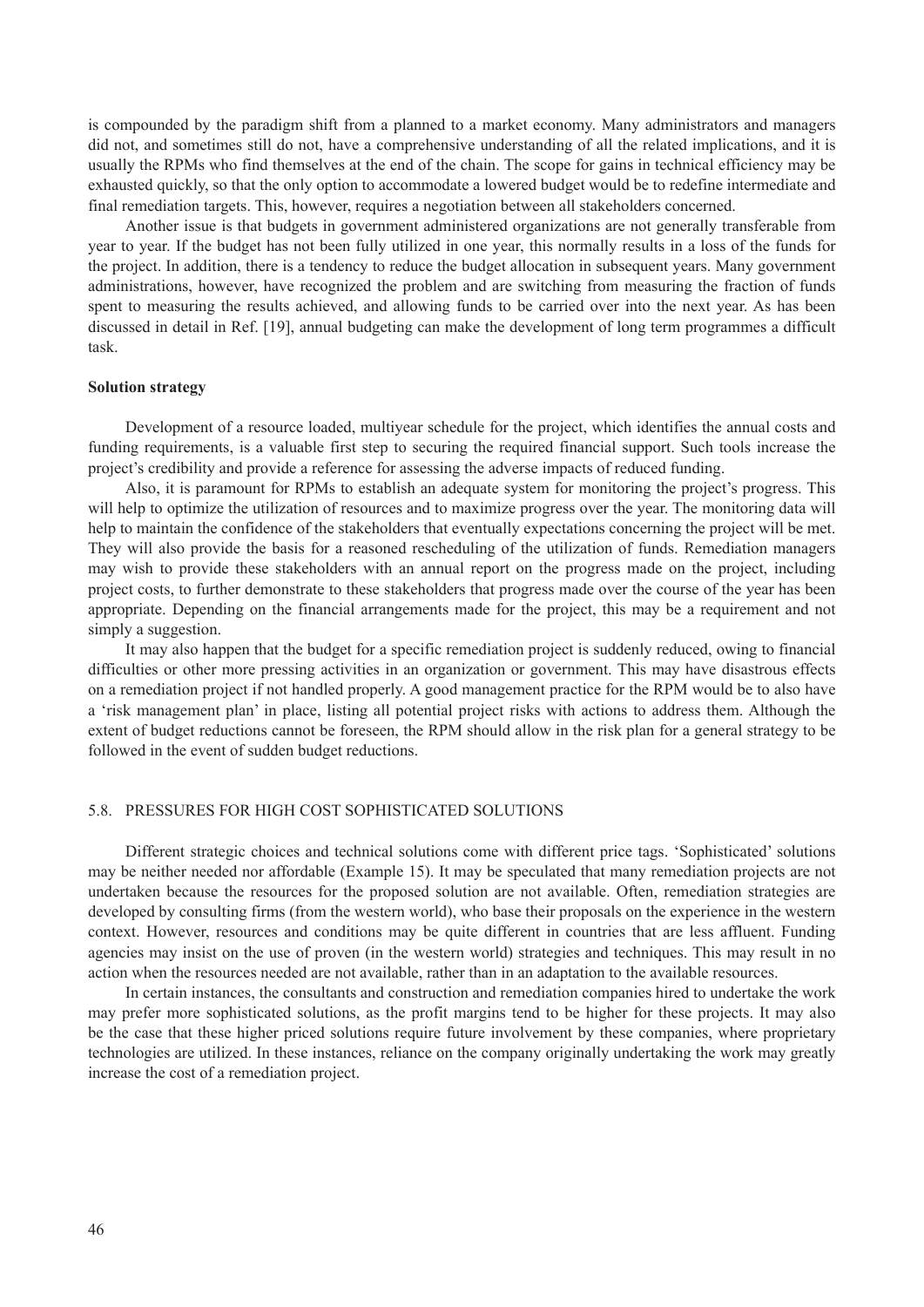Conversely, there may be a benefit in utilizing the services of the original consultant for future projects at the site, where the future project requires knowledge based rather than proprietary technical solutions. The reason for this is that the original consultants:

- Are already familiar with the site, and therefore the project planning phase could be shorter and less costly;
- Have probably accumulated a significant amount of information about the site, which would reduce both the time and the cost of the project;
- May have participated in previous discussions with local, state and/or federal regulators and stakeholders, and therefore have an understanding of the regulator's and stakeholder's expectations;
- Have successfully completed the original project and therefore will probably have a greater level of support from the local community than a previously unproven consultant would.

In other words, the benefits of retaining a consultant have to be balanced against possible higher costs. As indicated elsewhere, some international funding agencies (e.g. the World Bank) require the utilization of credible consulting firms, and therefore utilization of the services of an acceptable consulting firm would be required if any monies were to be requested from these funding agencies.

One of the drawbacks of proposing non-'sophisticated' solutions is that regulators may perceive the remediation project as being less than acceptable, suspecting that the proponent is trying to cut corners at the expense of public safety and the environment. While this may not be true, it is often difficult to convince the regulator to the contrary.

Another drawback of utilizing a non-'sophisticated' solution is that the public may also criticize those responsible for regulating and/or undertaking the remediation project, even when it can be demonstrated that the project has met all of the remediation objectives. One reason for this is that the public, too, may perceive that the project's focus was on keeping the cost as low as possible rather than on protecting people and the environment. Another possible reason that the public may be somewhat reluctant to accept a non-'sophisticated' solution is that there may be a perception that no further remedial work will be undertaken at this site, as the level of risk has been significantly reduced. This second reason may be somewhat more justified, as future decision makers will probably also determine the priority of a given project by carefully evaluating the relative risks at all sites being considered for remediation funding.

### **Solution strategy**

In such cases, a comprehensive process of public consultation, involvement and education is needed that is aimed at creating ownership on the part of as many stakeholders as possible. An important argument could be that, given that two or more solutions are technically feasible but entail different levels of direct project cost, added benefits may arise from a seemingly 'cheap' solution. For instance, a 'low tech' solution may take longer to implement (but not necessarily so, as is demonstrated by many less than efficient 'pump and treat' groundwater remediation projects, unless the treatment method is used for quick contaminant mass reduction or in combination with other technologies), but may have some added benefits, including [16]:

- Enhancement of the local, state or national economy through the utilization of locally available technology and equipment;
- Familiarity of the local workforce with the technology and equipment, thus eliminating the need to bring in an outside workforce;
- Provision of employment for the local workforce.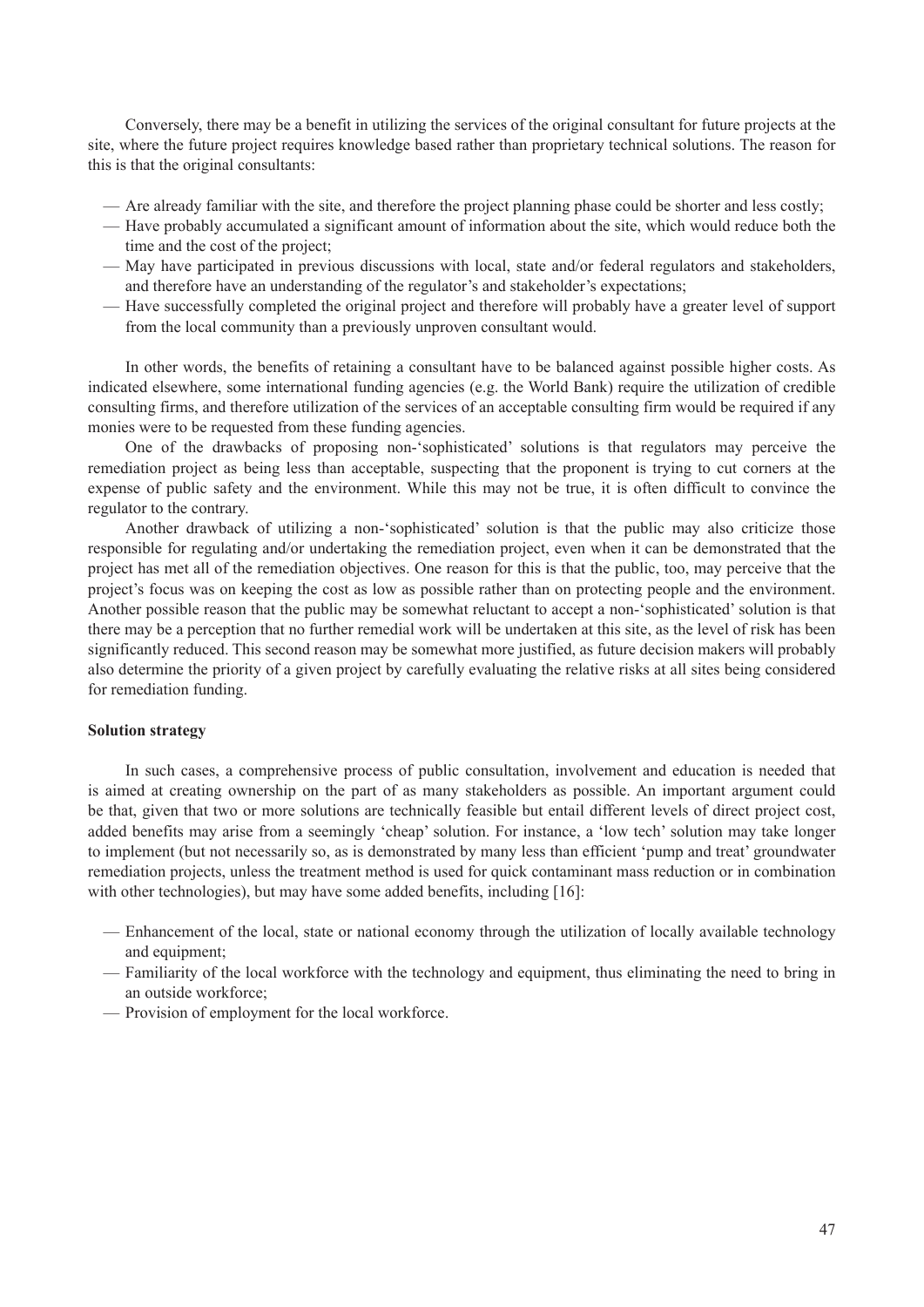### <span id="page-57-0"></span>EXAMPLE 15. DECIDING AGAINST A 'SOPHISTICATED' SOLUTION

The strategy currently being proposed by the management of the Žirovski Vrh mine in Slovenia regarding closure of the mill tailings is an example of a case where a 'sophisticated' solution may not be practical or cost effective. The mill tailings in question are situated partially on an area subject to landslides, and so an evaluation of possible closure options was deemed by management to be required. It was subsequently determined that it would be extremely expensive to increase the design safety factor to a point that would prevent further landslides. Other factors considered were whether or not the remediation option would be sufficient to guarantee against future slides, as well as the potential downhill impact of a slide involving the tailings. It was determined that, because of the prohibitive cost of the remediation option and the relatively low risk of downhill impacts, the most appropriate course of action was to undertake limited dewatering work beneath the tailings pile, to address the short term stability issue, and for the Slovenian Radioactive Waste Management Agency, through its stewardship programme, to monitor the stability of the tailings pile and undertake any required maintenance in the longer term.

When considering a solution, decision makers also need to consider the overall 'public good', e.g. lives saved, that can be achieved with a given amount of money. In other words, the scope of optimization would include alternative projects for different problems, e.g. infrastructure or health care. It may be difficult, however, to communicate these issues to the stakeholders.

### 5.9. PRESSURES FOR ADDITIONAL REMEDIATION IN THE LIGHT OF ADVANCES IN ANALYTICAL METHODS

As with many advances made by humans, the advancements made to improve analytical detection limits and methods have been both bane and boon to those relying on the analysis. From the positive perspective, the lowering of detection limits has allowed researchers and others to better understand both the physical and the chemical properties of chemicals and materials (through the use of beam lines in synchrotrons, etc.) and through the ability to evaluate the degree to which contaminants exist in the environment. The problem brought about by these advances is that the levels to which contaminants can be measured are often significantly below what would be of concern from the standpoint of adverse effects. However, it is often the case that the press and other media, upon discovering that there is a detectable level of a contaminant in the environment — which is known to be associated with a given industrial activity — raise alarm in the public. The public often does not have an adequate understanding of the risks associated with this contaminant, and so is alarmed that there is 'any' of this contaminant in the environment, even though the concentration may be below permissible levels. Owing to the generally increasing mistrust in scientific and technical expertise, it is often difficult, if not impossible, to explain to the public that a given contamination level is not of concern. This is particularly difficult in areas where the measured contaminant is naturally present in the environment, as is the case with the measurement of radiation levels in a given area.

Thus, a lowering of the achievable detection limit may trigger a whole wave of (re-)assessments of contaminated sites and a consequent re-evaluation of the need to remediate.

### **Solution strategy**

As discussed in Section 4, early identification and formalization of the programme end state, including site use and cleanup targets, is critical to minimizing changing expectations and requirements. These aspects should be communicated and agreed with all the relevant stakeholders before the remediation project commences. It will ensure that the stakeholders are aware of, and comfortable with, the requirements and cleanup targets and will subsequently reduce any drive for additional remediation work. It is important, however, that the cleanup targets set for the remediation project are realistic and allow for a remediated site that conforms to international standards and guidelines.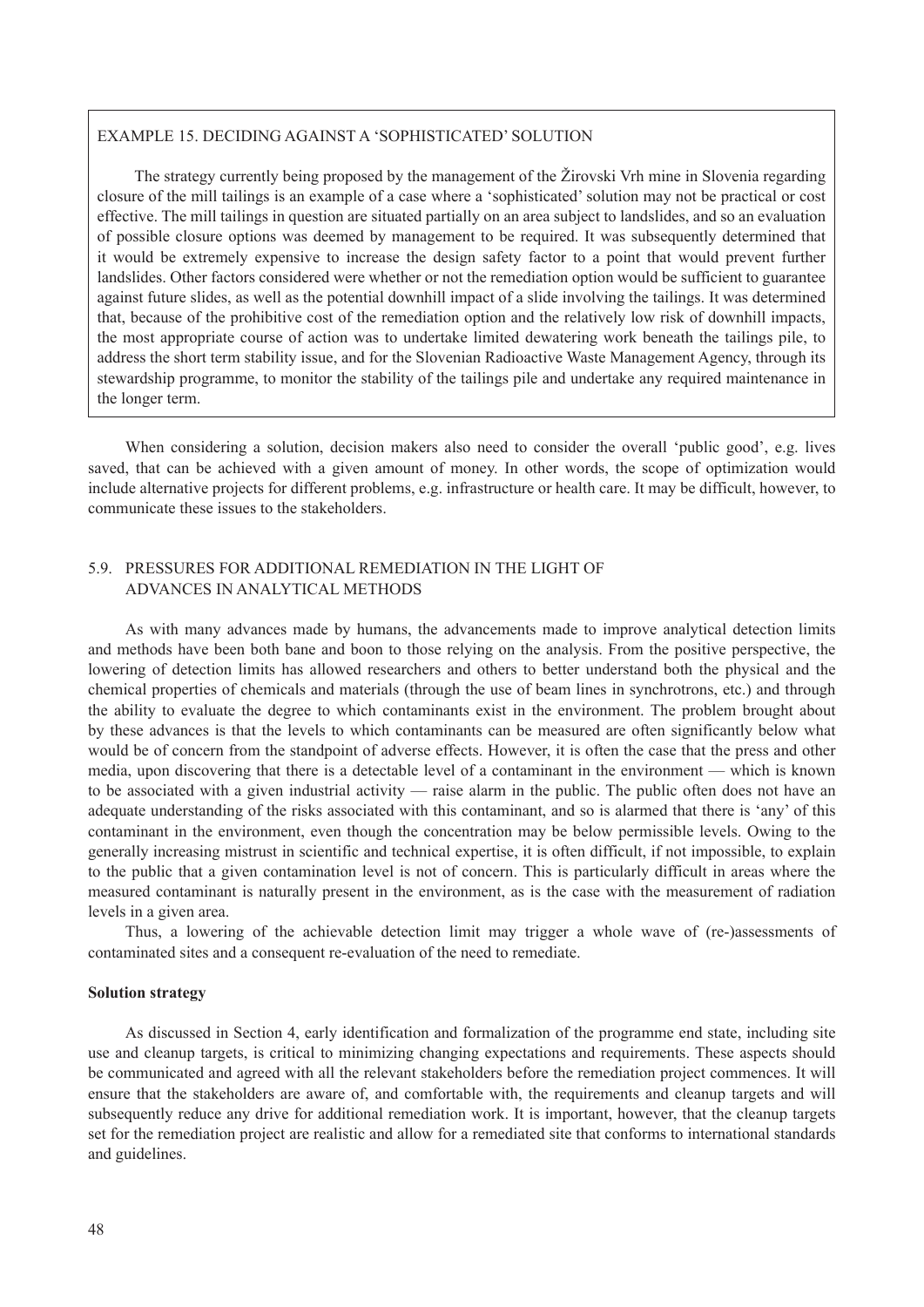### <span id="page-58-0"></span>5.10. MULTIPLE, CONFLICTING DECISION MAKING

There are numerous layers of decision makers at the operational, management, regulatory and political level in a country. These layers do not always appear to act after mutual consultation.

Political decisions on the future of uranium mining have, for instance, been made in some countries without consulting major stakeholders in the industry (Bulgaria, Germany and Slovenia). On the other hand, there are examples, such as in Hungary, where the operators were consulted. These decisions were often made without consideration of the operational aspects and without allowing for making proper closure plans. In various instances, this has resulted in the creation of worse environmental problems (e.g. stockpiled ores, contaminated process fluids) and subsequently also the dispersal of staff resources.

Decisions for an unscheduled and unplanned closure are likely to entail higher costs — both direct and indirect (social). There may be disagreement between the different stakeholders and decision makers as to who has to bear the respective costs.

### **Solution strategy**

While it will not be possible to eliminate any chance of unforeseen influences on the programme, the early identification of stakeholders and decision makers, and documentation of their respective authorities and responsibilities, helps to minimize those conflicts that can be anticipated. Also, key decisions required to support implementation of the programme should be identified within the project schedule.

### 5.11. CHANGE IN PROJECT MANAGER

An RPM may not be the project manager for the entire process, owing to the length of time required for project completion. Remediation projects may take extended periods of time to complete, during which a natural attrition of personnel will take place. This may include the RPM. RPMs are normally highly experienced people within an organization, and there is a likelihood that they may either be reassigned elsewhere in their organization or even be recruited by another organization. Similarly, the RPM may not be able to continue with his or her duties because of illness or other problems. This may result in significant disruption and delays, which could be detrimental to the successful completion of the project.

### **Solution strategy**

To minimize project disruption, records should be organized and kept up to date, so that the replacement RPM can trace the history of the project and the rationale for earlier decisions. This is normally ensured through a well established management system for the remediation project. Such a system ensures the maintenance of records, updating of documents and existence of a good document control system. A new RPM would therefore find it much easier to continue from where the previous RPM has finished.

It is also important that succession plans are in place within an organization, for all senior positions. The RPM should always have a person (on the same level or more junior) available who is fully informed and able to continue, should anything happen to render the RPM unable to continue with the work, or in the event of redeployment or resignation.

### 5.12. WORKER COMPETENCIES

In many instances, experienced, competent workers are required to execute a remediation project successfully and on time. Certain plants that need to be dismantled as part of a remediation project are technically sophisticated, and especially if the plant is to be reused or sold, it is important that well qualified and experienced personnel perform such work.

It is also important to remember that, in most cases, the remediation of sites involves working with hazardous materials. Although training and awareness courses are normally presented at the commencement of and during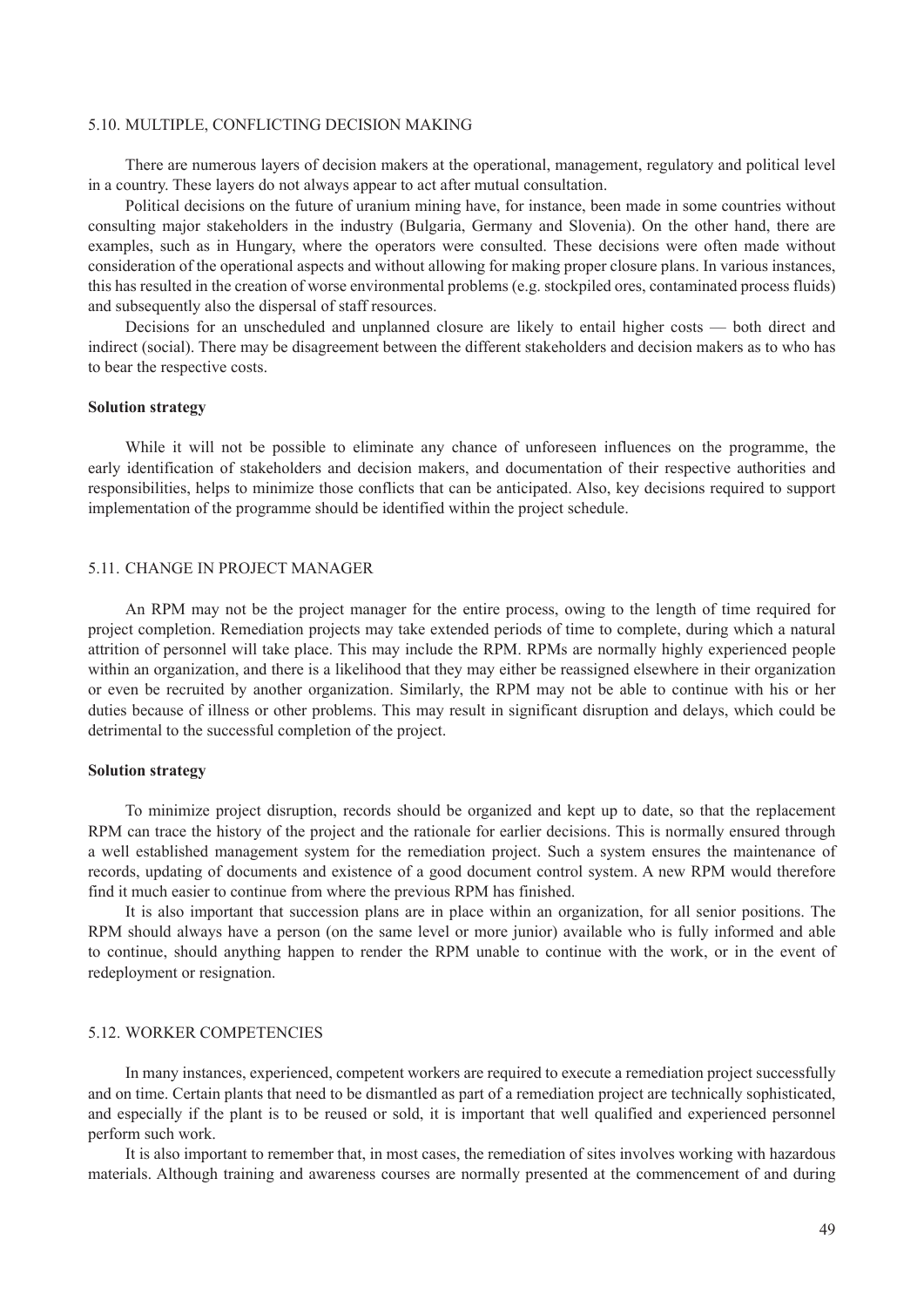<span id="page-59-0"></span>the remediation project, it remains important to have suitably qualified and/or experienced workers appointed to perform the work.

### **Solution strategy**

Where possible, workers who have previously been involved on the site during its operational period should receive preference when appointing the workforce. They have a much better understanding of the site and its accompanying hazards. It may, however, be difficult to recruit the previous workforce in instances where there are significant delays in the remediation of a site after termination of operations, although, in most instances, it should be possible to obtain the services of at least some of the former employees.

Furthermore, continuous training and retraining should be undertaken to ensure a competent workforce. Training should also focus strongly on the specific risks of the site and the remediation project, as identified in the respective remediation project safety assessments.

### 5.13. CONTRACTUAL INCONSISTENCIES

Many remediation projects experience unforeseen problems with various contractual arrangements, as is also the case with many other types of project. This may involve contracts with service providers or personnel, or even the contract with the client for whom the remediation project is performed.

Contractual issues may cause serious delays if not addressed correctly and may ultimately result in significant financial losses. For example, if a contract has some small print that allows the owner of equipment that is rented to the remediation project to use substandard equipment or equipment that is not fully suitable for the work, this may cause serious delays in the project, as it may take much longer to execute the work.

### **Solution strategy**

The RPM should obtain legal advice and inputs for each contract entered into. Although the RPM knows exactly what is required when demanding a specific service, he or she is usually not a legal expert and may overlook some potential pitfalls in the contract. The availability and use of legal experts may save the project considerable expenses in the long run.

### **6. Conclusions**

This publication discusses the drivers for environmental remediation, as well as the major obstacles that any remediation operation is confronted with, and how to overcome these obstacles. It also discusses some ideal remediation approaches that can be used when dealing with sites that require remediation.

Remediation of sites was not regarded as important or was not taken into account in the design and planning of most of the older operational facilities. In most instances, this resulted in more extensive contamination of facilities and the environment, which presents greater complexity in the remediation of these sites. In recent years, however, a change in operational paradigms has occurred, with remediation being regarded as one of the phases of the total life cycle of an operation. Today's life cycle management approach aims to treat each stage in the life of a facility or site, not as an isolated event, but as one phase in its overall life. Thus, the planning not only covers each stage, but is a continuing activity, taking into account actual and projected developments and feedback mechanisms between different stages in the life cycle. Thus, the remediation decision would be one step of the life cycle in a comprehensive planning process.

Remediation operations, being one of the very last activities in the total life cycle of an operational facility, normally experience several constraints, among which the financial aspects are the largest, with the need for a competent experienced workforce being second. Proper planning of remediation projects is therefore paramount for the successful completion of such projects. The RPM should, through proper planning of the project, be able to complete the project within the constraints that might be experienced. This may result, for example, in a remediation project being carried out over a longer period, or in phases.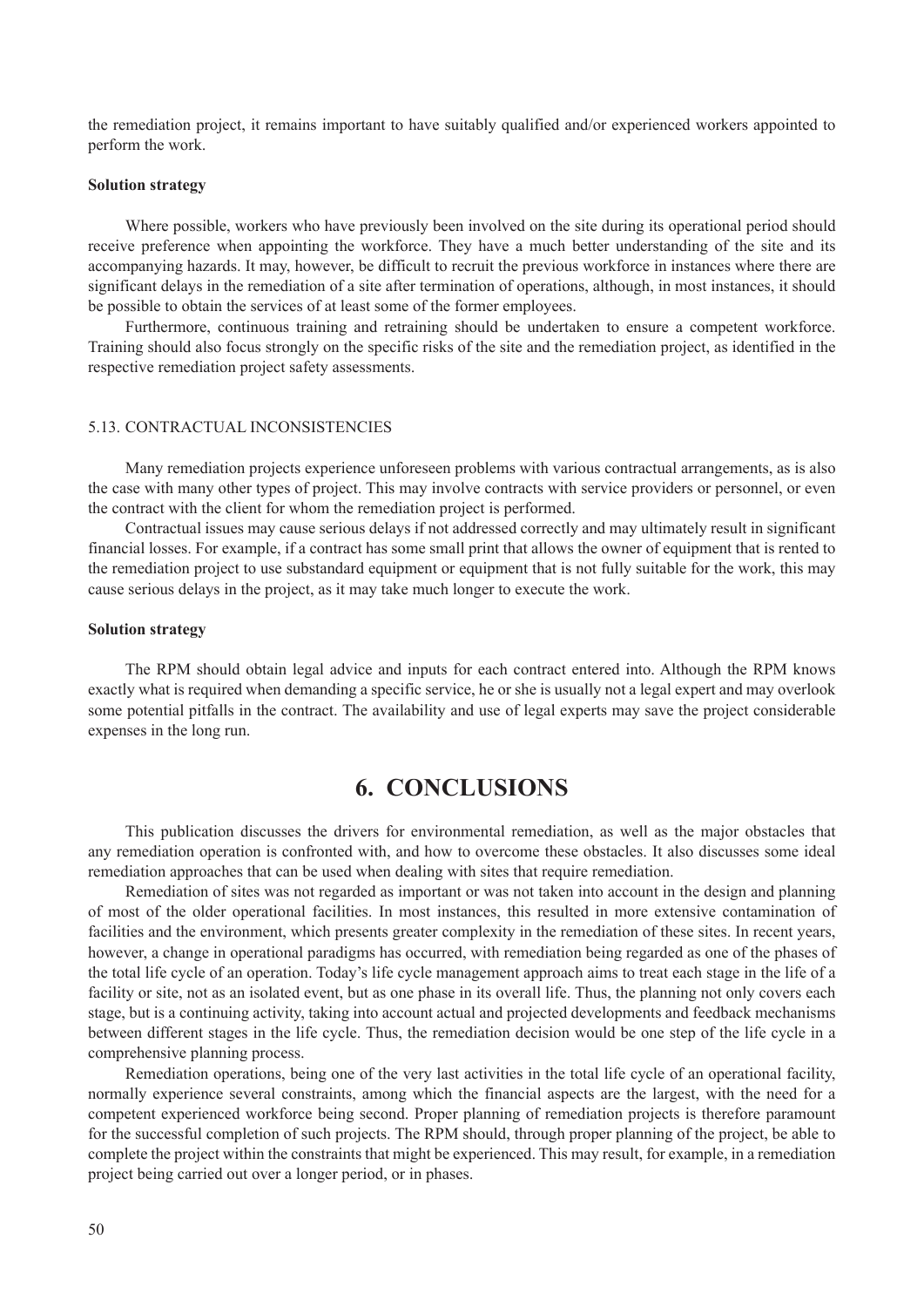The involvement of all relevant stakeholders is required during each phase of the planning process, especially when certain factors, such as the remediation goals, are being decided upon. It is worthwhile to note that, even with the existence of regulatory frameworks and sound technical considerations, stakeholder views and requirements tend to be the leading drivers that govern the decision making on remediation goals. The stakeholders in this instance are mostly the public, and will focus more on societal considerations such as continued safety of the environment, employment opportunities (short and long term), economic benefits from remediation activities and long term stewardship of the site, etc. This will tend to drive the remediation goals in a direction that will satisfy these considerations.

Performing remediation operations requires careful evaluation and planning, taking all the relevant constraints into consideration. The content of this book provides the information required to enable successful execution of a remediation project, taking all the different stages into account.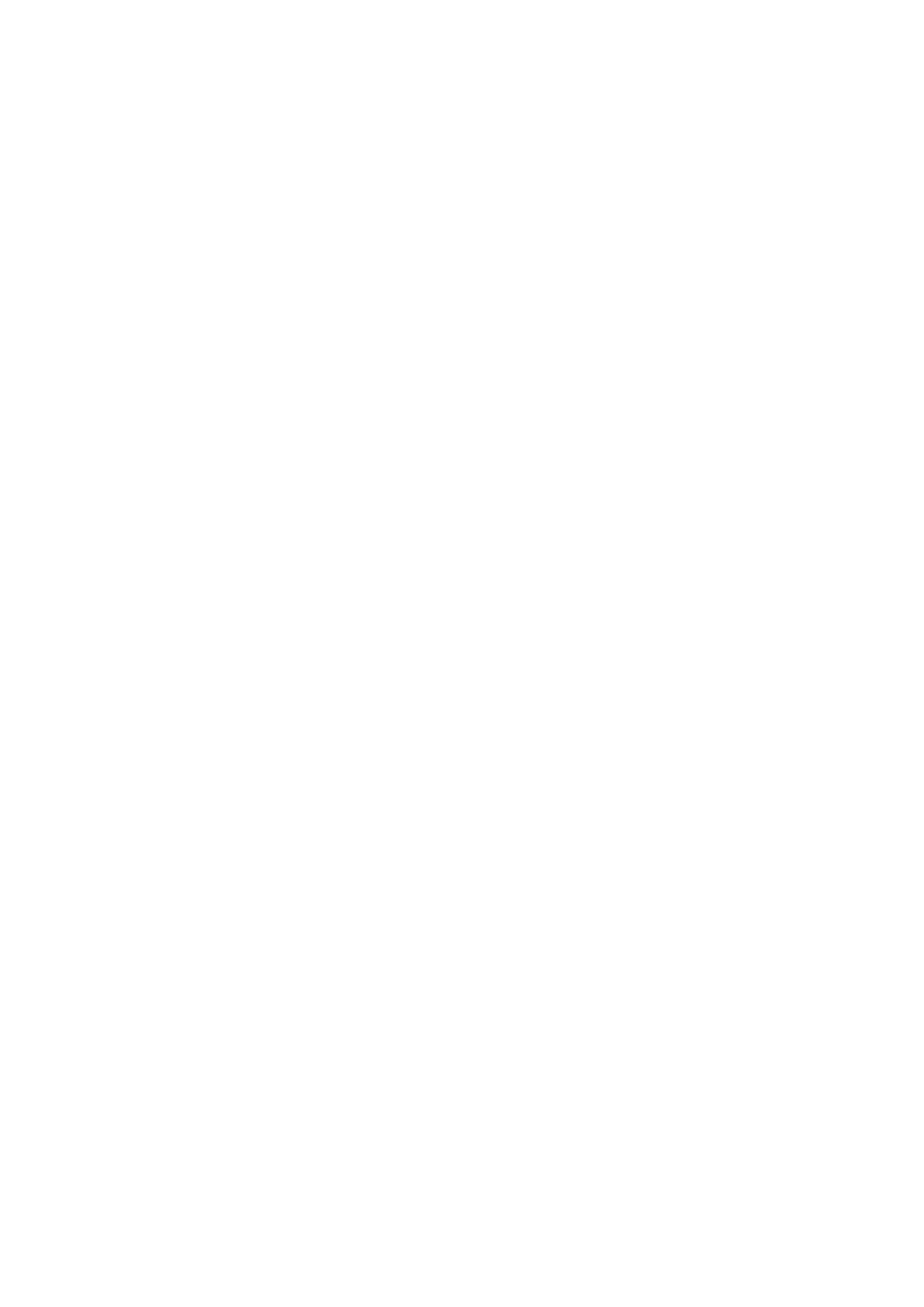### **REFERENCES**

- <span id="page-62-0"></span>[1] INTERNATIONAL ATOMIC ENERGY AGENCY, Management of Radioactive Waste from the Mining and Milling of Ores, Safety Guide No. WS-G-1.2, IAEA, Vienna (2002).
- [2] INTERNATIONAL ATOMIC ENERGY AGENCY, Factors for Formulating a Strategy for Environmental Restoration, IAEA-TECDOC-1032, IAEA, Vienna (1998).
- [3] INTERNATIONAL ATOMIC ENERGY AGENCY, A Directory of Information Resources on Radioactive Waste Management, Decontamination and Decommissioning, and Environmental Restoration, Data as of June 1995, IAEA-TECDOC-841, IAEA, Vienna (1995).
- [4] INTERNATIONAL ATOMIC ENERGY AGENCY, Technologies for Remediation of Radioactively Contaminated Sites, IAEA-TECDOC-1086, IAEA, Vienna (1999).
- [5] INTERNATIONAL ATOMIC ENERGY AGENCY, Extent of Environmental Contamination by Naturally Occurring Radioactive Material (NORM) and Technologies for Mitigation, Technical Reports Series No. 419, IAEA, Vienna (2003).
- [6] INTERNATIONAL ATOMIC ENERGY AGENCY, Monitoring and Surveillance of Residues from the Mining and Milling of Uranium and Thorium, Safety Reports Series No. 27, IAEA, Vienna (2002).
- [7] INTERNATIONAL ATOMIC ENERGY AGENCY, Characterization of Radioactively Contaminated Sites for Remediation Purposes, IAEA-TECDOC-1017, IAEA, Vienna (1998).
- [8] INTERNATIONAL ATOMIC ENERGY AGENCY, Design Criteria for a Worldwide Directory of Radioactively Contaminated Sites (DRCS), IAEA-TECDOC-1251, IAEA, Vienna (2001).
- [9] INTERNATIONAL ATOMIC ENERGY AGENCY, Technical Options for the Remediation of Contaminated Groundwater, IAEA-TECDOC-1088, IAEA, Vienna (1999).
- [10] INTERNATIONAL ATOMIC ENERGY AGENCY, The Long Term Stabilization of Uranium Mill Tailings: Final Report of a Coo-ordinated Research Project 2000–2004, IAEA-TECDOC-1403, IAEA, Vienna (2004).
- [11] INTERNATIONAL ATOMIC ENERGY AGENCY, Remediation of Areas Contaminated by Past Activities and Accidents, Safety Requirements No. WS-R-3, Vienna (2003).
- [12] INTERNATIONAL ATOMIC ENERGY AGENCY, Compliance Monitoring for Remediated Sites, IAEA-TECDOC-1118, IAEA, Vienna (1999).
- [13] INTERNATIONAL ATOMIC ENERGY AGENCY, Site Characterization Techniques Used in Environmental Restoration Activities, IAEA-TECDOC-1148, IAEA, Vienna (2000).
- [14] INTERNATIOAL ATOMIC ENERGY AGENCY, Applicability of Monitored Natural Attenuation at Radioactively Contaminated Sites, Technical Reports Series No. 445, IAEA, Vienna (2006).
- [15] INTERNATIONAL ATOMIC ENERGY AGENCY, Release of Sites from Regulatory Control on Termination of Practices, Safety Guide WS-G-5.1. (2006).
- [16] INTERNATIONAL ATOMIC ENERGY AGENCY, Non-technical Factors Impacting on the Decision Making Processes in Environmental Remediation, IAEA-TECDOC-1279, IAEA, Vienna (2002).
- [17] INTERNATIONAL ATOMIC ENERGY AGENCY, Remediation of Sites with Dispersed Radioactive Contamination, Technical Reports Series No. 424, IAEA, Vienna (2004).
- [18] INTERNATIONAL ATOMIC ENERGY AGENCY, Integrated Approach to Planning the Remediation of Sites Undergoing Decommissioning. IAEA Nuclear Energy Series No. NW-T-3.3 Vienna (2009).
- [19] INTERNATIONAL ATOMIC ENERGY AGENCY, Management of Long Term Radiological Liabilities: Stewardship Challenges, Technical Reports Series No. 450, IAEA, Vienna (2006).
- [20] INTERNATIONAL ATOMIC ENERGY AGENCY, Remediation of Sites with Mixed Contamination of Radioactive and Other Hazardous Substances, Technical Reports Series No. 442, IAEA, Vienna (2006).
- [21] INTERNATIONAL ATOMIC ENERGY AGENCY, Planning for Environmental Restoration of Uranium Mining and Milling Sites in Central and Eastern Europe, IAEA-TECDOC-982, IAEA, Vienna (1997).
- [22] INTERNATIONAL ATOMIC ENERGY AGENCY, Planning for Cleanup of Large Areas Contaminated as a Result of a Nuclear Accident, Technical Reports Series No. 327, STI/DOC/10/327, IAEA, Vienna (1991).
- [23] BRUNDTLAND COMMISSION, World Commission on Environment and Development, Our Common Future, Oxford University Press, Oxford (1987).
- [24] UNITED NATIONS, Report of the United Nations Conference on Environment and Development, Rio de Janeiro, 3–14 June 1992, vol. I, Resolutions Adopted by the Conference, A/CONF.152/26, United Nations, New York (1992).
- [25] FERNANDES, H.M., PIRES DO RIO, M.A., FRANKLIN, M.R., L'assainissement des sites contaminés par des substances radioactives au Brésil, Recueil de contributions contamination radioactive: Quelles actions pour les sites pollués? Autorité de sûreté nucléaire and Ministère de L´écologie et du dévelopment, Paris (2004).
- [26] INTERNATIONAL ATOMIC ENERGY AGENCY, On-site Habitability in the Event of an Accident at a Nuclear Facility: Guidance for Assessment and Improvement, Safety Series No. 98, IAEA, Vienna (1989).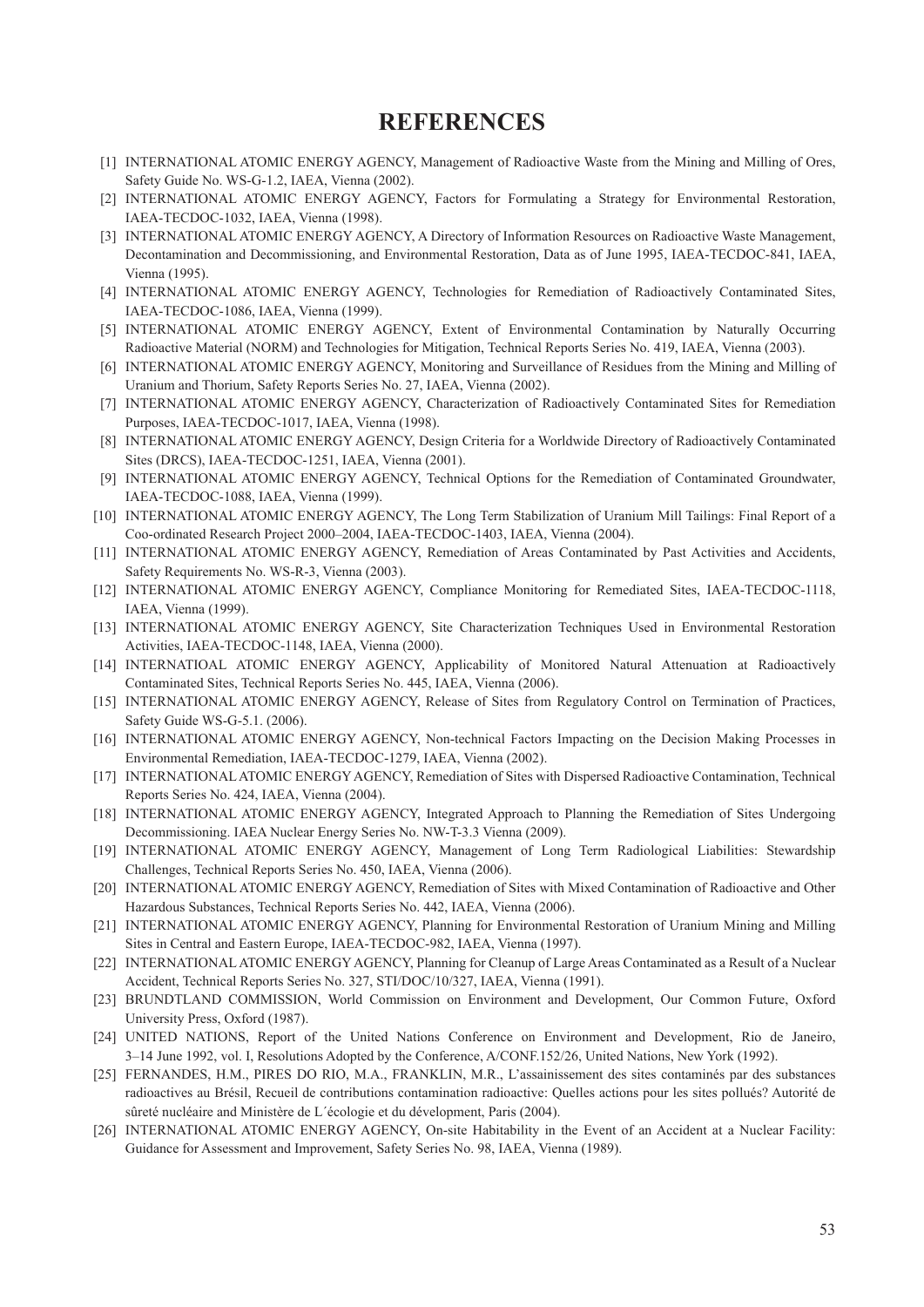- [27] INTERNATIONAL ATOMIC ENERGY AGENCY, Preparedness and Response for a Nuclear or Radiological Emergency (Jointly sponsored by FAO, ILO, OECD/NEA, PAHO, OCHA, WHO), IAEA Safety Standards Series No. GS-R-2, IAEA, Vienna (2002).
- [28] INTERNATIONAL ATOMIC ENERGY AGENCY, Radiation Protection and Safety of Radiation Sources: International Basic Safety Standards — Interim Edition General Safety Requirements Part 3, IAEA Safety Standards Series GSR Part 3 (Interim), IAEA, Vienna (2011).
- [29] EIKELBOOM, R.T., VON MEIJENFELDT, H., "The soil clean-up operation in the Netherlands: Further developments after five years of experience", Proc. First Int. TNO Conf. on Contaminated Soil, Utrecht, 1995, Springer, Amsterdam (1985) 255–267.
- [30] TACIS Programme,

http://europa.eu/legislation\_summaries/external\_relations/relations\_with\_third\_countries/eastern\_europe\_and\_central\_asia/ r17003\_en.htm

- [31] GOVERNMENT OF CANADA, Nuclear Safety and Control Act, S.C. 1997, c. 9, Minister of Justice, Ottawa (1997).
- [32] GOVERNMENT OF CANADA, Metal Mining Effluent Regulations, SOR/2002-222, Minister of Justice, Ottawa (2002).
- [33] GOVERNMENT OF SASKATCHEWAN, The Environmental Management and Protection Act, 2002, E-10.21, The Queen's Printer, Regina (2002), http://www.publications.gov.sk.ca/details.cfm?p=489
- [34] GOVERNMENT OF SASKATCHEWAN, The Mineral Industry Environmental Protection Regulations, 1996, E-10.2 Reg 7, The Queen's Printer, Regina (1996), http://www.publications.gov.sk.ca/details.cfm?p=1060
- [35] GOVERNMENT OF CANADA, Canadian Environmental Assessment Act, 2012, S.C. 2012, c. 19, S. 52, Minister of Justice, Ottawa (1992), http://laws-lois.justice.gc.ca/eng/acts/C-15.2/
- [36] GOVERNMENT OF CANADA, Canadian Environmental Protection Act, 1999, S.C. 1999, c. 33 Ottawa, Minister of Justice (1999), http://laws-lois.justice.gc.ca/eng/acts/C-15.31/
- [37] The Contract between Žirovski Vrh Mine, d.o.o and Wismut, GmbH: Rendering of Professional Monitoring of the Permanent Close-Out of Uranium Mine Žirovski Vrh Liabilities, Todraz, 2003.
- [38] INTERNATIONAL ATOMIC ENERGY AGENCY, Joint Convention on the Safety of Spent Fuel Management and on the Safety of Radioactive Waste Management, INFCIRC/546, IAEA, Vienna (1997), http://www.iaea.org/Publications/Documents/Infcircs/1997/infcirc546.pdf
- [39] GOVERNMENT OF SASKATCHEWAN, The Reclaimed Industrial Sites Act, R-4.21, The Queen's Printer, Regina (2006), http://www.publications.gov.sk.ca/details.cfm?p=23009
- [40] NORDIC ENVIRONMENT FINANCE CORPORATION (NEFCO), www.nefco.org/
- [41] CASTRILLI, J.F., Barriers to Collaboration: Orphaned/Abandoned Mines in Canada, Joseph F. Castrilli, Toronto (2002), http://www.abandoned-mines.org/pdfs/Castrilli%20Final%20Report.pdf
- [42] GOVERNMENT OF SASKATCHEWAN, An Assessment of Abandoned Mines in Northern Saskatchewan, Queen's Printer, Regina, 2001 (Year 1), 2002 (Year 2), 2003 (Year 3),
- http://www.environment.gov.sk.ca/Default.aspx?DN=52a8a117-332f-4c49-89b9-2f90d79bca5a
- [43] INTERNATIONAL COMMISSION ON RADIATION PROTECTION, 1990 Recommendations of the International Commission on Radiation Protection, IRCP Publication 60, Ann. ICRP, **21**(1–3) (1991).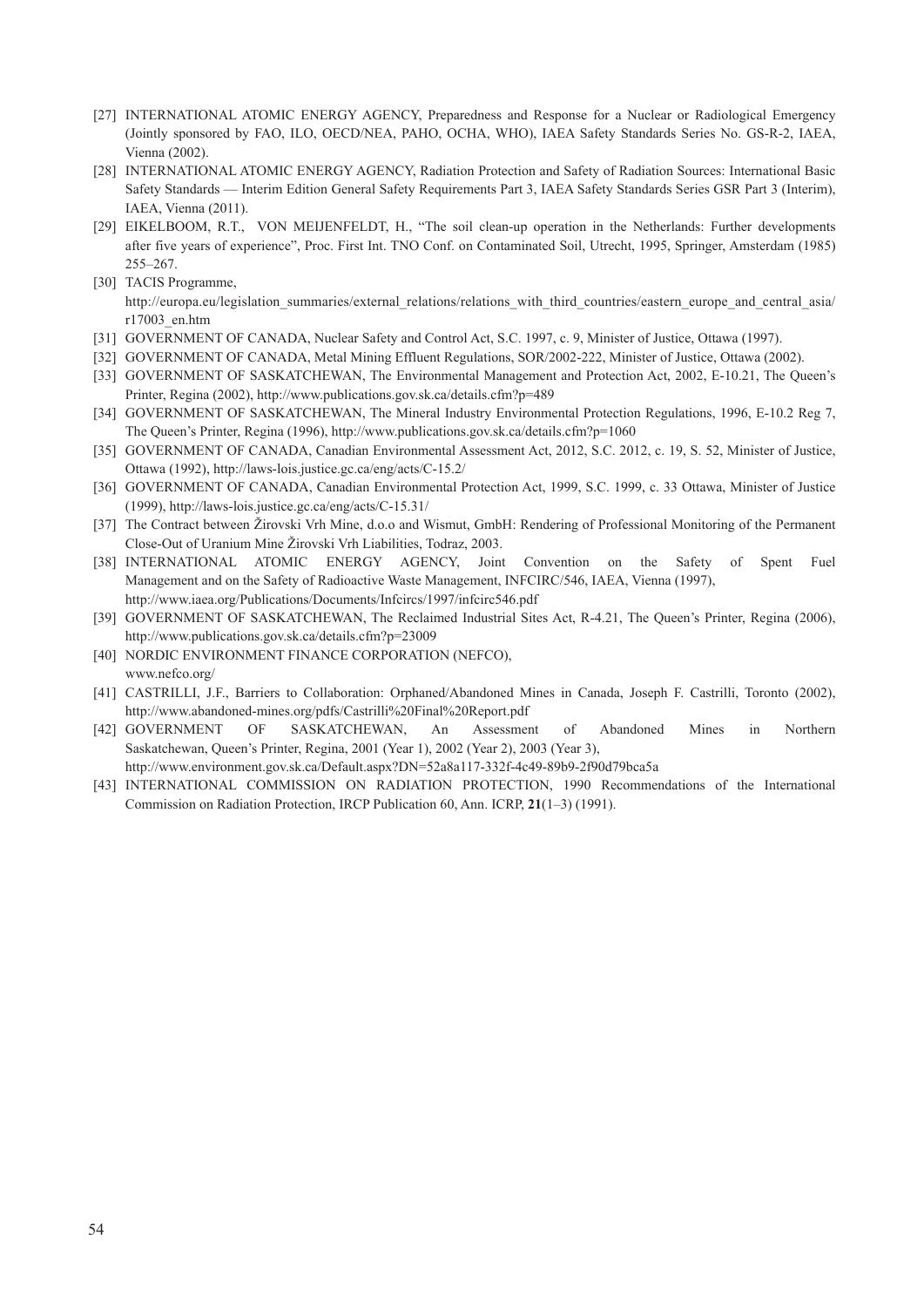# **Abbreviations**

<span id="page-64-0"></span>

| <b>ALARA</b>  | as low as reasonably achievable                                             |
|---------------|-----------------------------------------------------------------------------|
| <b>BOO</b>    | build-own-operate                                                           |
| <b>BOOT</b>   | build-own-operate-transfer                                                  |
| <b>BRS</b>    | background reference site                                                   |
| <b>CEEC</b>   | Central and Eastern European Countries                                      |
| <b>CNEN</b>   | Nuclear Regulatory Commission (Brazil)                                      |
| <b>DRCS</b>   | directory of radioactively contaminated sites                               |
| EIB           | European Investment Bank                                                    |
| <b>FEAM</b>   | Fundação Estadul do Meio Ambiente                                           |
| <b>FSU</b>    | Former Soviet Union                                                         |
| <b>FUSRAP</b> | Formerly Utilized Sites Remedial Action Program (United States of America)  |
| <b>IBAMA</b>  | Brazilian Institute of Environment and Renewable Natural Resources (Brazil) |
| <b>INB</b>    | Industrias Nucleares de Brasil                                              |
| <b>MNA</b>    | monitored natural attenuation                                               |
| <b>NEFCO</b>  | Nordic Environment Finance Corporation                                      |
| NGO           | non-governmental organization                                               |
| <b>NORM</b>   | naturally occurring radioactive material                                    |
| Phare         | Poland and Hungary: Assistance for the Restructuring of the Economy         |
| <b>RPM</b>    | remediation project manager                                                 |
| <b>TACIS</b>  | Technical Aid to the Commonwealth of Independent States                     |
| <b>UNCED</b>  | United Nations Conference on Environment and Development                    |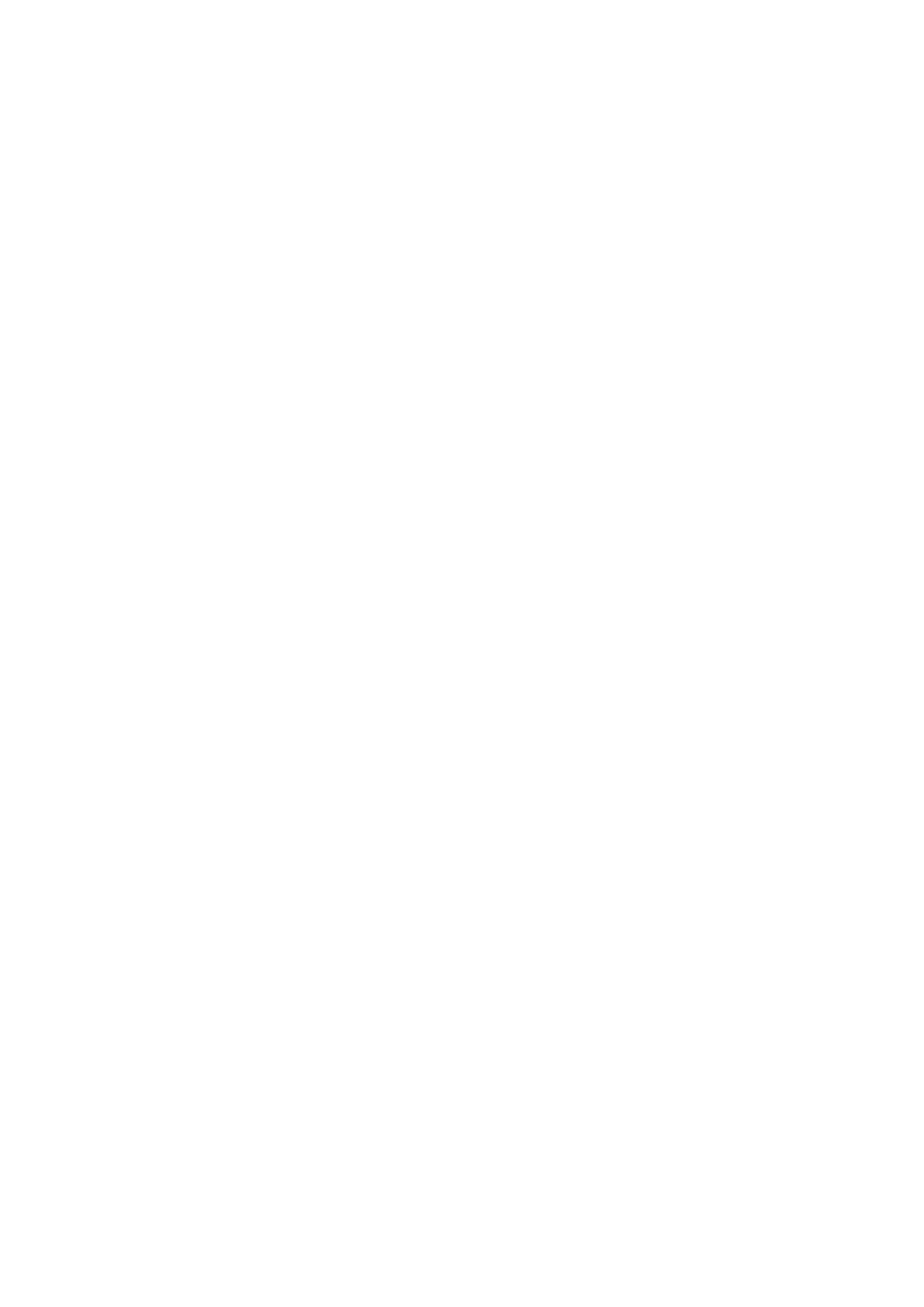# **ConTRIBUTORS TO DRAFTING AND REVIEW**

<span id="page-66-0"></span>

| Carvalho, F.         | Instituto Tecnologico e Nuclear, Portugal                                |
|----------------------|--------------------------------------------------------------------------|
| Dumitrescu, N.       | National Commission for Nuclear Activities Control Romania, Romania      |
| Espinoza, M.         | Instituto Peruano de Energia Nuclear, Peru                               |
| Gelles, C.           | Department of Energy, United States of America                           |
| Hama Siddo, A.       | Ministère des mines et de l'énergie, Niger                               |
| Jakubick, A.         | Techtrans PT, Germany                                                    |
| Jurina, V.           | Public Health Authority of the Slovak Republic, Slovakia                 |
| Lechang, X.          | Beijing Research Institute of Chemical Engineering and Metallurgy, China |
| Liebenber, G.        | South African Nuclear Energy Corporation (NECSA), South Africa           |
| Logar, Z.            | Rudnik Zirovsky VRH, Slovenia                                            |
| Mikheykin, S.        | Scientific and Industrial Association - Radon, Russian Federation        |
| Monken-Fernandes, H. | International Atomic Energy Agency                                       |
| Rabesiranana, N.     | Institute national des sciences et techniques nucléaires, Madagascar     |
| Rehman, M.           | WM Symposia Inc., United States of America                               |
| Schimdt, P.          | Wismut Gmbh, Germany                                                     |
| Sigurdson, B.        | Saskatchewan Environment, Canada                                         |
| Skowronek, J.        | Institute for Ecology of Industrial Areas, Poland                        |
| Smith, G.            | Enviros Consulting LTD, United Kingdom                                   |
| Tolongutov, B.       | State Agency on Environmental Protection and Forestry, Kyrgyzstan        |

### **Consultants Meetings**

Vienna, Austria: 21–25 May 2007; 6–10 November 2006; 14–18 November 2005

### **Technical Meeting**

Vienna, Austria: 1–5 October 2007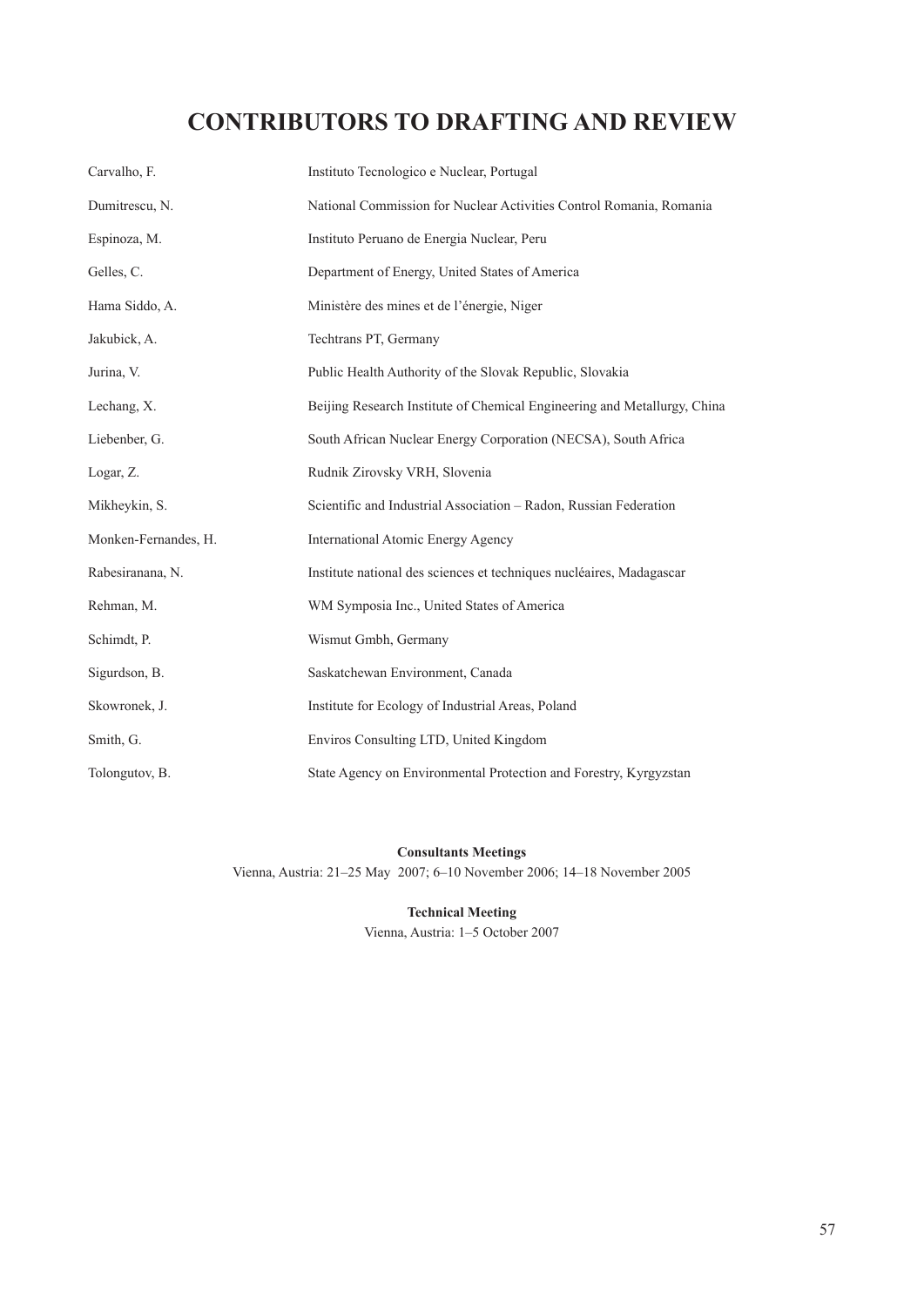

**Structure of the IAEA Nuclear Energy Series**  Structure of the IAEA Nuclear Energy Series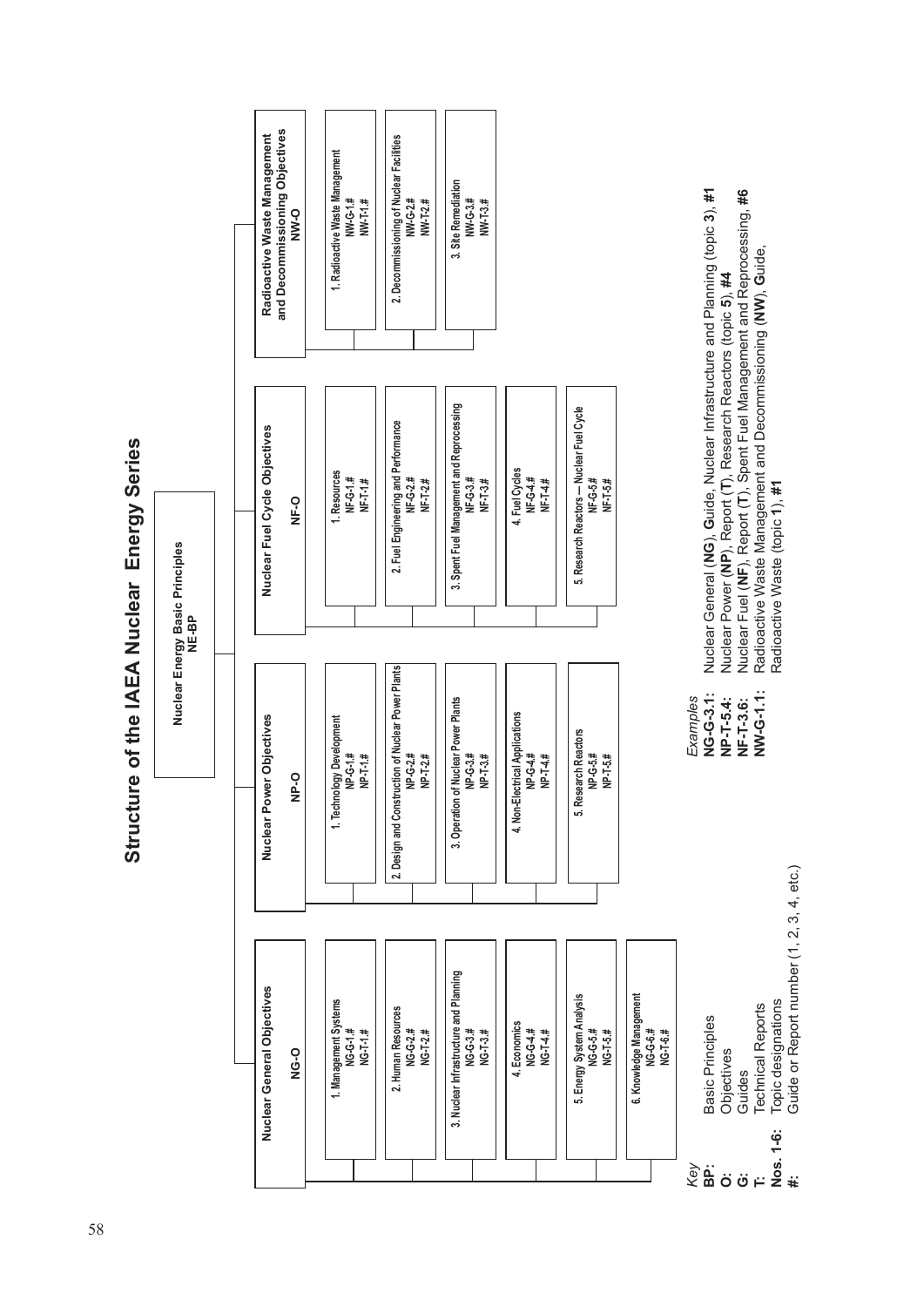

# **Where to order IAEA publications**

**In the following countries** IAEA publications may be purchased from the sources listed below, or from major local booksellers. Payment may be made in local currency or with UNESCO coupons.

### **AUSTRALIA**

DA Information Services, 648 Whitehorse Road, MITCHAM 3132 Telephone: +61 3 9210 7777 • Fax: +61 3 9210 7788 Email: service@dadirect.com.au • Web site: http://www.dadirect.com.au

### **BELGIUM**

Jean de Lannoy, avenue du Roi 202, B-1190 Brussels Telephone: +32 2 538 43 08 • Fax: +32 2 538 08 41 Email: jean.de.lannoy@infoboard.be • Web site: http://www.jean-de-lannoy.be

### **CANADA**

Bernan Associates, 4501 Forbes Blvd, Suite 200, Lanham, MD 20706-4346, USA Telephone: 1-800-865-3457 • Fax: 1-800-865-3450 Email: customercare@bernan.com • Web site: http://www.bernan.com

Renouf Publishing Company Ltd., 1-5369 Canotek Rd., Ottawa, Ontario, K1J 9J3 Telephone: +613 745 2665 • Fax: +613 745 7660 Email: order.dept@renoufbooks.com • Web site: http://www.renoufbooks.com

### **CHINA**

IAEA Publications in Chinese: China Nuclear Energy Industry Corporation, Translation Section, P.O. Box 2103, Beijing

### **CZECH REPUBLIC**

Suweco CZ, S.R.O., Klecakova 347, 180 21 Praha 9 Telephone: +420 26603 5364 • Fax: +420 28482 1646 Email: nakup@suweco.cz • Web site: http://www.suweco.cz

### **FINLAND**

Akateeminen Kirjakauppa, PO BOX 128 (Keskuskatu 1), FIN-00101 Helsinki Telephone: +358 9 121 41 • Fax: +358 9 121 4450 Email: akatilaus@akateeminen.com • Web site: http://www.akateeminen.com

### **FRANCE**

Form-Edit, 5, rue Janssen, P.O. Box 25, F-75921 Paris Cedex 19 Telephone: +33 1 42 01 49 49 • Fax: +33 1 42 01 90 90 Email: formedit@formedit.fr • Web site: http://www. formedit.fr

Lavoisier SAS, 145 rue de Provigny, 94236 Cachan Cedex Telephone: + 33 1 47 40 67 02 • Fax +33 1 47 40 67 02 Email: romuald.verrier@lavoisier.fr • Web site: http://www.lavoisier.fr

### **GERMANY**

UNO-Verlag, Vertriebs- und Verlags GmbH, Am Hofgarten 10, D-53113 Bonn Telephone: + 49 228 94 90 20 • Fax: +49 228 94 90 20 or +49 228 94 90 222 Email: bestellung@uno-verlag.de • Web site: http://www.uno-verlag.de

### **HUNGARY**

Librotrade Ltd., Book Import, P.O. Box 126, H-1656 Budapest Telephone: +36 1 257 7777 • Fax: +36 1 257 7472 • Email: books@librotrade.hu

### **INDIA**

Allied Publishers Group, 1st Floor, Dubash House, 15, J. N. Heredia Marg, Ballard Estate, Mumbai 400 001, Telephone: +91 22 22617926/27 • Fax: +91 22 22617928 Email: alliedpl@vsnl.com • Web site: http://www.alliedpublishers.com

Bookwell, 2/72, Nirankari Colony, Delhi 110009 Telephone: +91 11 23268786, +91 11 23257264 • Fax: +91 11 23281315 Email: bookwell@vsnl.net

### **ITALY**

Libreria Scientifica Dott. Lucio di Biasio "AEIOU", Via Coronelli 6, I-20146 Milan Telephone: +39 02 48 95 45 52 or 48 95 45 62 • Fax: +39 02 48 95 45 48 Email: info@libreriaaeiou.eu • Website: www.libreriaaeiou.eu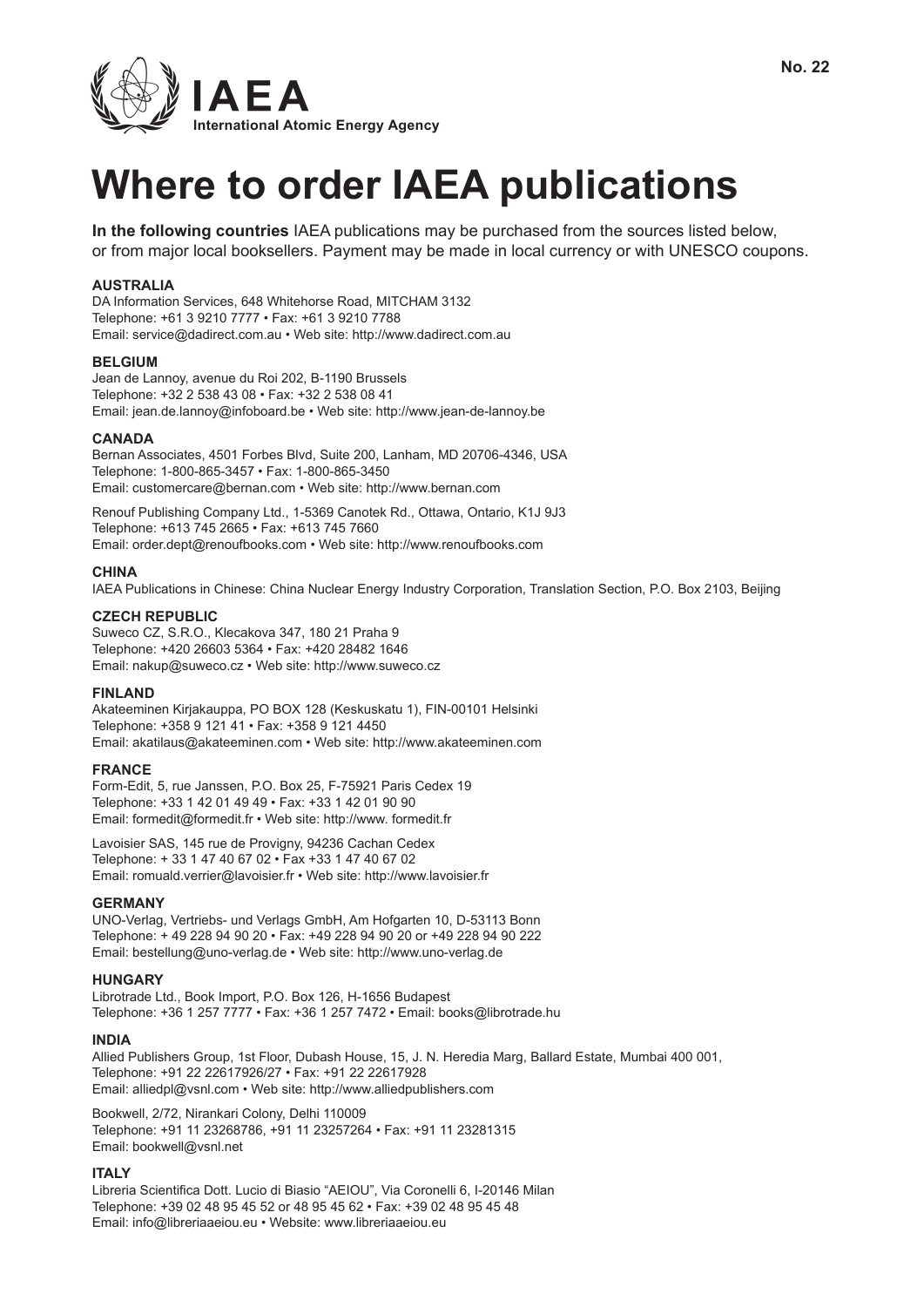### **JAPAN**

Maruzen Company Ltd, 1-9-18, Kaigan, Minato-ku, Tokyo, 105-0022 Telephone: +81 3 6367 6079 • Fax: +81 3 6367 6207 Email: journal@maruzen.co.jp • Web site: http://www.maruzen.co.jp

### **REPUBLIC OF KOREA**

KINS Inc., Information Business Dept. Samho Bldg. 2nd Floor, 275-1 Yang Jae-dong SeoCho-G, Seoul 137-130 Telephone: +02 589 1740 • Fax: +02 589 1746 • Web site: http://www.kins.re.kr

### **NETHERLANDS**

De Lindeboom Internationale Publicaties B.V., M.A. de Ruyterstraat 20A, NL-7482 BZ Haaksbergen Telephone: +31 (0) 53 5740004 • Fax: +31 (0) 53 5729296 Email: books@delindeboom.com • Web site: http://www.delindeboom.com

Martinus Nijhoff International, Koraalrood 50, P.O. Box 1853, 2700 CZ Zoetermeer Telephone: +31 793 684 400 • Fax: +31 793 615 698 Email: info@nijhoff.nl • Web site: http://www.nijhoff.nl

Swets and Zeitlinger b.v., P.O. Box 830, 2160 SZ Lisse Telephone: +31 252 435 111 • Fax: +31 252 415 888 Email: infoho@swets.nl • Web site: http://www.swets.nl

### **NEW ZEALAND**

DA Information Services, 648 Whitehorse Road, MITCHAM 3132, Australia Telephone: +61 3 9210 7777 • Fax: +61 3 9210 7788 Email: service@dadirect.com.au • Web site: http://www.dadirect.com.au

### **SLOVENIA**

Cankarjeva Zalozba d.d., Kopitarjeva 2, SI-1512 Ljubljana Telephone: +386 1 432 31 44 • Fax: +386 1 230 14 35 Email: import.books@cankarjeva-z.si • Web site: http://www.cankarjeva-z.si/uvoz

### **SPAIN**

Díaz de Santos, S.A., c/ Juan Bravo, 3A, E-28006 Madrid Telephone: +34 91 781 94 80 • Fax: +34 91 575 55 63 Email: compras@diazdesantos.es, carmela@diazdesantos.es, barcelona@diazdesantos.es, julio@diazdesantos.es Web site: http://www.diazdesantos.es

### **UNITED KINGDOM**

The Stationery Office Ltd, International Sales Agency, PO Box 29, Norwich, NR3 1 GN Telephone (orders): +44 870 600 5552 • (enquiries): +44 207 873 8372 • Fax: +44 207 873 8203 Email (orders): book.orders@tso.co.uk • (enquiries): book.enquiries@tso.co.uk • Web site: http://www.tso.co.uk

On-line orders

DELTA Int. Book Wholesalers Ltd., 39 Alexandra Road, Addlestone, Surrey, KT15 2PQ Email: info@profbooks.com • Web site: http://www.profbooks.com

Books on the Environment Earthprint Ltd., P.O. Box 119, Stevenage SG1 4TP Telephone: +44 1438748111 • Fax: +44 1438748844 Email: orders@earthprint.com • Web site: http://www.earthprint.com

### **UNITED NATIONS**

Dept. I004, Room DC2-0853, First Avenue at 46th Street, New York, N.Y. 10017, USA (UN) Telephone: +800 253-9646 or +212 963-8302 • Fax: +212 963-3489 Email: publications@un.org • Web site: http://www.un.org

### **UNITED STATES OF AMERICA**

Bernan Associates, 4501 Forbes Blvd., Suite 200, Lanham, MD 20706-4346 Telephone: 1-800-865-3457 • Fax: 1-800-865-3450 Email: customercare@bernan.com · Web site: http://www.bernan.com

Renouf Publishing Company Ltd., 812 Proctor Ave., Ogdensburg, NY, 13669 Telephone: +888 551 7470 (toll-free) • Fax: +888 568 8546 (toll-free) Email: order.dept@renoufbooks.com • Web site: http://www.renoufbooks.com

### **Orders and requests for information** may also be addressed directly to:

**Marketing and Sales Unit, International Atomic Energy Agency**  Vienna International Centre, PO Box 100, 1400 Vienna, Austria Telephone: +43 1 2600 22529 (or 22530) • Fax: +43 1 2600 29302 Email: sales.publications@iaea.org • Web site: http://www.iaea.org/books